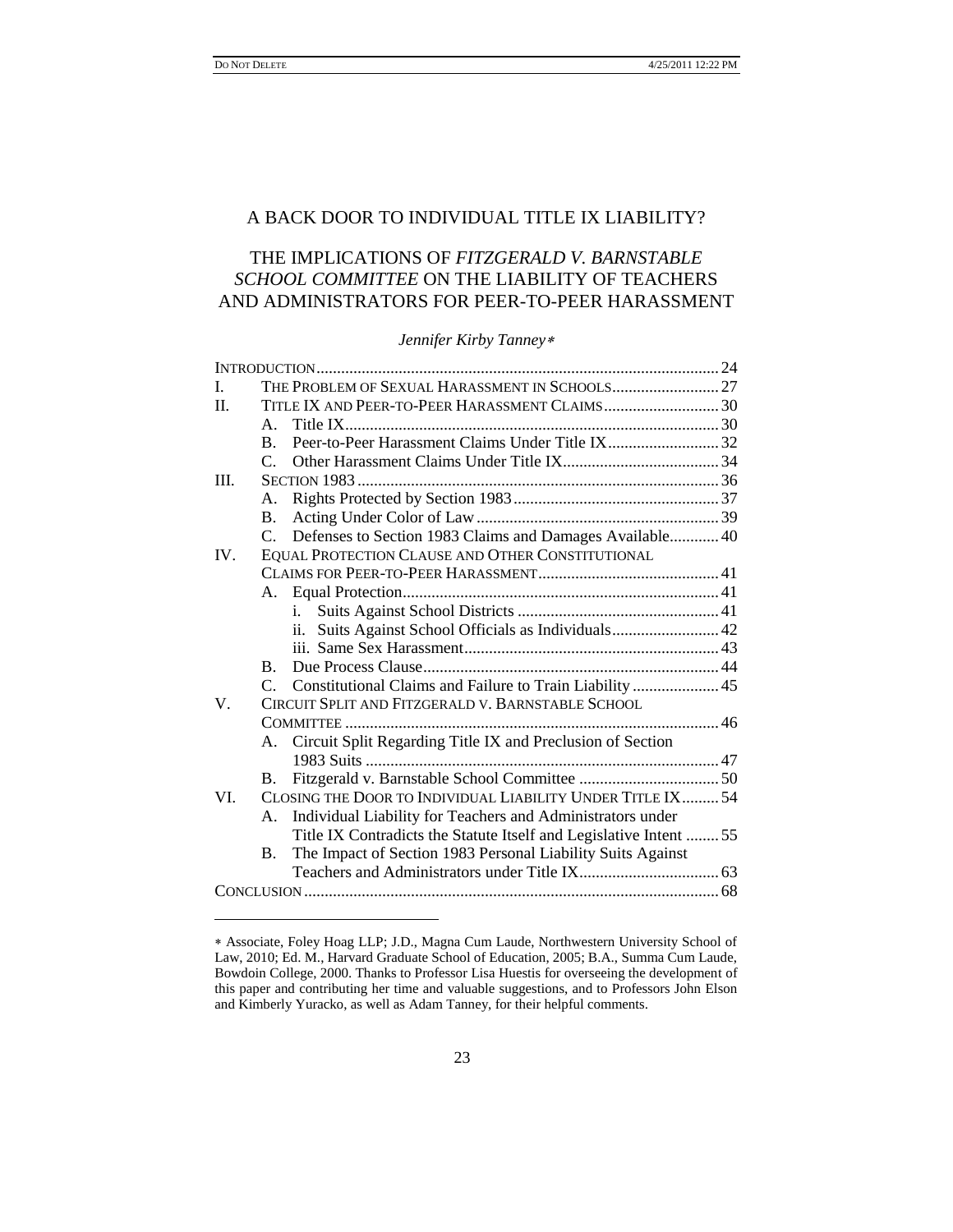l

# 24 *WISCONSIN JOURNAL OF LAW, GENDER & SOCIETY* [Vol. XXVI:1

#### **INTRODUCTION**

Peer-to-peer harassment in primary and secondary schools has received significant attention among scholars, the media, parents, and educators. In January 2010, the suicide of teenager Phoebe Prince resulted in widespread national coverage and attention to peer-to-peer harassment.<sup>1</sup> In the summer and early fall of 2010, several young people committed suicide after suffering peerto-peer harassment based on the victims' sexual orientation.<sup>2</sup> These tragedies have increased the media's attention to the problem of harassment in schools.

Labeling the harassment as bullying, the media has focused on state laws and school policies to prevent bullying among students. For example, the media attention surrounding Prince's death included hours of coverage on the problem of bullying in schools from national media sources like CNN, MSNBC, and Fox News.<sup>3</sup> While the media largely focused on Prince's suicide as a result of bullying, some commentators have suggested that the taunts and harassment were based on sex, and, as such, litigation against the school district under the federal anti-sexual discrimination statute Title IX may be appropriate.<sup>4</sup>

The question is whom can Prince's parents sue for violations of Title IX? A 2009 Supreme Court case, *Fitzgerald v. Barnstable School Committee*  (*Fitzgerald*), has potentially opened the door to sue individual teachers and administrators, in addition to the school district, under Title IX for peer-to-peer

<sup>1.</sup> *See* Kathy McCabe, *Teen"s Suicide Prompts a Look at Bullying*, Boston.com (Jan. 2010), *available at* http://www.boston.com/news/education/k\_12/articles/ 2010/01/24/teens\_suicide\_prompts\_a\_look\_at\_bullying/.

<sup>2.</sup> David Crary, *Suicide Surge: Schools Confront Anti-gay Bullying,* MSNBC.com (Oct. 9, 2010), *available at* http://www.msnbc.msn.com/id/39593311/ns/us\_news-life/.

<sup>3.</sup> *Anderson Cooper 360 Degrees* (CNN television broadcast Apr. 9, 2010) (transcript *available at* http://transcripts.cnn.com/TRANSCRIPTS/1004/09/acd.02.html); *Anderson Cooper 360 Degrees* (CNN television broadcast Mar. 30, 2010) (transcript *available at* http://transcripts.cnn.com/TRANSCRIPTS/1003/30/acd.02.html); Stephanie Reitz, *Documents: Bullied Teen Sought School"s Help*, MSNBC.com (Apr. 9, 2010), *available at* http://www.msnbc.msn.com/id/36263424; *Nine Charged in Bullying of Massachusetts Teen Who Killed Herself*, FoxNews.com (Mar. 29, 2010), *available at* http://www.foxnews.com/ us/2010/03/29/charged-bullying-massachusetts-teen-killed/.

<sup>4.</sup> Wendy J. Murphy, *Suing School Would Shine Light on "Suicide by Bullying"*, PatriotLedger.com (Feb. 13, 2010), http://www.patriotledger.com/opinions/x814065334/ WENDY-J-MURPHY-Suing-school-would-shine-light-on-suicide-by-bullying, (last accessed Apr. 24, 2010) ("It was obviously bullying, but it was also severe, pervasive and gender-specific verbal torture, which is sexual harassment, thus a violation of Title IX – the federal civil rights law that has forbidden gender discrimination in schools since its enactment in the early 1970s."); Nicole Marschean, *Phoebe Prince: Title IX's Application to School Harassment Cases*, National Women's Law Center (Apr. 1, 2010), http://www.opposingviews.com/i/phoebe-prince-title-ix%E2%80%99s-application-to-

school-harassment-cases, last accessed on Apr. 24, 2010 ("But the media has largely missed that Title IX, the federal law that bans sex discrimination in education by recipients of federal funds, already applies to harassment in schools. Even without state anti-bullying protections, schools have an obligation to address and prevent sexual harassment. These horrible events serve as an unfortunate reminder to school administrators across the country.").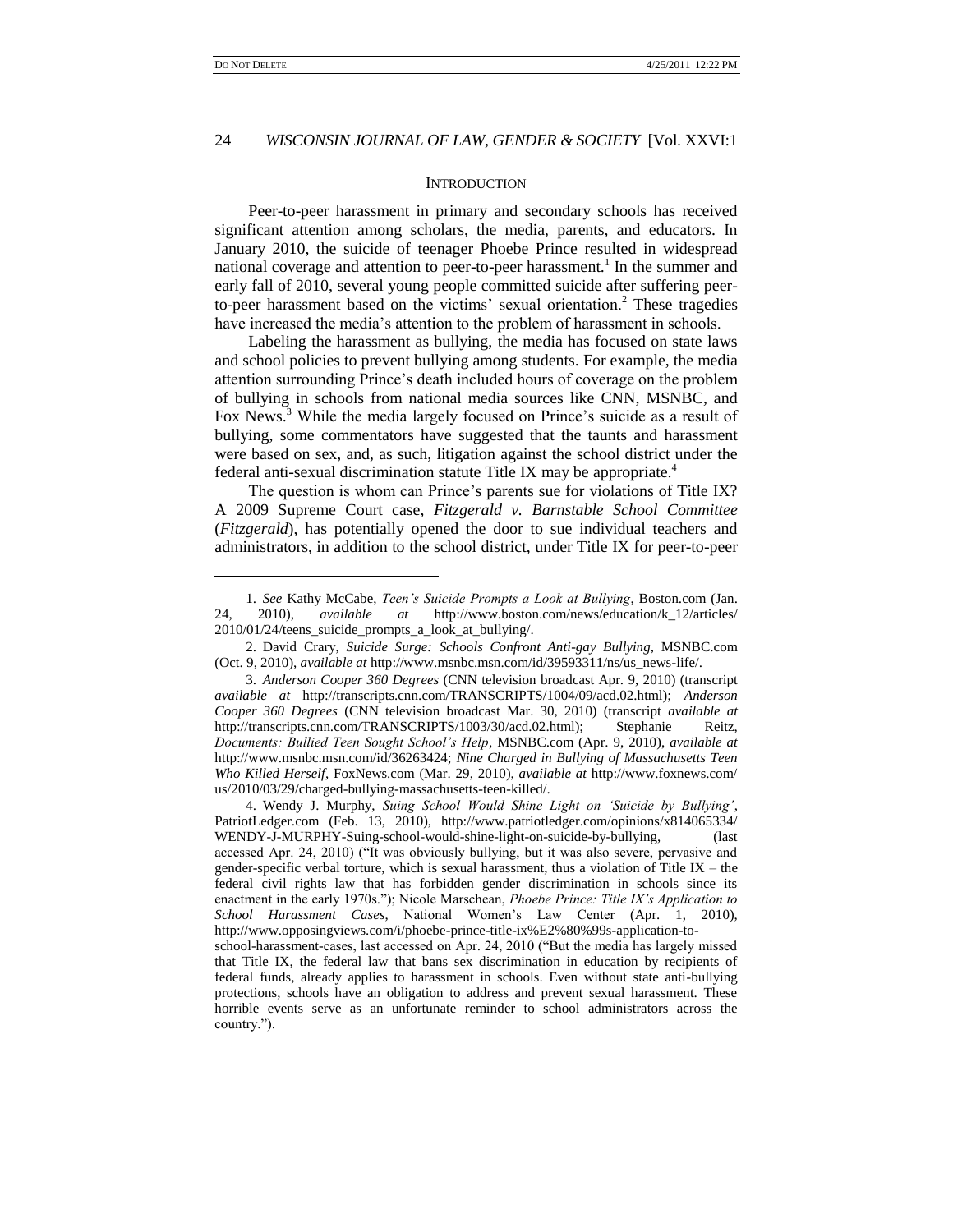harassment.<sup>5</sup> In *Fitzgerald*, the Court found that plaintiffs may raise Section 1983 Equal Protection claims at the same time as Title IX claims, presumably ending the circuit court split over whether or not constitutional Section 1983 claims were precluded by the remedial structure of Title IX.<sup>6</sup> What the Court suggested, however, may have an even more dramatic effect on Title IX. While the issue was not before the Court, since the parents did not appeal the dismissal of their Section 1983 Title IX claims, the *Fitzgerald* decision suggests that the Court may have opened the door for parents and students to raise Title IX claims against teachers and administrators in their individual capacities via Section 1983.<sup>7</sup> This would allow plaintiffs to sue individuals for violations of Title IX when the statute itself only allows liability of federal funding recipients, for example, the school district or school board.<sup>8</sup>

Title IX of the Education Amendments of 1972 prohibits discrimination on the basis of sex by federal funding recipients in education programs.<sup>9</sup> While the statute is more often known for requiring gender equity in university and college sports, the statute also provides remedies for sexual harassment, including peer-to-peer harassment.<sup>10</sup> Students, often via their parents, may raise individual rights of action against a school board or district for failing to adequately respond to and address sexual harassment.<sup>11</sup> The potential for liability of a school district is well established and indisputable, but individuals cannot be sued under Title IX.<sup>12</sup> Some courts, however, have allowed plaintiffs to bring suits against teachers and administrators in their personal capacities for violations of Title IX through Section 1983 of the Civil Rights Act of 1964.<sup>13</sup>

11. *Id*.

<sup>5.</sup> *See infra* note 282 and accompanying text; Melissa Hewey, *Advisory #608: United States Supreme Court Broadens Potential Liability for Peer-to-Peer Harassment*, SchoolLaw.com (Spring 2009) http://www.schoollaw.com/html/pdf/608.pdf ("[O]n January 21, 2009, the Supreme Court issued a decision in Fitzgerald v. Barnstable School Dist.2, in which it significantly broadened the potential for liability, making it clear that not only may school districts be found liable for peer-to-peer harassment even where they acted reasonably, but also that individuals may be sued and could be liable for failure to adequately address harassment.").

<sup>6.</sup> Fitzgerald v. Barnstable, 129 S.Ct. 788, 797 (2009); *see also infra* Par[t VI](#page-23-0)[.A.](#page-24-0)

<sup>7.</sup> Fitzgerald, 129 S.Ct. at 796 (2009) ("[P]arallel and concurrent [Section] 1983 claims will neither circumvent required procedures, nor allow access to new remedies.").

<sup>8.</sup> *See infra* note 42 – 45 and accompanying text.

<sup>9.</sup> 20 U.S.C. § 1681(a) (2006).

<sup>10.</sup> *See* Davis v. Monroe County Bd. of Educ., 526 U.S. 629 (1999).

<sup>12.</sup> *Id.* at 640-41 ("The government's enforcement power may only be exercised against the funding recipient, see [20 U.S.C.S.] § 1682, and we have not extended damages liability under Title IX to parties outside the scope of this power.‖); *see also* Smith v. Metro. Sch. Dist. Perry Twp., 128 F.3d 1014, 1018-19 (7th Cir. 1997); Soper v. Hoben, 195 F.3d 845, 854 (6th Cir. 1999), *cert*. *denied*, 530 U.S. 1262 (2000) (finding that school board members are not subject to individual liability under Title IX in peer-to-peer harassment case).

<sup>13.</sup> *See infra* Par[t VI](#page-23-0)[. A.](#page-24-0)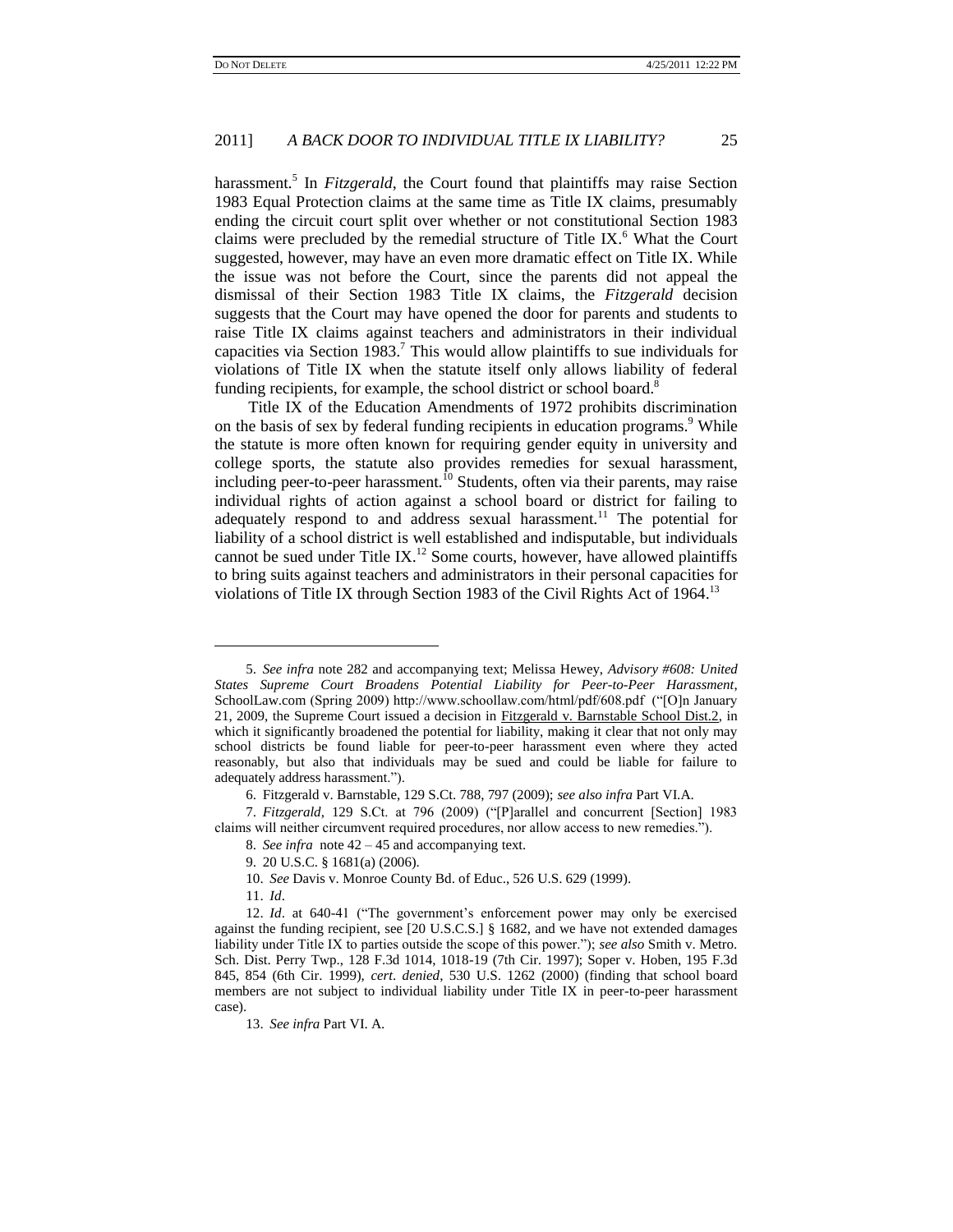While allowing students to use the procedural mechanism of Section 1983 to sue individual teachers and administrators for violations of Title IX would provide them with the potential for additional remedy, such suits contradict the statute and Congressional intent. This article will argue that Section 1983 claims based on Title IX violations ("Section 1983 Title IX claims") are precluded by Title IX in peer-to-peer harassment cases.<sup>14</sup> Courts should not allow Section 1983 claims for Title IX violations against individuals because it is contrary to the intention of the statute as well as to the decades of interpretation of the statute.<sup>15</sup> Allowing such claims would provide a back door into litigation that was not intended by Congress and is not allowed by the statute itself.

Part I briefly discusses the problem of sexual harassment in schools, a problem that recent research indicates is pervasive and widespread. Title IX and peer-to-peer harassment claims under Title IX are discussed in Part II, which analyzes some of the historically significant cases and the requirements to prevail on Title IX claims. Part III then discusses the contours of Section 1983 and the issue of the preclusion of Section 1983 claims. Part IV describes the constitutional claims that are often raised concurrently with Title IX through Section 1983. Part V describes the circuit court split regarding preclusion of Section 1983 claims, both statutory and constitutional, and analyzes the *Fitzgerald* decision. Finally, Part VI argues that there should be no individual liability for Title IX violations by allowing Section 1983 Title IX suits against teachers and administrators as individuals.<sup>16</sup> The conclusion discusses the impact of finding such potential liability.

The Court's holding in *Fitzgerald* that constitutional Section 1983 claims are not precluded by Title IX is consistent with Title IX's statute. The decision should not be used to suggest that Title IX does not preclude statutory Section 1983 claims based on Title IX against teachers and administrators as individuals. If faced with this issue in the future, the Supreme Court should hold that Title IX precludes Section 1983 Title IX claims in peer-to-peer harassment suits.

The problem of sexual harassment in schools is significant, but providing a back door method of liability against individual teachers and administrators directly conflicts with Title IX and is contrary to Congressional intention. While allowing such litigation could bring victims additional remedy, victims

<sup>14.</sup> Note that some courts have found that while Title IX precludes Section 1983 Title IX claims generally, Section 1983 Title IX claims against individual teachers and administrators are not precluded when that individual is the perpetrator of the harassment. This paper addresses only peer-to-peer harassment cases in which a third party is the perpetrator of the harassment.

<sup>15.</sup> *See infra* Part VI.

<sup>16.</sup> The issue of preclusion goes beyond Title IX, and while beyond the scope of this article, it is important to note that similar circuit court splits exist regarding Title VI and Title VII. Title VII is particularly analogous to Title IX because it has been interpreted to allow only liability against employers, not individuals. Courts have frequently found that Section 1983 claims based on Title VII against individuals are precluded by the statute.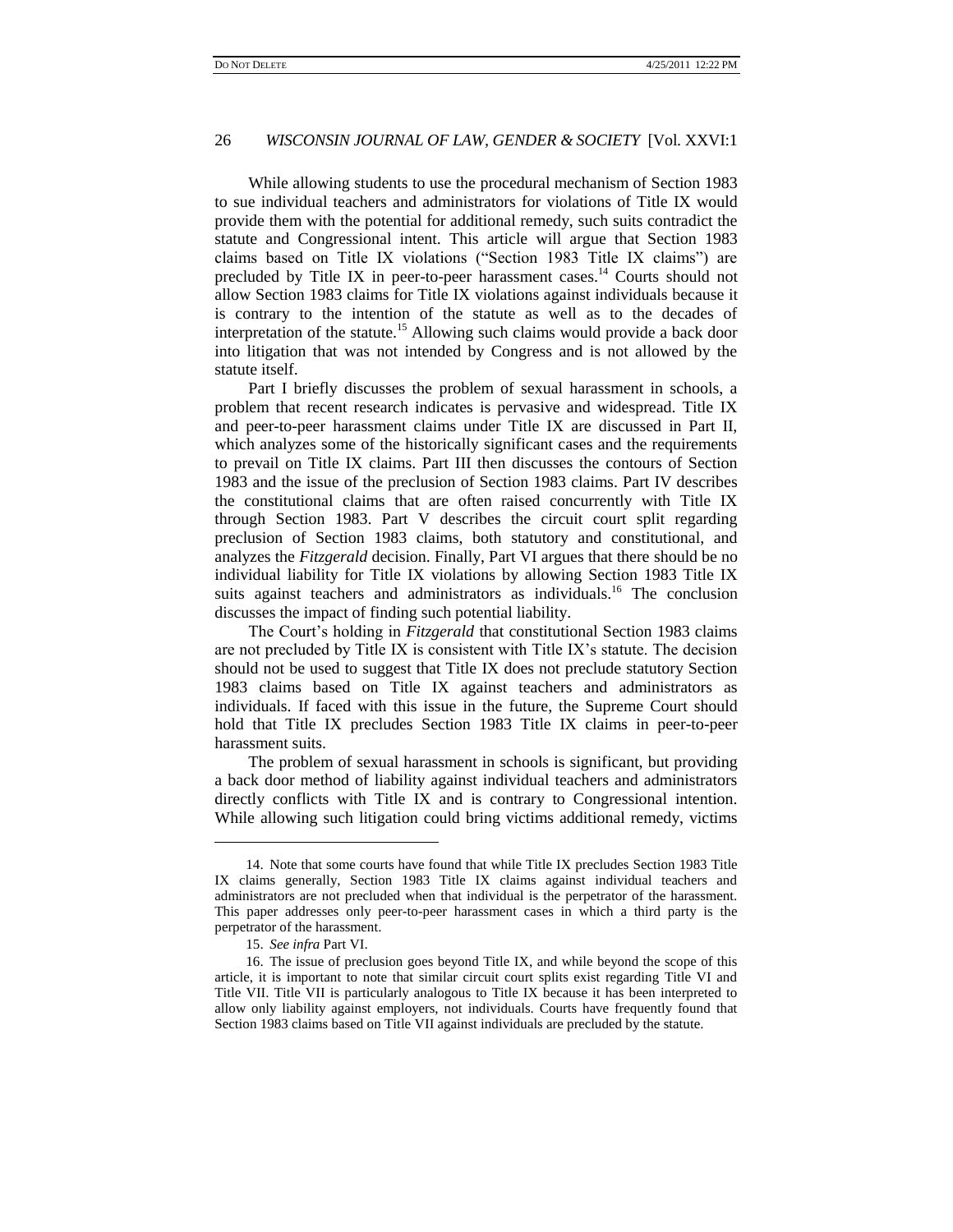$\overline{a}$ 

#### 2011] *A BACK DOOR TO INDIVIDUAL TITLE IX LIABILITY?* 27

of peer-to-peer sexual harassment have recourse and remedies available to them through Title IX itself, in addition to the Constitution and state laws. Only Congress can amend Title IX to explicitly allow liability against individuals in peer-to-peer harassment cases; the courts should not legislate such a remedy on their own.

#### I. THE PROBLEM OF SEXUAL HARASSMENT IN SCHOOLS

The problem of sexual harassment in schools is pervasive, and peer-topeer harassment litigation is growing. While it is difficult to determine the exact number of peer-to-peer harassment cases in any particular time period, a search for cases involving peer harassment and Title IX claims in all federal courts between January 1, 2000 and December 31, 2009 resulted in 143 case opinions, while the same search between January 1, 1990 and December 31, 1999 resulted in 54 case opinions. $17$  Obviously, this kind of tally does not include claims that did not have published opinions or decisions and claims that settled before even reaching court. Even though peer-to-peer harassment cases may not be the most prevalent type of litigation schools face, the past decade has seen a substantial increase in these kinds of cases.<sup>18</sup>

A 2001 survey conducted by the American Association of University Women found sexual harassment is "widespread" in schools.<sup>19</sup> According to the study, 83 percent of female student respondents and 79 percent of male student respondents within grades eight through eleven reported having "been sexually harassed at school in ways that interfered with their lives."<sup>20</sup> The same

<sup>17.</sup> The following search was run in LexisNexis in the all federal courts database on May 3, 2010: Title IX and peer w/s harass! and date (geq  $(1/1/2000)$  and leq  $(12/31/2009)$ . The same search terms were run in the same database with the date restriction 1/1/1990 to 12/31/1999. Admittedly this is a limited search as some cases may refer to peer-to-peer harassment in different terms, and some cases may mention peer-to-peer harassment when the case involves a different type of harassment. Nonetheless, the majority of the cases in the results were indeed peer-to-peer harassment cases, and the searches provide support the notion that peer-to-peer harassment cases have increased. Note that this does not suggest that peer harassment has necessarily increased, merely that litigation of those cases has, which is not surprising given that the Supreme Court only held in 1990 in Davis v. Monroe County Board of Education that peer-to-peer harassment claims are cognizable against school districts under Title IX.

<sup>18.</sup> A recent American School Board Journal article described a survey about the top ten legal issues in K-12 schools. Del Stover & Glenn Cook, *The Legal List Top 10 Issues,*  196 AM. SCH. BD. J. 16, 17 (2009). While not in the top ten legal issues, sexual harassment claims were noted as receiving votes in the survey. *Id*. The article also discussed how schools are facing increased pressure in finances and litigation puts additional pressure on the limited resources. *Id*. at 20-21.

<sup>19.</sup> AMERICAN ASS. OF UNIV. WOMEN, HOSTILE HALLWAYS: BULLYING, TEASING AND SEXUAL HARASSMENT IN SCHOOL, (2001), *available at* http://www.aauw.org/learn/research/ upload/hostilehallways.pdf.

<sup>20.</sup> NATIONAL WOMEN'S LAW CENTER, HOW TO PROTECT STUDENTS FROM SEXUAL HARASSMENT: A PRIMER FOR SCHOOLS 1, (Oct. 2007), *available at*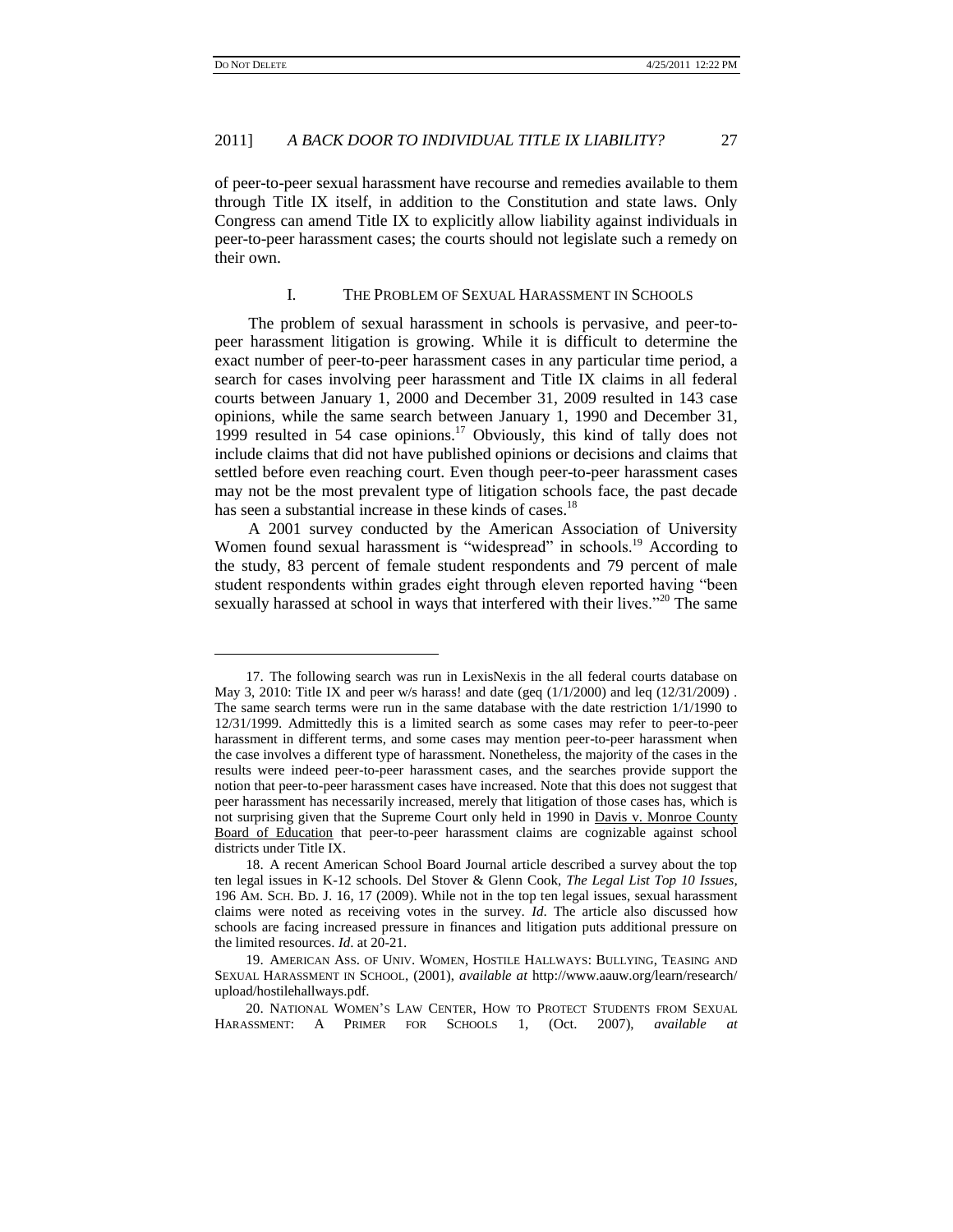$\overline{a}$ 

# 28 *WISCONSIN JOURNAL OF LAW, GENDER & SOCIETY* [Vol. XXVI:1

survey found that 44 percent of female students and 20 percent of male students "fear being sexually harassed during the school day."<sup>21</sup>

The physical and emotional toll of sexual harassment on students is severe. Research has found that students who are victims of sexual harassment are likely to participate less in class; resist attending school; have problems with concentration; and suffer from "anxiety, distress, confusion, loss of selfesteem, and depression.<sup>22</sup> A 2008 report found that sexual harassment had significant and long-lasting negative effects in adolescents on health outcomes, including self-esteem, mental health, physical health, and substance abuse.<sup>23</sup>

Peer-to-peer harassment has garnered a lot of attention in recent years, particularly in regards to bullying, as evidenced by the media response to the Phoebe Prince bullying case. Prince was a high school student in Massachusetts who committed suicide after several bullying incidents.<sup>24</sup> The media responded vigorously and focused heavily on the problem of peer-to-peer harassment in schools, largely labeling the issue as bullying. $25$  The state of Massachusetts responded by passing anti-bullying legislation in May 2010. <sup>26</sup> As of January 2011, 45 states have anti-bullying laws, many of which require local districts to develop policies and training to address the issue in their schools.<sup>27</sup>

Many articles discuss sexual harassment as a type of bullying; however, bullying and sexual harassment are not synonymous.<sup>28</sup> Bullying often is used as

23. James E. Gruber & Susan Fineran, *Comparing the Impact of Bullying and Sexual Harassment Victimization on the Mental and Physical Health of Adolescents*, 59 SEX ROLES 1, 9, Table 3 (2008).

24. McCabe, *supra* note 1.

25. *Anderson Cooper 360 Degrees* (CNN television broadcast Apr. 9, 2010) (transcript *available at* http://transcripts.cnn.com/TRANSCRIPTS/1004/09/acd.02.html); *Anderson Cooper 360 Degrees* (CNN television broadcast Mar. 30, 2010) (transcript *available at* http://transcripts.cnn.com/TRANSCRIPTS/1003/30/acd.02.html); Stephanie Reitz, *Documents: Bullied Teen Sought School"s Help*, MSNBC.com (Apr. 9, 2010), *available at* http://www.msnbc.msn.com/id/36263424; *Nine Charged in Bullying of Massachusetts Teen Who Killed Herself*, FoxNews.com (Mar. 29, 2010), *available at*  http://www.foxnews.com/us/2010/03/29/charged-bullying-massachusetts-teen-killed/.

26. MASS. GEN. LAWS ch. 71, § 37O(a) (2010).

27. *Bully Police USA*, bullypolice.org, http://www.bullypolice.org (last visited Jan. 27, 2011); U.S. Dep't of Health and Human Servs., HRSA, Stop Bullying Now, http://www.stopbullyingnow.hrsa.gov/adults/state-laws.aspx (last visited Apr. 22, 2010). *See, e*.*g*. ME. REV. STAT. ANN. tit. 20-A, § 1001 (15)(H) (2005) **(**requiring school boards to ―[e]stablish policies and procedures to address bullying, harassment and sexual harassment").

28. *See, e*.*g*., Jill Grim, *Peer Harassment in Our Schools: Should Teachers and Administrators Join the Fight?*, 10 BARRY L. REV. 155, 156 n. 5 (2008) ("The terms 'peer

http://www.nwlc.org/sites/default/files/pdfs/Final%20SH%20Fact%20Sheet-Schools.pdf. *See also* AMERICAN ASS. OF UNIV. WOMEN, *supra*note 18**.**

<sup>21.</sup> National Women's Law Center, *supra* note 20 at 1. *See also* American Association of University Women, *supra* note 19.

<sup>22.</sup> National Women's Law Center, *supra* note 20 at 1; Greetje Timmerman, *Adolescents" Psychological Health and Experiences with Unwanted Sexual Behavior at School***,** 39 ADOLESCENCE 817, 817, 823 (2004).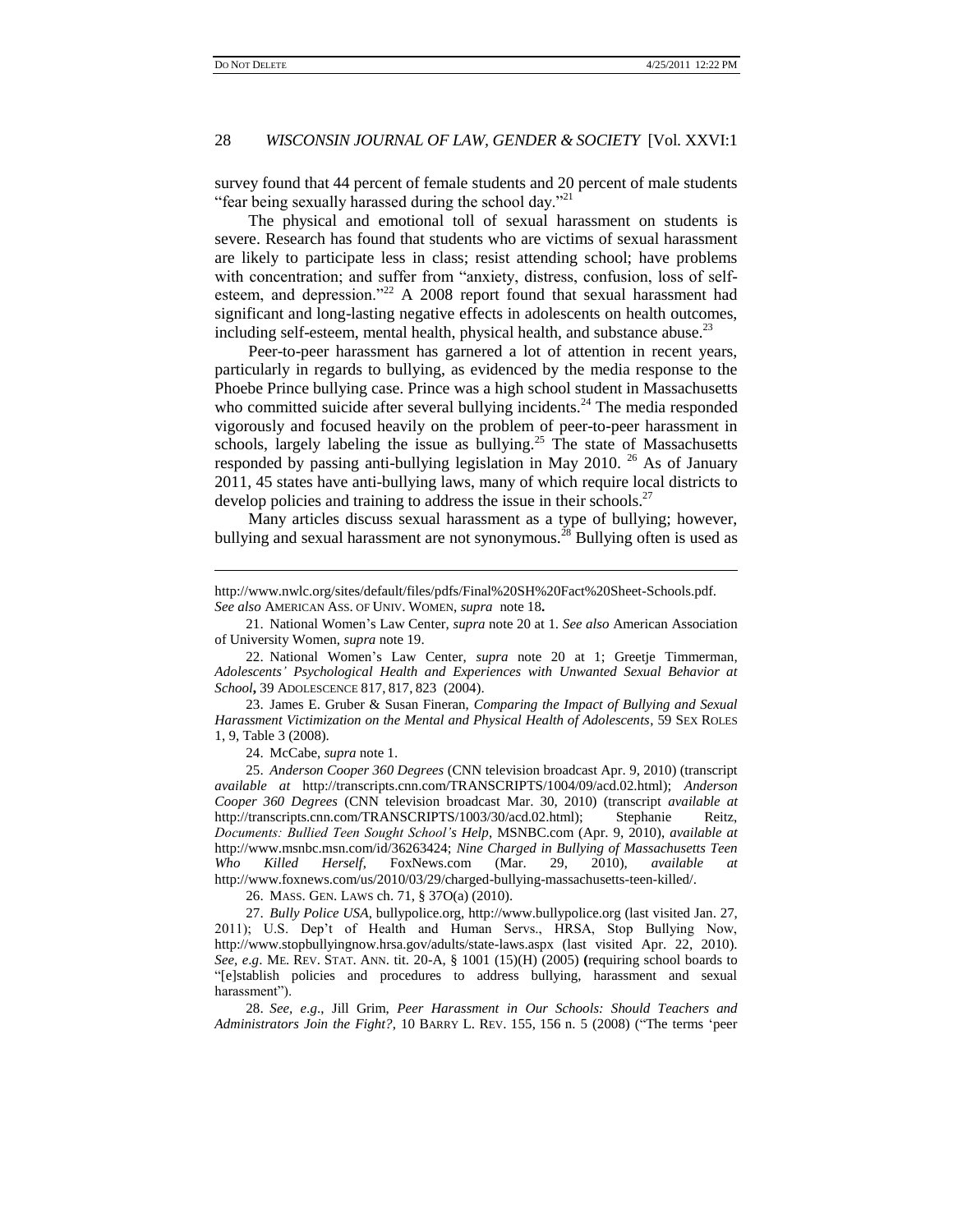a catch-all term.<sup>29</sup> While cyber-bullying and bullying may be used to describe incidents of sexual harassment, it is important to distinguish that when the harassment is on the basis of sex, the victim has additional recourse through federal law. Claims for bullying are not actionable under Title IX unless the bullying is based on sex and is so severe and pervasive that it deprives the victim of his or her education.<sup>30</sup>

The Office for Civil Rights (OCR) released a policy guidance to schools in October 2010 highlighting the importance of identifying when incidents of bullying actually include or overlap with incidents of sexual harassment.<sup>31</sup> The guidance reminded schools that their responsibilities to address and respond to sexual harassment still apply regardless of the potential application of any antibullying policy and "regardless of whether a student has complained, asked the school to take action, or identified the harassment as a form of discrimination."32

The risk of lumping sexual harassment into the bullying category goes further than simply a difference in legal remedies. A recent study showed that sexual harassment has more pervasive and severe effects than bullying,  $33$  thus sexual harassment should be addressed in its own right and not merely as one kind of bullying. This paper focuses on the problem of sexual harassment in schools.

 $\overline{a}$ 

harassment' and 'bullying' are used interchangeably throughout this article."); *Id.* at 157 (―Sexual harassment is another type of peer harassment now reported in schools.‖); Paul M. Secunda, *At the Crossroads of Title IX and a New "IDEA": Why Bullying Need Not Be "A Normal Part of Growing Up" for Special Education Children*, 12 DUKE J. GENDER L. & POL'Y 1, 3 (2005) ("[T]he Supreme Court of the United States has yet to endorse the idea of a same-sex harassment cause of action for more common forms of bullying under Title IX.").

<sup>29.</sup> For example, bullying is defined by the Massachusetts Anti-Bullying Law passed in 2010 as

the repeated use by one or more students of a written, verbal or electronic expression or a physical act or gesture . . . directed at a victim that: (i) causes physical or emotional harm to the victim or damage to the victim's property; (ii) places the victim in reasonable fear of harm to himself or of damage to his property; (iii) creates a hostile environment at school for the victim; (iv) infringes on the rights of the victim at school; or (v) materially and substantially disrupts the education process or the orderly operation of school.

MASS. GEN. LAWS ch. 71, § 37O(a) (2010).

<sup>30.</sup> *See* Davis v. Monroe County Bd. of Educ., 526 U.S. 629, 676 (1999).

<sup>31.</sup> U.S. DEP'T OF EDUC., OFFICE FOR CIVIL RIGHTS, DEAR COLLEAGUE LETTER, OCT. 26, 2010, *available at* http://www.2.ed.gov/about/offices/list/ocr/letters/colleague-201010.pdf.

<sup>32.</sup> *Id*. at 3.

<sup>33.</sup> Gruber & Fineran, *supra* note 23, at 7-9.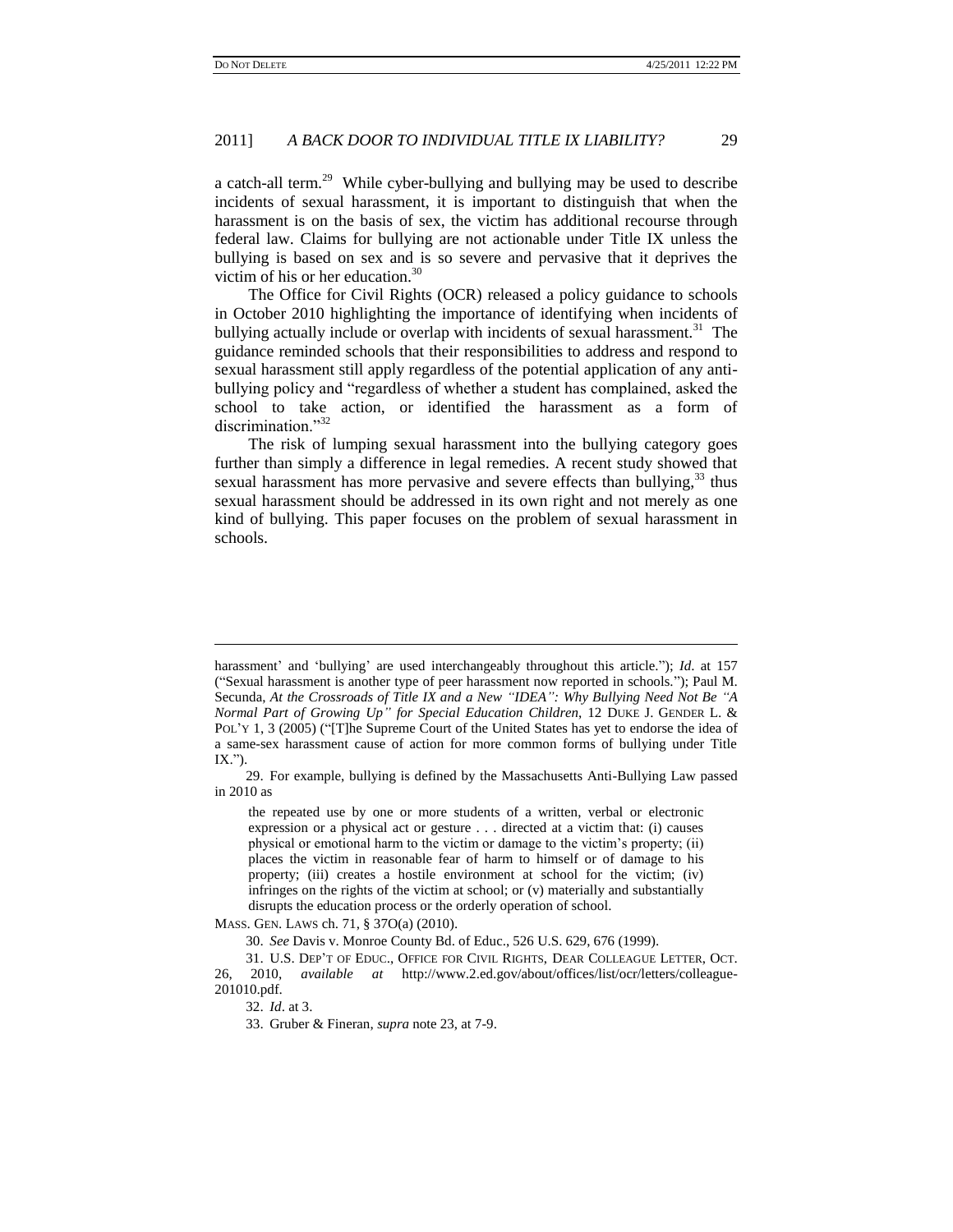# II. TITLE IX AND PEER-TO-PEER HARASSMENT CLAIMS

Title IX prohibits educational institutions from discriminating against individuals on the basis of sex.<sup>34</sup> While the statute itself does not provide for an explicit private right of action, the Supreme Court has interpreted the statute's prohibitions on federal funding recipients to include an implied private right of action.<sup>35</sup> Additionally, the Court has found that funding recipients can be held liable for third party harassment under certain circumstances.<sup>36</sup>

# *A. Title IX*

Title IX was passed as part of the Education Amendments of 1972 and was legislated by Congress's authority under the Spending Clause.<sup>37</sup> Congress initially attempted to pass legislation prohibiting sex discrimination as part of Title VI of the Civil Rights Act of 1964.<sup>38</sup> The attempt to add a prohibition against sex discrimination as part of Title VI failed, and Congress later created Title IX, modeling it after the then enacted Title VI.<sup>39</sup>

Title IX states in part that "[n]o person  $\dots$  shall, on the basis of sex, be excluded from participation in, denied the benefits of, or be subjected to discrimination under any education program or activity receiving Federal financial assistance."<sup>40</sup> Title IX is enforced and implemented by federal agencies that provide federal funds to education programs or activities.<sup>41</sup> Congress laid out an administrative scheme by which federal agencies can take action against education institutions that do not comply with the provisions of the statute.<sup>42</sup> The Department of Education (DOE) promulgates the regulations for public schools.<sup>43</sup> Under the federal regulations, a federal funding recipient is defined as:

any State or political subdivision thereof, or any instrumentality of a State or political subdivision thereof, any public or private agency, institution, or organization, or other entity, or any person, to whom Federal financial assistance is extended directly or through another recipient and which operates an education program or activity which

<sup>34.</sup> 20 U.S.C. § 1681(a) (2006).

<sup>35.</sup> Cannon v. Univ. of Chicago, 441 U.S. 677, 694 (1979).

<sup>36.</sup> Davis v. Monroe County Board of Educ., 526 U.S. 629, 640-41 (1999).

<sup>37.</sup> Franklin v. Gwinnett County Pub. Sch., 503 U.S. 60, 64 (1992).

<sup>38.</sup> 20 U.S.C. § 1681(a).

<sup>39.</sup> *Cannon*, 441 U.S. at 684-85.

<sup>40.</sup> 20 U.S.C. § 1681(a).

<sup>41.</sup> 20 U.S.C. § 1682 (2006).

<sup>42.</sup> *Id*.

<sup>43.</sup> 34 C.F.R. pt. 106 (2009).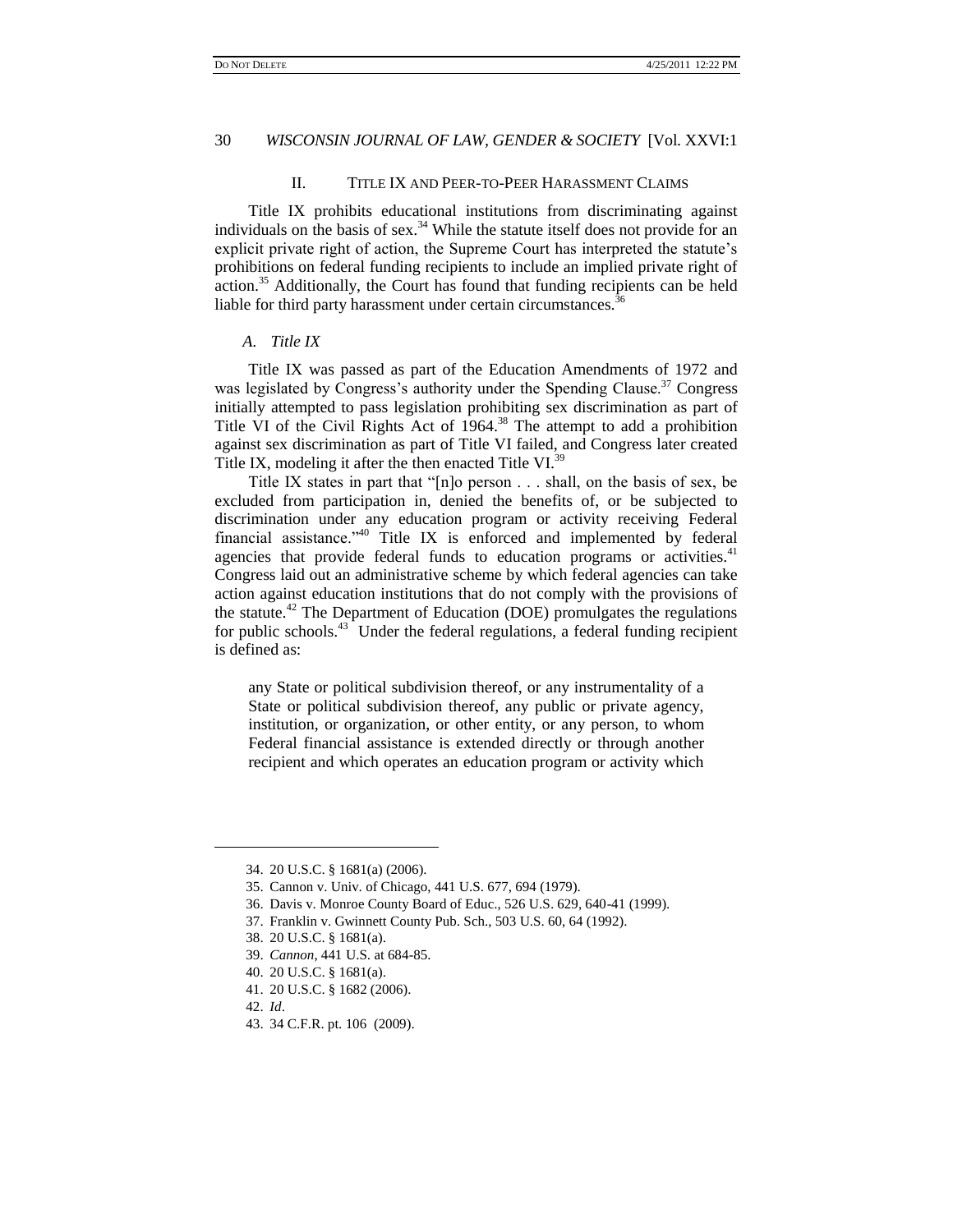receives such assistance, including any subunit, successor, assignee, or transferee thereof.<sup>44</sup>

The Court has interpreted the regulations to preclude suit against individuals, given the definition of recipients and the focus of the statute on educational institutions.<sup>45</sup> Courts have consistently found that plaintiffs cannot sue individuals under Title IX.<sup>46</sup>

The federal regulations promulgated by the DOE note that the procedures adopted for Title VI by the OCR are similarly adopted for Title IX enforcement.<sup>47</sup> The OCR, a branch of the DOE, has the authority to investigate educational institutions on their own or at the initiative of a complaint by an individual.<sup>48</sup> Upon finding an institution in violation of Title IX, the OCR provides notice to the institution and allows the institution the chance to correct the violation.<sup>49</sup> After follow-up, if the institution has not satisfactorily rectified the violation, the OCR can eliminate federal funding for the institution until the OCR deems the institution to be in compliance with Title IX.<sup>50</sup>

In addition to facing elimination of federal funding when found to be noncompliant, educational institutions may face liability in civil suit when in violation of Title IX. While Title IX does not have an express private right of action, in 1979 the Supreme Court held in *Cannon v. University of Chicago* that the statute includes an implied private right of action for individuals to seek redress.<sup>51</sup> The Court found that Title IX conferred a benefit on those who had been discriminated against on the basis of their gender.<sup>52</sup> Additionally, the Court held that the legislative history of Title IX provided evidence that Congress intended a private right of action to be created by the statute.<sup>53</sup> Pointing to the similarities between Title VI of the Civil Rights Act of 1964 and Title IX, the Court maintained that Congress intended Title IX to be interpreted

47. The relevant regulations are 34 C.F.R. §§ 100.6-100.11 (2009).

 $\overline{a}$ 

<sup>44.</sup> 34 C.F.R. § 106.2(i) (2009).

<sup>45.</sup> *See Davis v. Monroe County Bd. of Educ.*, 526 U.S. 629, 641 (1999) ("The government's enforcement power may only be exercised against the funding recipient, 20 U.S.C.S. § 1682, and damages liability under Title IX does not extend to parties outside the scope of this power.").

<sup>46.</sup> *Id*. at 640-41 (1999). *See,* e.g., Smith v. Metro. Sch. Dist. Perry Twp., 128 F.3d 1014, 1018-19 (7th Cir. 1997); Soper v. Hoben, 195 F.3d 845, 854 (6th Cir. 1999), *cert*. *denied*, 530 U.S. 1262 (2000) (finding that school board members are not subject to individual liability under Title IX in peer-to-peer harassment case).

<sup>48.</sup> 34 C.F.R. §§ 100.7. *See also* Bruneau v. S. Kortright Cent. Sch. Dist., 163 F.3d 749, 756 (2nd Cir. 1998).

<sup>49.</sup> 34 C.F.R. §§ 100.9. *See also Bruneau*, 163 F.3d at 756.

<sup>50.</sup> 34 C.F.R. §§ 100.6-100.11; *see also Bruneau*, 163 F.3d at 756.

<sup>51.</sup> Cannon v. Univ. of Chicago, 441 U.S. 677, 694 (1979).

<sup>52.</sup> *Id*.

<sup>53.</sup> *Id*.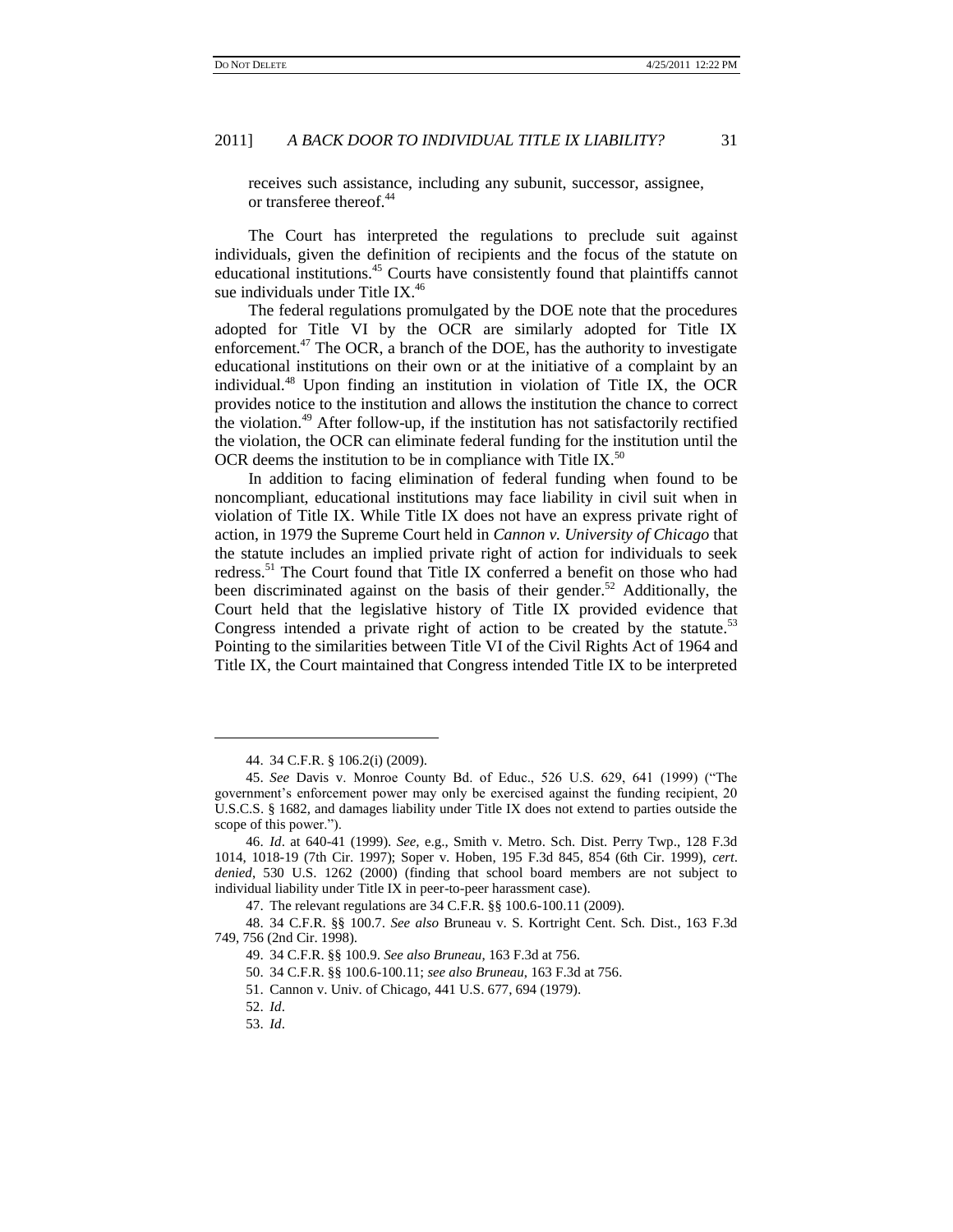similarly, and thus as including an implied private cause of action for those who had been discriminated against on the basis of their sex.<sup>54</sup>

The Court also found that the objectives of Title IX were twofold: to prevent federal funding of discriminatory institutions and to provide protection for individuals against discriminatory practices in the institutions.<sup>55</sup> The Court concluded that an implied private cause of action in Title IX would further the objective of providing protection to individuals against discrimination on the basis of sex.<sup>56</sup> Ultimately, the Court held that "[n]ot only the words and history of Title IX, but also its subject matter and underlying purposes, counsel implication of a cause of action in favor of private victims of discrimination.<sup>557</sup>

In addition to finding that Title IX includes an implied private cause of action, the Supreme Court held in *Franklin v. Gwinnett County Public Schools* that damages are available under Title IX.<sup>58</sup> Arguing that Congress did not attempt to restrict any remedies available to litigants after the Court held that Title IX had an implied private right of action, the Court maintained that ―federal courts have the power to award any appropriate relief in a cognizable cause of action brought pursuant to a federal statute."<sup>59</sup> Thus, victims of sexual harassment in educational institutions may seek damages in addition to the explicit and limited remedy of the withdrawal of federal funding from the institution.

# *B. Peer-to-Peer Harassment Claims Under Title IX*

While Title IX did not provide for an explicit private cause of action and did not directly indicate that funding recipients may be held liable for harassment perpetrated by third parties, the law has been interpreted to allow such suits. $60$  Schools may be held liable under Title IX for third party harassment after the Supreme Court's holding in *Davis v. Monroe County Board of Education*. <sup>61</sup> In *Davis*, a female fifth grade student reported to several teachers in the school numerous incidents of sexually harassing behavior by one male peer. $62$  The student's parent followed up on the reports and was informed that the principal had knowledge of the incidents but no disciplinary measures were taken by the school.<sup>63</sup> The incidents did not stop until the male peer was charged with and pled guilty to sexual battery.<sup>64</sup>

60. Davis v. Monroe County Bd. of Educ., 526 U.S. 629, 648 (1999).

<sup>54.</sup> *Id*. at 696-97.

<sup>55.</sup> *Id*. at 704.

<sup>56.</sup> *Cannon*, 441 U.S. at 705-06.

<sup>57.</sup> *Id*. at 709.

<sup>58.</sup> Franklin v. Gwinnett County Pub. Sch., 503 U.S. 60 (1992).

<sup>59.</sup> *Id*. at 70-71.

<sup>61.</sup> *Id*.

<sup>62.</sup> *Id*. at 634.

<sup>63.</sup> *Id*.

<sup>64.</sup> *Id*.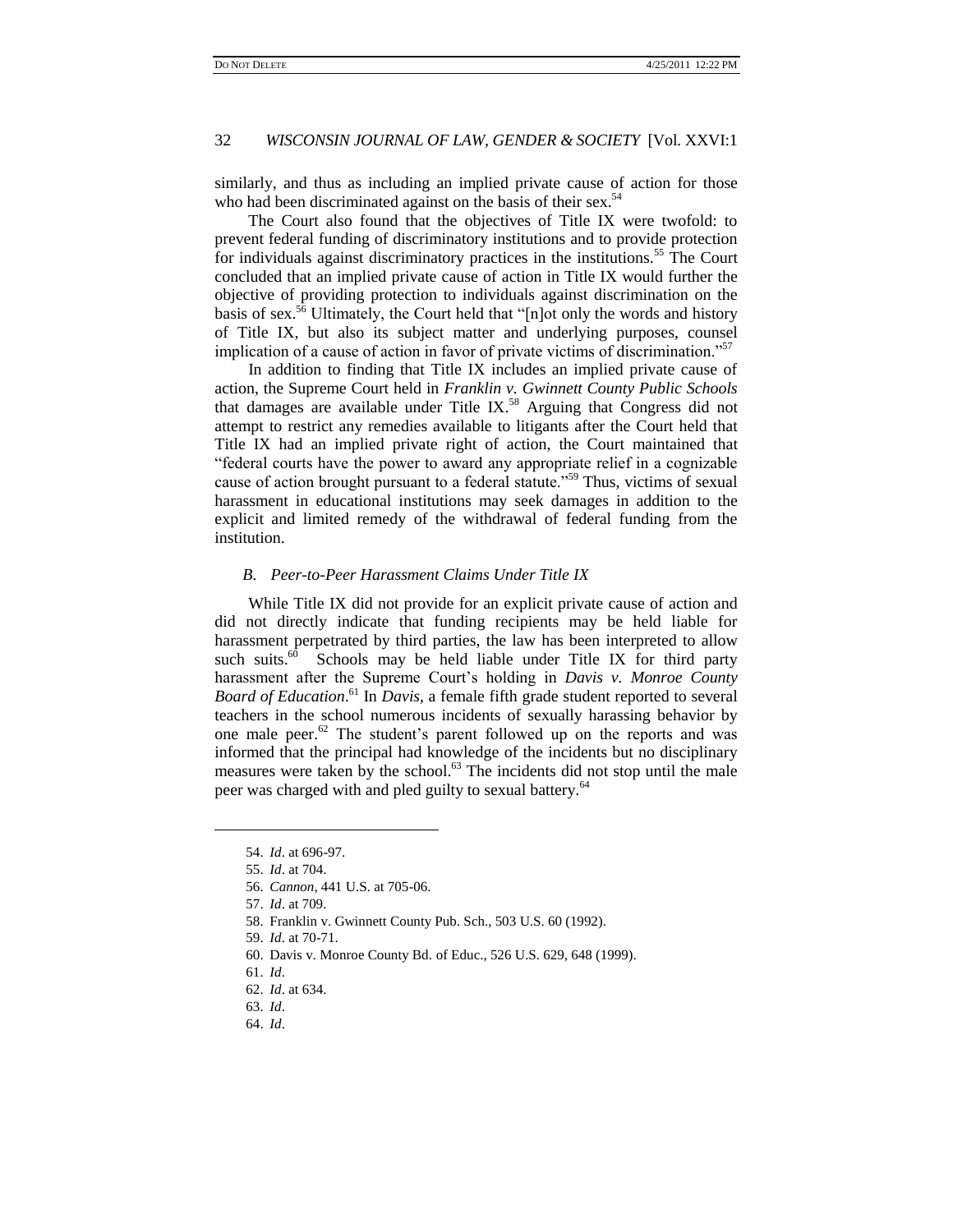The Supreme Court reversed the lower court's dismissal of the student's claim, remanding and holding that Title IX allowed for liability of school districts in cases involving peer-to-peer harassment.<sup>65</sup> In order to be found liable, the funding recipient must be found to be "deliberately indifferent to sexual harassment, of which they have actual knowledge, that is so severe, pervasive, and objectively offensive that it can be said to deprive victims of access to the educational opportunities or benefits provided by the school.<sup>166</sup>

The Court in *Davis* was careful to note that in order to be found deliberately indifferent, a school district's actions must be "clearly unreasonable in light of the circumstances" and the actions of the school must "subject" the student to harassment or, at a minimum, make the victim vulnerable to harassment.<sup>67</sup> This requirement has been argued to include an element of causation on the part of the school district, perhaps enlightening the reasons behind the Court's willingness to ascribe liability to an institution for actions taken by a third party.<sup>68</sup>

The deliberate indifference standard has been further defined in additional cases. School districts will not be found to be deliberately indifferent merely from allegations that they could have or should have done more in response to sexual harassment allegations.<sup>69</sup> Yet a school district may be held liable for peer-to-peer harassment when a school official has actual knowledge that the policy or methods the school continues to implement have proven to be ineffective in addressing sexual harassment.<sup>70</sup> Additionally, a school district or funding recipient will be found to have knowledge of the harassment only when

<sup>65.</sup> *Id*. at 654.

<sup>66.</sup> Davis v. Monroe County Bd. of Educ., 526 U.S. 629, 650 (1999).

<sup>67.</sup> *Id*. at 640-41.

<sup>68.</sup> Deborah L. Brake, *School Liability for Peer Sexual Harassment After Davis: Shifting From Intent to Causation in Discrimination Law*, 12 HASTINGS WOMEN'S L. J. 5, 6 (2001).

<sup>69.</sup> Porto v. Town of Tewksbury, 488 F.3d 67 (1st Cir. 2007) (affirming dismissal of claims on behalf of a special education student who alleged inappropriate sexual touching between he and another special education student in elementary school. The school separated the students upon learning the two were engaging in oral sex on the bus. In middle school the boys were found engaging in sexual intercourse in the bathroom. The plaintiff alleged the school did not do enough, but the court found such an allegation insufficient to establish deliberate indifference).

<sup>70.</sup> Vance v. Spencer Cnty. Pub. Sch. Dist., 231 F.3d 253, 261 (6th Cir. 2000) ("Where a school district has actual knowledge that its effort to remediate are ineffective, and it continues to use those same methods to no avail, such district has failed to act reasonably in light of the known circumstances."); Patterson v. Hudson Area Sch., 551 F.3d 438 (6th Cir. 2009) (finding a genuine issue of fact existed over whether or not the school officials had actual knowledge the methods for handling sexual harassment were ineffective and continued to use the same methods).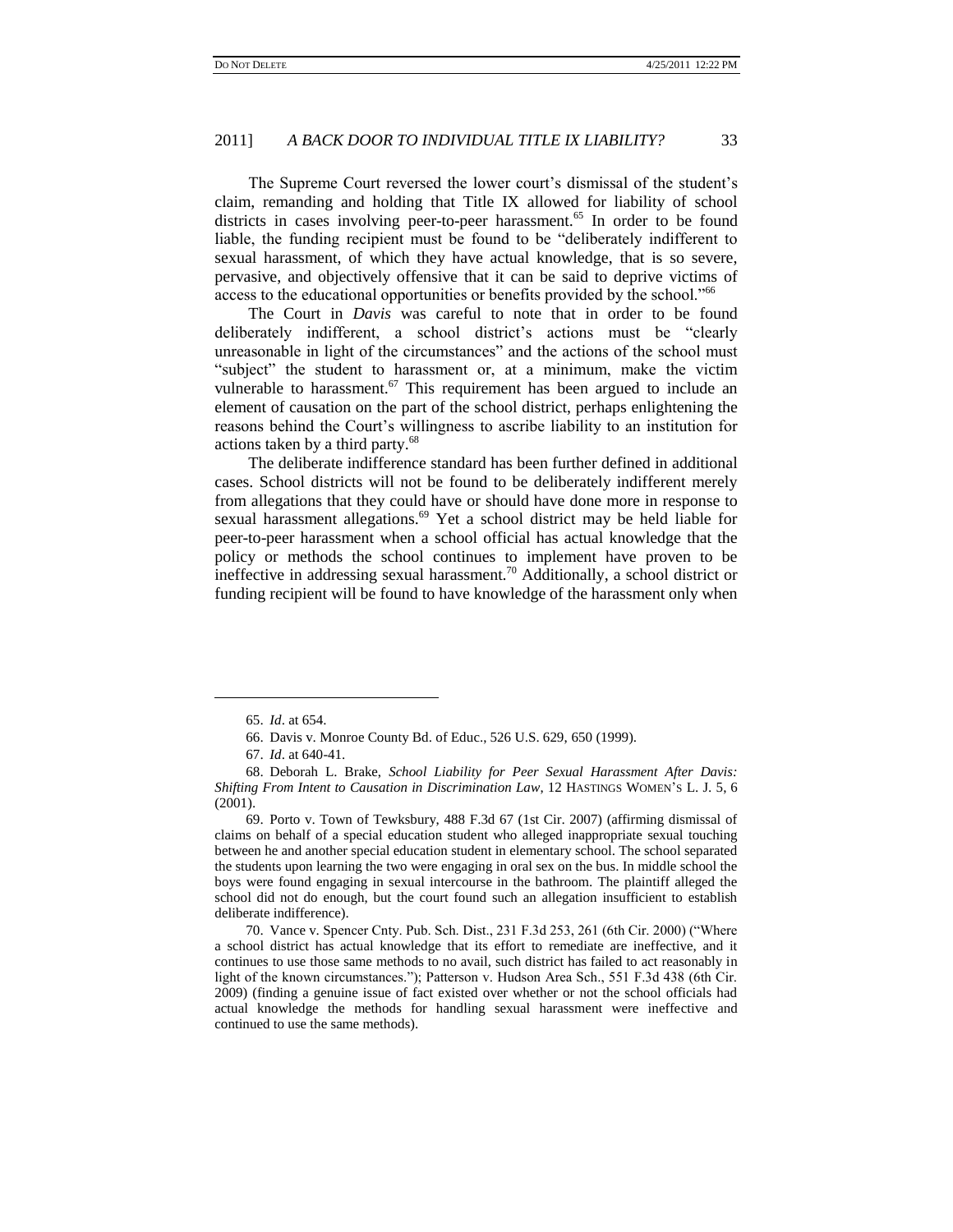the school district has actual knowledge, and not when the school district only has constructive notice, of the harassment. $11$ 

Schools may be liable under Title IX for peer-to-peer harassment even when the conduct takes place outside of school grounds. In *Rost v. Steamboat Springs Re-2 School District*, the Tenth Circuit discussed potential liability for a school district when a special education student alleged she was coerced into performing sexual acts during middle school and high school.<sup>72</sup> While in this case the court found that the school district was not liable under Title IX because the school was reasonable to allow the police to investigate incidents that occurred off campus and was kept informed of the investigation, the court suggested liability could result if there is a sufficient nexus between the out of school conduct and the school's action.<sup>73</sup>

#### *C. Other Harassment Claims Under Title IX*

School districts may be held liable for a teacher's sexual harassment of a student under Title IX. For example, in *Smith v. Metropolitan School District Perry Township*, the Seventh Circuit held that a hostile environment sexual harassment claim based on a teacher's sexual harassment of a student constituted discrimination on the basis of sex for the purposes of Title IX.<sup>74</sup> The plaintiff proposed two agency theories to find the school board liable under Title IX for the teacher's actions: one based on Title VII hostile environment claims in the employment setting and one on pure agency theory of strict liability.<sup>75</sup> The court rejected the theories, arguing that Title VII prohibits employers and their agents from discrimination whereas Title IX prohibits federal funding recipients only.<sup>76</sup> Additionally, the court noted that Title IX does not allow for strict liability, thus negating the pure agency law theory.<sup>77</sup> The court did find, however, that school districts are liable under Title IX for a teacher's sexual harassment of a student when a school official with actual knowledge of the harassment, with the authority and duty to supervise the employee, and with the power to take action that would end the abuse fails to take such action.<sup>78</sup>

School districts may not be held liable under Title IX for sexual harassment based on the victim's sexual orientation unless the harassment also

 $\overline{a}$ 

<sup>71.</sup> *See* Bruneau v. S. Kortright Cent. Sch. Dist., 163 F.3d 749, 759 (2nd Cir. 1998) (finding actual notice and not constructive notice is the appropriate standard of notice) (citing Gebser v. Lago Vista Indep. Sch. Dist., 524 U.S. 27 (1998)).

<sup>72.</sup> Rost v. Steamboat Springs Re-2 Sch. Dist., 511 F.3d 1114 (10th Cir. 2008).

<sup>73.</sup> *Id*. at 1022.

<sup>74.</sup> Smith v. Metro. Sch. Dist. Perry Twp., 128 F.3d 1014, 1021-22 (7th Cir. 1997).

<sup>75.</sup> *Id*. at 1022.

<sup>76.</sup> *Id*. at 1024-26.

<sup>77.</sup> *Id*. at 1027-28.

<sup>78.</sup> *Id*. at 1034.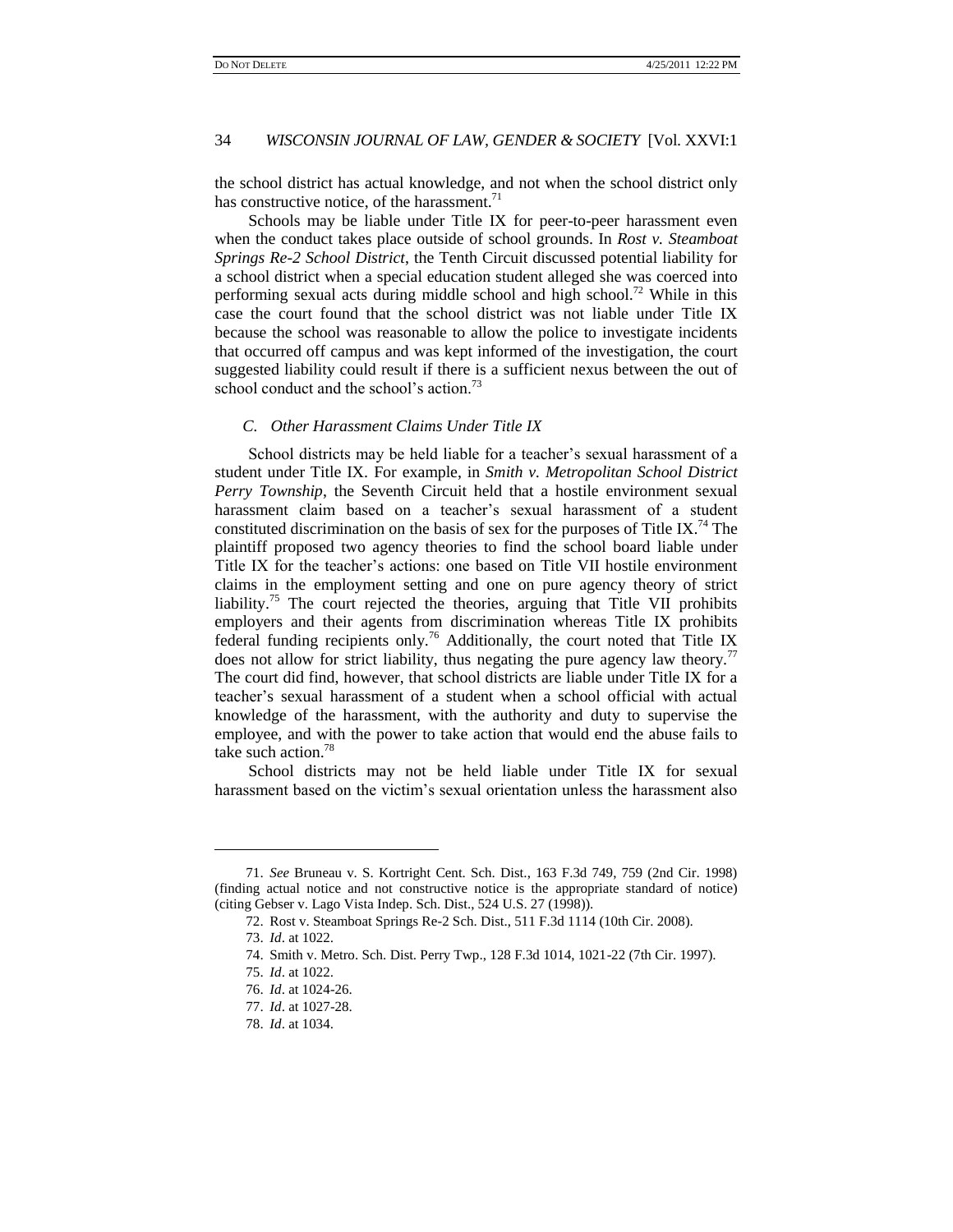l

### 2011] *A BACK DOOR TO INDIVIDUAL TITLE IX LIABILITY?* 35

includes gender-stereotyping and/or sexual conduct.<sup>79</sup> The harassment must be severe and pervasive and not merely amount to "name-calling."<sup>80</sup>

In 1997, the OCR maintained that Title IX does not protect against sexual orientation discrimination.<sup>81</sup> In an OCR publication providing guidance to school districts regarding compliance with Title IX, the OCR stated, "Title IX does not prohibit discrimination on the basis of sexual orientation.<sup>82</sup> The OCR further explained their standing, stating that when harassment of homosexual students does not include "actions or language" involving sexual conduct, then the harassment does not classify as prohibited sexual harassment under Title IX. $83$  Yet, if the harassment involves "conduct of a sexual nature directed towards gay or lesbian students," then the harassment may classify as prohibited sexual harassment under Title IX.<sup>84</sup>

The OCR reiterated their position in an October 2010 policy guidance.<sup>85</sup> In the 2010 guidance, however, the OCR cautioned that schools must be careful to discern when harassment based on a student's sexual orientation may include gender-based harassment that is actionable under Title IX.<sup>86</sup>

Courts have interpreted Title IX in relation to Title VII, including with respect to same sex harassment. Under Title VII, the Supreme Court found in *Oncale v. Sundowner Offshore Services, Inc.,* that claims involving same sex harassment or harassment based on sexual orientation may be cognizable under Title VII but only if the harassment is on the "basis of sex." $87$  When the plaintiff can provide evidence that "members of one sex are exposed to disadvantageous terms or conditions of employment to which members of the other sex are not exposed,‖ then the courts can find the harassment to be on the basis of sex and cognizable as a claim under Title VII.<sup>88</sup> Some courts have

<sup>79.</sup> DEAR COLLEAGUE LETTER., *supra* note 31, at 8.

<sup>80.</sup> Davis v. Monroe Cnty. Bd. of Educ., 526 U.S. 629, 652 (1999).

xz 81. U.S. DEP'T OF EDUC., OFFICE FOR CIVIL RIGHTS, SEXUAL HARASSMENT GUIDANCE: HARASSMENT OF STUDENTS BY SCHOOL EMPLOYEES, OTHER STUDENTS, OR THIRD PARTIES, (Mar. 13, 1997), *available at* http://www2.ed.gov/about/offices/list/ ocr/docs/sexhar00.html.

<sup>82.</sup> U.S. DEP'T OF EDUC., *supra* note 81. *See also* Jeffrey I. Bedell, *Personal Liability of School Officials Under § 1983 Who Ignore Peer Harassment of Gay Students*, 2003 U. ILL. L. REV. 829, 845 (2003) (quoting U.S. Department of Education, Office for Civil Rights, *Sexual Harassment Guidance: Harassment of Students by School Employees, Other Students, or Third Parts*, 62 Fed Reg. 12,034, 12,039 (1997)).

<sup>83.</sup> Office for Civil Rights, *supra* note 82; Bedell, *supra* note 83, at 845.

<sup>84.</sup> Bedell, *supra* note 82, at 845.

<sup>85.</sup> DEAR COLLEAGUE LETTER, *supra* note 31, at 8.

<sup>86.</sup> Id. ("The fact that the harassment includes anti- LGBT comments or is partly based on the target's actual or perceived sexual orientation does not relieve a school of its obligation under Title IX to investigate and remedy overlapping sexual harassment or gender- based harassment.").

<sup>87.</sup> Oncale v. Sundowner Offshore Servs. Inc., 523 U.S. 75, 79-80 (1998). *See* Bedell, *supra* note 82, at 844.

<sup>88.</sup> *Oncale*, 523 U.S. at 80-81.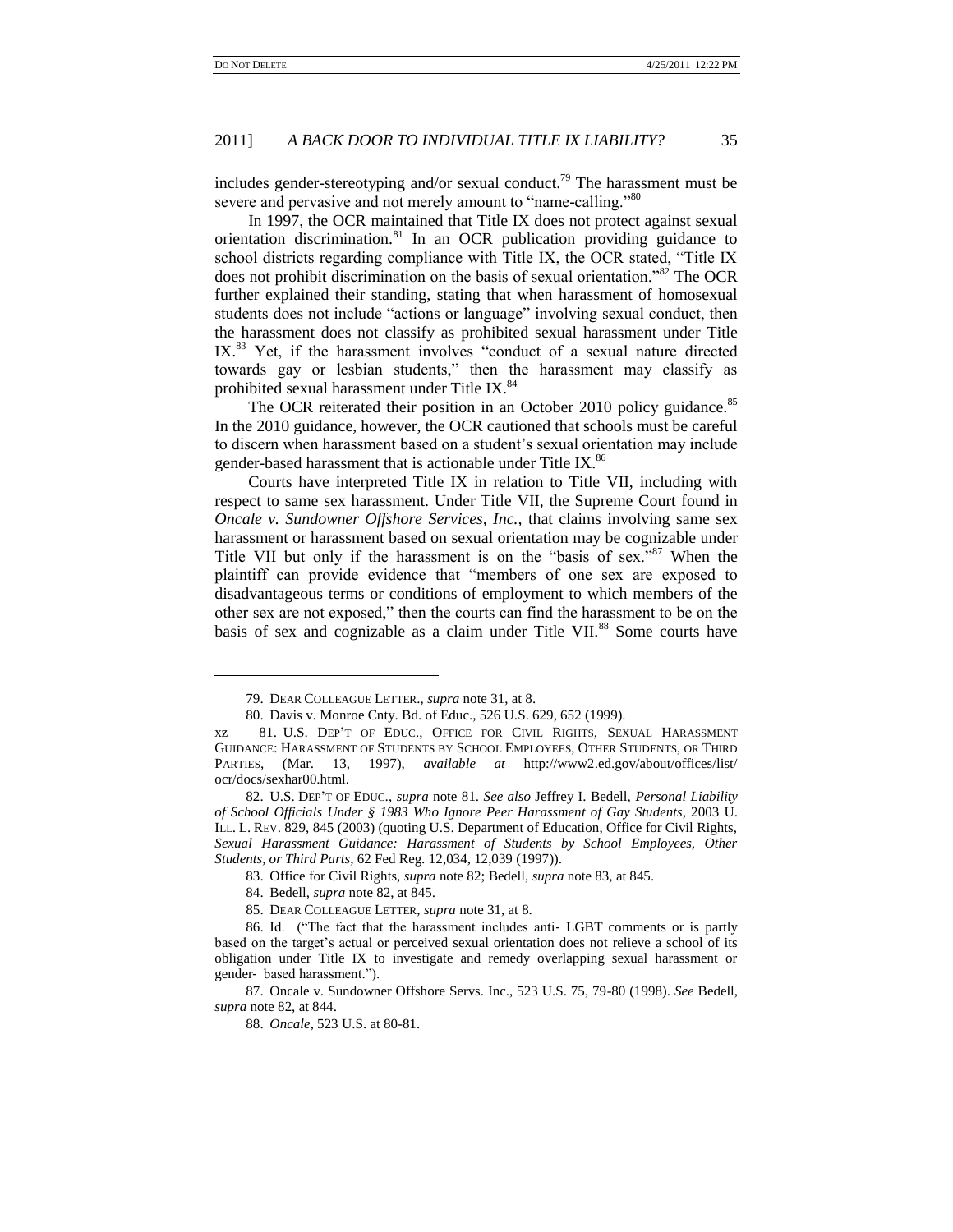interpreted *Oncale* as supporting cognizable claims of sexual harassment based on sex due to a failure to meet gender stereotypes.<sup>89</sup>

Courts have applied similar reasoning to Title IX claims. The gender stereotyping distinction in harassment claims is shown in the Minnesota district court case *Montgomery v. Independent School District No. 709.*<sup>90</sup> In *Montgomery*, the plaintiff alleged he was harassed because he was a homosexual and did not meet the masculinity stereotypes held by his peers.<sup>91</sup> The court found this to be an actionable claim of harassment on the basis of sex in violation of Title IX due to the harassment being based upon gender nonconformity.<sup>92</sup>

The difficulty of proving that harassment of homosexual students is based on sex has received much attention from scholars. Some argue that the court must expand the prohibitions of Title IX to include protection against this form of sexual harassment, regardless of the harassment involving sexual conduct or gender stereotyping.<sup>93</sup> Others suggest that a victim of sexual orientation harassment may find remedy in Section 1983 claims of violation of the Equal Protection Clause rather than Title IX.<sup>94</sup>

#### III. SECTION 1983

Section 1983 was passed as part of the Civil Rights Act of 1871.<sup>95</sup> The statute reads in pertinent part:

Every person who, under color of any statute, ordinance, regulation, custom, or usage, of any State. . . subjects, or causes to be subjected, any citizen of the United States or other person within the jurisdiction thereof to the deprivation of any rights, privileges, or immunities secured by the Constitution and laws, shall be liable to the party injured.<sup>96</sup>

<sup>89.</sup> Higgins v. New Balance Athletic Shoe, Inc., 194 F.3d 252, 261 n.4 (1st Cir. 1999); Doe v. City of Belleville, 119 F.3d 563, 580 (7th Cir. 1997), vacated; City of Belleville v. Doe, 523 U.S. 1001 (1998) (remanding the matter for further consideration in light of Oncale).

<sup>90.</sup> Montgomery v. Indep. Sch. Dist., 109 F.Supp. 2d 1081 (D. Minn. 2000).

<sup>91.</sup> *Id*. at 1090.

<sup>92.</sup> *Id*. at 1092.

<sup>93.</sup> *See* Julie Sacks & Robert Salem, *Victims Without Legal Remedies: Why Kids Need Schools to Develop Comprehensive Anti-Bullying Policies*, 72 ALB. L. REV. 147, 164-65. *See also* Secunda, *supra* note 28.

<sup>94.</sup> *See* Bedell, *supra* note 82, at 847. For further discussion of Equal Protection Claims for peer-to-peer sexual harassment, including sexual orientation harassment, see *infra*  Section V.

<sup>95.</sup> 42 U.S.C. § 1983 (2006).

<sup>96.</sup> 42 U.S.C. § 1983.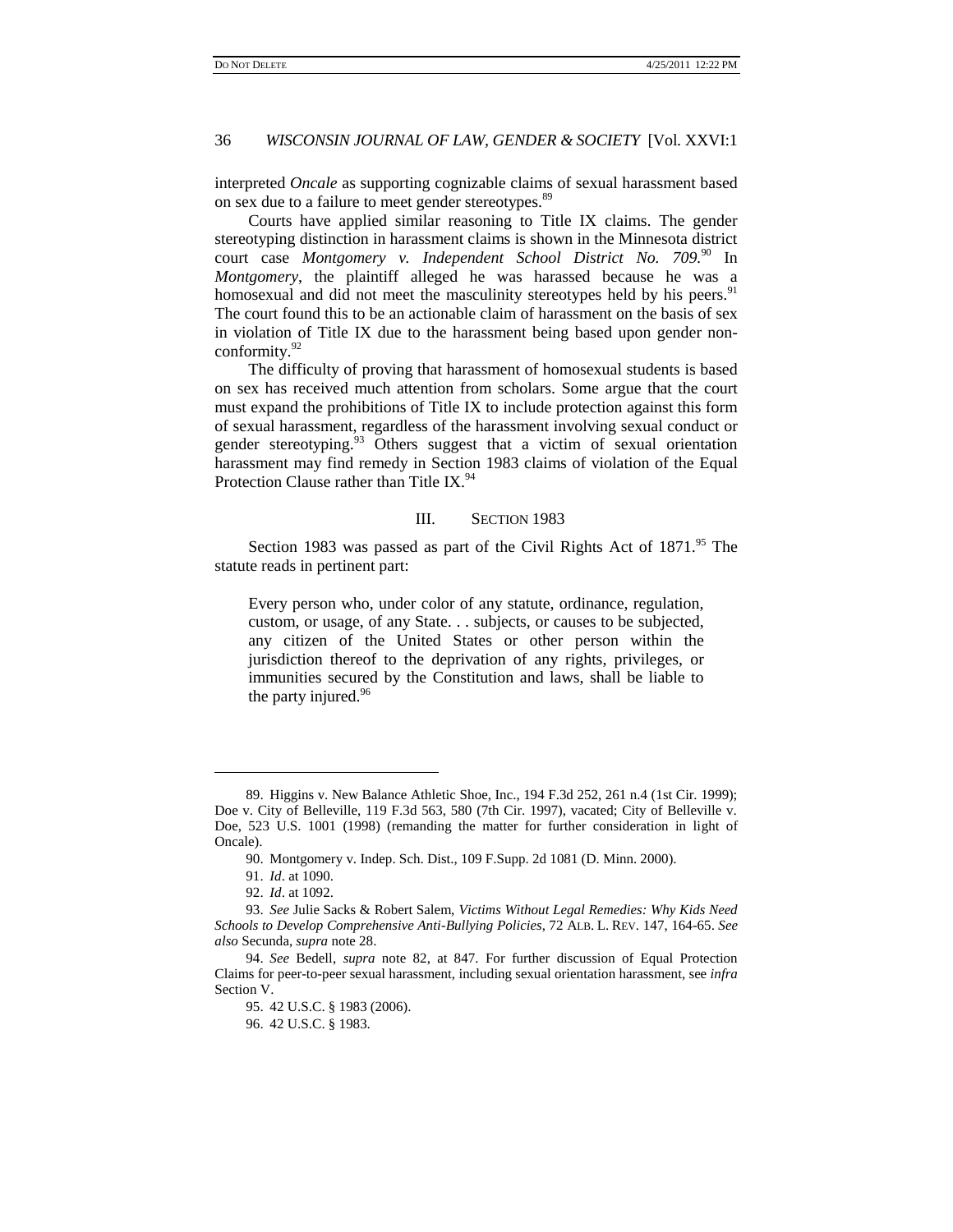Section 1983 provides a procedural mechanism by which individuals have access to a cause of action for deprivations of constitutional or federal rights.<sup>97</sup> Punitive damages are available under Section 1983.<sup>98</sup>

#### *A. Rights Protected by Section 1983*

Constitutional rights that have been incorporated under the 14th Amendment are included under Section 1983.<sup>99</sup> Additionally, Section 1983 has been interpreted to allow claims for violations of rights created by federal statutes.<sup>100</sup> In *Maine v. Thiboutot*, the Supreme Court held that the language "and laws" of Section 1983 were to be interpreted as including causes of actions based upon federal rights created by statute.<sup>101</sup> In *Golden State Transit Corporation v. Los Angeles*, the Court laid out a method to determine when a federal statute creates a federal right enforceable under Section 1983.<sup>102</sup> The statute must create binding obligations, rather than merely Congressional preferences, and the interest must not be vague and the statute must be intended to benefit the party bringing suit. $103$ 

While determining whether or not a statute creates a federal right enforceable by Section 1983 overlaps with the process of determining when an implied private right of action exists in a statute, the Court has recently maintained that the determinations are separate inquiries.<sup>104</sup> The Supreme Court found Title IX created an implied private right of action and in its analysis noted that in order to create an implied private right of action, a statute cannot simply confer a benefit upon a specified group; the statute must show intent to confer a specific remedy as well.<sup>105</sup> In contrast, when determining if a statutory right is enforceable by Section 1983, the Court does not require proof of intent for a specific remedy.<sup>106</sup> The inquiry is limited to whether or not "Congress" intended to confer individual rights upon a class of beneficiaries."<sup>107</sup> Courts look in part to statutory language, legislative history, and the context in which the statute was passed in order to determine Congressional intention. The test of determining when a statutory right is enforceable by Section 1983 has

 $\overline{a}$ 

<sup>97.</sup> *See* Hafer v. Melo, 502 U.S. 21, 22-23 (1991) (allowing for personal capacity suits to impose individual liability upon a government officer for actions taken under color of law).

<sup>98.</sup> Smith v. Wade, 461 U.S. 30, 35 (1983).

<sup>99.</sup> *See* Monroe v. Pape, 365 U.S. 167 (1961).

<sup>100.</sup> Maine v. Thiboutot, 448 U.S. 1, 4-6 (1980).

<sup>101.</sup> *Id*.

<sup>102.</sup> Golden State Transit Corp. v. Los Angeles, 493 U.S. 103 (1989).

<sup>103.</sup> *Id*. at 106. (internal citations omitted).

<sup>104.</sup> Gonzaga Univ. v. Doe, 536 U.S. 273, 283-84 (2002).

<sup>105.</sup> *Id*. at 284 (citing Alexander v. Sandoval, 532 U.S. 275, 286 (2001)).

<sup>106.</sup> *Id*. at 284.

<sup>107.</sup> *Id*. at 285.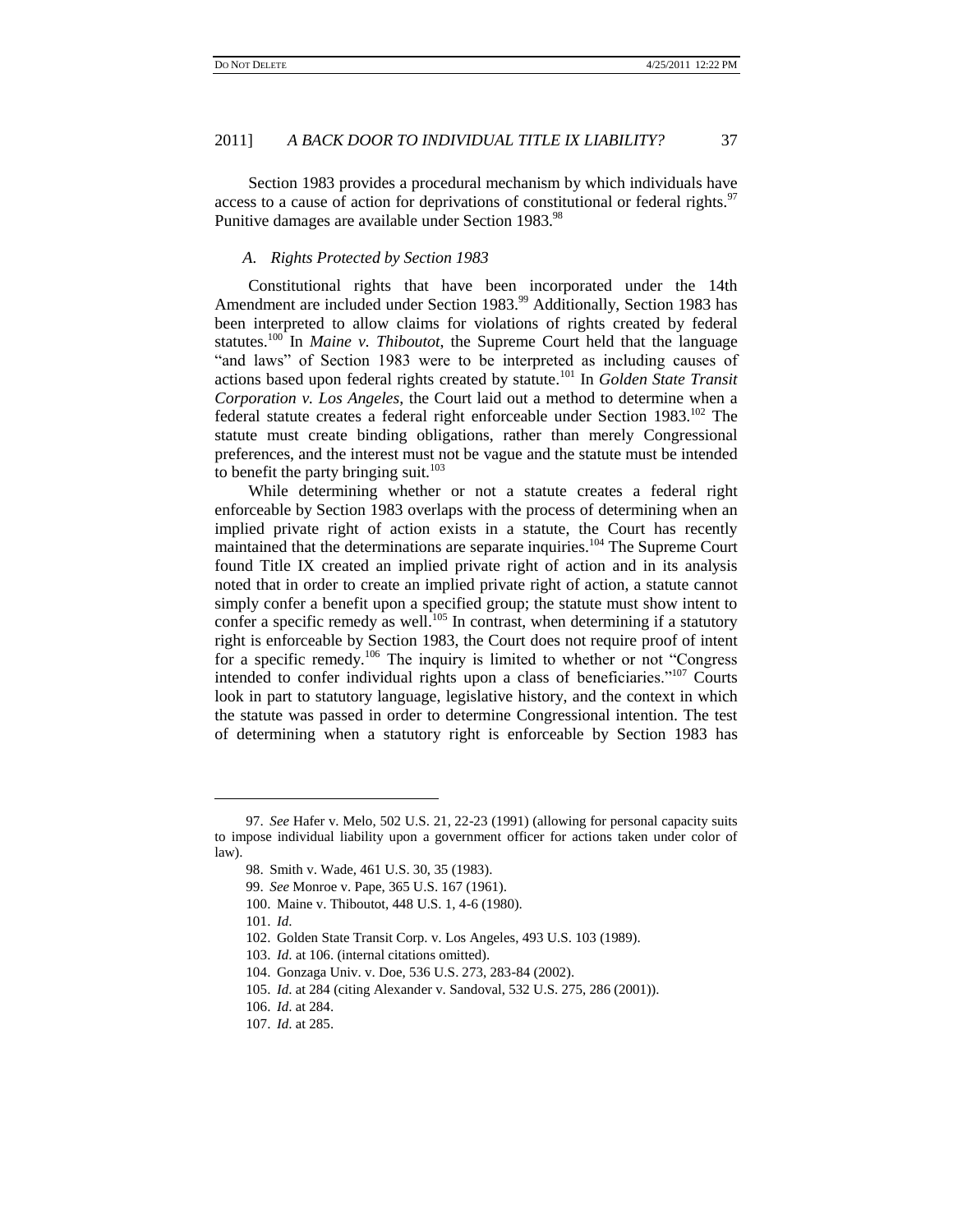evolved to focus more heavily on "right or duty creating language" of the statute.<sup>108</sup>

Finally, if a federal right is found but Congress has affirmatively foreclosed the Section 1983 remedy, then there is no cause of action.<sup>109</sup> Determining that Congress has affirmatively foreclosed the Section 1983 remedy requires finding that Congress intended the statute to preclude or subsume Section 1983 claims based on that particular statute.<sup>110</sup> The Court found in *Middlesex County Sewerage Authority v. National Sea Clammers Association* (*Sea Clammers*), that "when the remedial devices provided in a particular Act are sufficiently comprehensive, they may suffice to demonstrate congressional intent to preclude the remedy of suits under  $\S$  1983."<sup>111</sup> To determine the sufficiency of a remedial scheme, the Court considers the specificity of statutory remedies.<sup>112</sup> One indication that Congress did not intend Section 1983 to be available for enforcing statutory rights is inconsistency between statutory remedies provided by Congress and Section 1983 remedies.<sup>113</sup>

In 1984, the Supreme Court also found that statutes may preclude constitutional claims when Congress has shown intent for the statute to be the "exclusive" remedy.<sup>114</sup> In *Smith v. Robinson*, plaintiffs argued that claims under the Education Handicapped Act (EHA) were separate from and did not preclude due process and Equal Protection claims.<sup>115</sup> The Court found that the constitutional claims were virtually identical to the EHA claims, and that the statute created a substantive right as well as procedural safeguards, opportunities for fair hearings, and elaborate judicial and administrative remedial schemes, all of which evidenced Congress' intent to preclude virtually identical claims and make the EHA the sole remedy.<sup>116</sup> *Smith* established a

<sup>108.</sup> *Id*. at 284 n.3. *See also* Alexander v. Sandoval, 532 U.S. 275, 288 (2001) (discussing how ―rights-creating language‖ was critical in Supreme Court's holding in Cannon v. Univ. of Chicago, 441 U.S. 677 (1979)).

<sup>109.</sup> Middlesex Cnty. Sewerage Auth. v. Nat'l Sea Clammers Ass'n, 453 U.S. 1, 19 (1981).

<sup>110.</sup> *Id*. at 20-21.

<sup>111.</sup> *Id*. at 20.

<sup>112.</sup> *Id*. at 20-21.

<sup>113.</sup> Almond Hill Sch. v. United States Dep't of Agriculture, 768 F.2d 1030, 1035-36 (9th Cir. 1985) ("Any inconsistency 'is a strong indication that Congress did not intend to leave the Section 1983 remedies available." (quoting Department of Education, State of Hawaii v. Katherine D., 727 F.2d 809, 820 (9th Cir. 1984))).

<sup>114.</sup> Smith v. Robinson, 468 U.S. 992, 1009 (1984).

<sup>115.</sup> *Robinson*, 468 U.S. at 1007-08.

<sup>116.</sup> *Id.* at 1009 ("The EHA is a comprehensive scheme set up by Congress to aid the States in complying with their constitutional obligations to provide public education for handicapped children. Both the provisions of the statute and its legislative history indicate that Congress intended handicapped children with constitutional claims to a free appropriate public education to pursue those claims through the carefully tailored administrative and judicial mechanism set out in the statute.").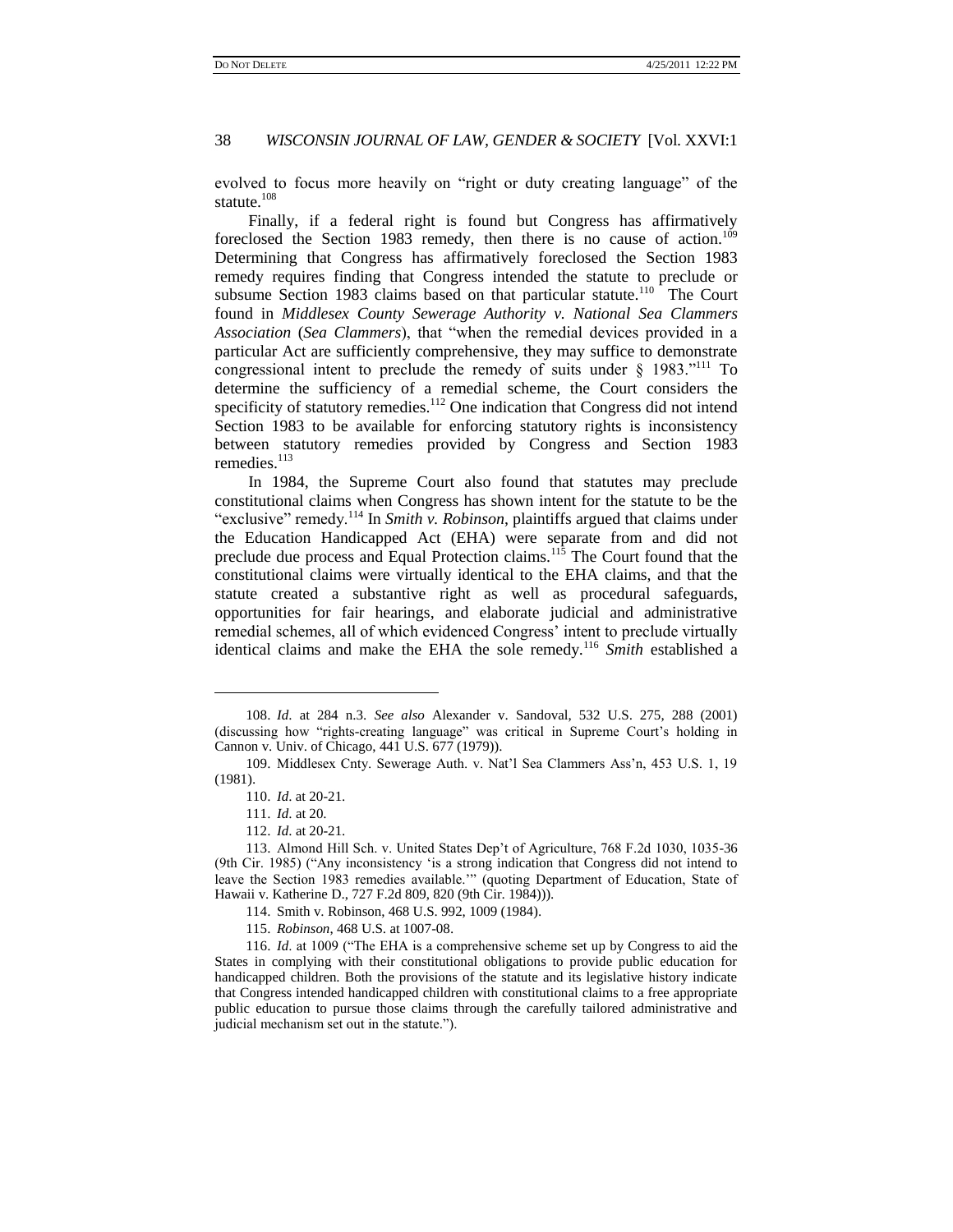"virtually identical claims" inquiry for determining when a federal statute precludes constitutional claims.<sup>117</sup>

# *B. Acting Under Color of Law*

While the language of Section 1983 establishes that "persons acting under color of law" are subject to suit under the statute, municipalities, including school districts, are considered "persons" and thus are subject to suit under Section 1983.<sup>118</sup> In order to find a municipality liable under Section 1983, the plaintiff must show that an official custom or policy has driven the violation.<sup>119</sup> Moreover, when school officials are sued in their official capacity, the suit is considered to be against the school district or school board, the municipality.<sup>120</sup> Thus, the plaintiff must show that the violation of the federal law was affected by the municipality's policy or custom.<sup>121</sup> The remedies available to a plaintiff suing a municipality under Section 1983 are limited, however, as punitive damages are not available. $122$ 

Individuals are subject to suit under Section 1983 if they are acting under color of law.<sup>123</sup> In order to determine when someone is acting under the color of law for the purpose of Section 1983 litigation, one must consider a few factors. First, action is under color of law when the deprivation is caused by the exercise of a right or privilege created by the state, a state rule of conduct imposed by the state, or an action by a person for whom the state is responsible.<sup>124</sup> The party charged with the deprivation must be fairly said to be a state actor.<sup>125</sup> For example, a private individual may be fairly said to be a state actor if he or she is a state official, if he or she is acting with authority granted to him or her from the state, or if he or she is acting with "significant aid" from state officials.<sup>126</sup>

When suing an individual under Section 1983, it is sufficient to show that the individual acted under color of law and caused the deprivation of a federal right.<sup>127</sup> Unlike when suing a municipality, there is no requirement for a plaintiff to show a connection from the action to a governmental "policy or

<sup>117.</sup> *Id*.

<sup>118.</sup> Monell v. Dept. of Social Servs. of the City of New York, 436 U.S. 658, 694 (1978).

<sup>119.</sup> *Id*.

<sup>120.</sup> *Id*.

<sup>121.</sup> *See* Gregor v. Board of Educ., No. 93Civ.2672(JSM), 1993 U.S. Dist LEXIS 15933, at \*7 (S.D.N.Y. Nov. 4, 1993) (citing Hafer v. Melo, 502 U.S. 21 (1991)).

<sup>122.</sup> City of Newport v. Fact Concerts Inc., 453 U.S. 247, 260-1 (1981).

<sup>123.</sup> *See Monell*, 436 U.S. at 694.

<sup>124.</sup> Lugar v. Edmondson Oil, 457 U.S. 922, 937 (1982).

<sup>125.</sup> *Id*.

<sup>126.</sup> *Id*. (holding that an individual was fairly called a state actor because the individual received a writ of attachment from the court as his or her authority to take action against plaintiff).

<sup>127.</sup> Hafer v. Melo, 502 U.S. 21, 26 (1991).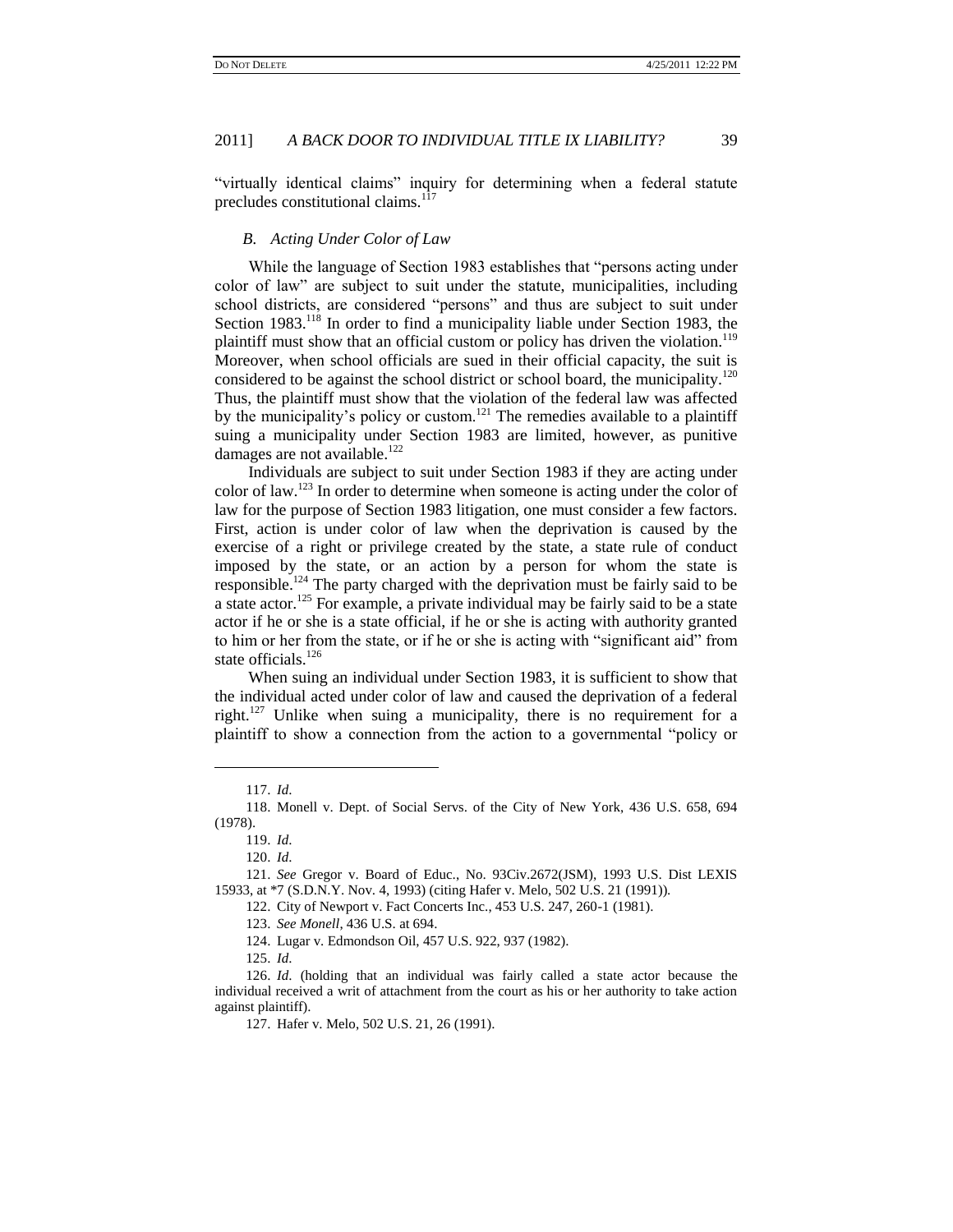custom" when suing an individual in his or her personal capacity.<sup>128</sup> Additionally, in contrast to suits against municipalities, punitive damages are available under Section 1983 for suits against individuals in their individual capacities.<sup>129</sup>

#### *C. Defenses to Section 1983 Claims and Damages Available*

A school official facing suit for Section 1983 claims may assert a qualified immunity defense, arguing that he or she was acting in objective reasonable reliance on an existing law.<sup>130</sup> This defense is not available if the defendant reasonably should have known that his or her actions were against the law.<sup>131</sup> Because the inquiry is what one reasonably should have known, a defendant acting in violation of a law may be entitled to qualified immunity if the law was ambiguous at the time of his or her actions.<sup>132</sup>

In early cases involving Section 1983 claims for Title IX violations based on peer-to-peer harassment, cases were frequently dismissed on the basis of qualified immunity because the law was unclear as to liability of school officials for such harassment.<sup>133</sup> Since the Supreme Court found in *Davis* that such liability is possible, however, such defenses are unsuccessful. The rights have been established for some time, and school officials have little hope of arguing that they acted reasonably because they were unaware of the law. Even in cases involving peer-to-peer sexual orientation harassment, in which courts have not been consistent in their findings of liability, the defense of qualified immunity has failed.<sup>134</sup> In *Flores v. Morgan Hill*, the court rejected a qualified immunity defense despite no factually identical precedent case.<sup>135</sup> The court held that the inquiry of qualified immunity is whether "the preexisting law provided the defendants with 'fair warning' that their conduct was unlawful."<sup>136</sup> The plaintiffs had sued school officials individually under Section 1983 for Equal Protection violations in their inconsistent response to harassment claims

 $\overline{a}$ 

134. Flores v. Morgan Hill Unified Sch. Dist., 324 F.3d 1130, 1135 (9th Cir. 2003).

<sup>128.</sup> *Id*.

<sup>129.</sup> Smith v. Wade, 461 U.S. 30, 35 (1983).

<sup>130.</sup> *Hafer*, 502 U.S. at 28-9.

<sup>131.</sup> *Id*.

<sup>132.</sup> *See* Doe v. Petaluma City Sch. Dist., 54 F.3d 1447, 1449 (9th Cir. 1995).

<sup>133.</sup> *See e*.*g*. Bruneau v. S. Kortright Cent. Sch. Dist., 163 F.3d 749, 756 (2nd Cir. 1998) (holding that superintendent and teacher had qualified immunity from Section 1983 suit because "it was not clearly established law in the fall of 1993 that a §1983 claim could be stated against individual officials for failure to prevent peer sexual harassment among students‖). *See also* Morlock v. W. Cent. Educ. Dist., 46 F. Supp. 2d 892, 914-15 (D. Minn. 1999) (holding that a student's statutory right under Title IX to be free from teacher against student harassment was clear at the time of harassment, thus preventing a qualified immunity defense, but a student's statutory right to be free from peer-to-peer harassment was not clearly established under Title IX at the time of the harassment and thus claims were barred by qualified immunity).

<sup>135.</sup> *Id*. at 1137.

<sup>136.</sup> *Id*. (citing Hope v. Pelzer, 536 U.S. 730 (2002)).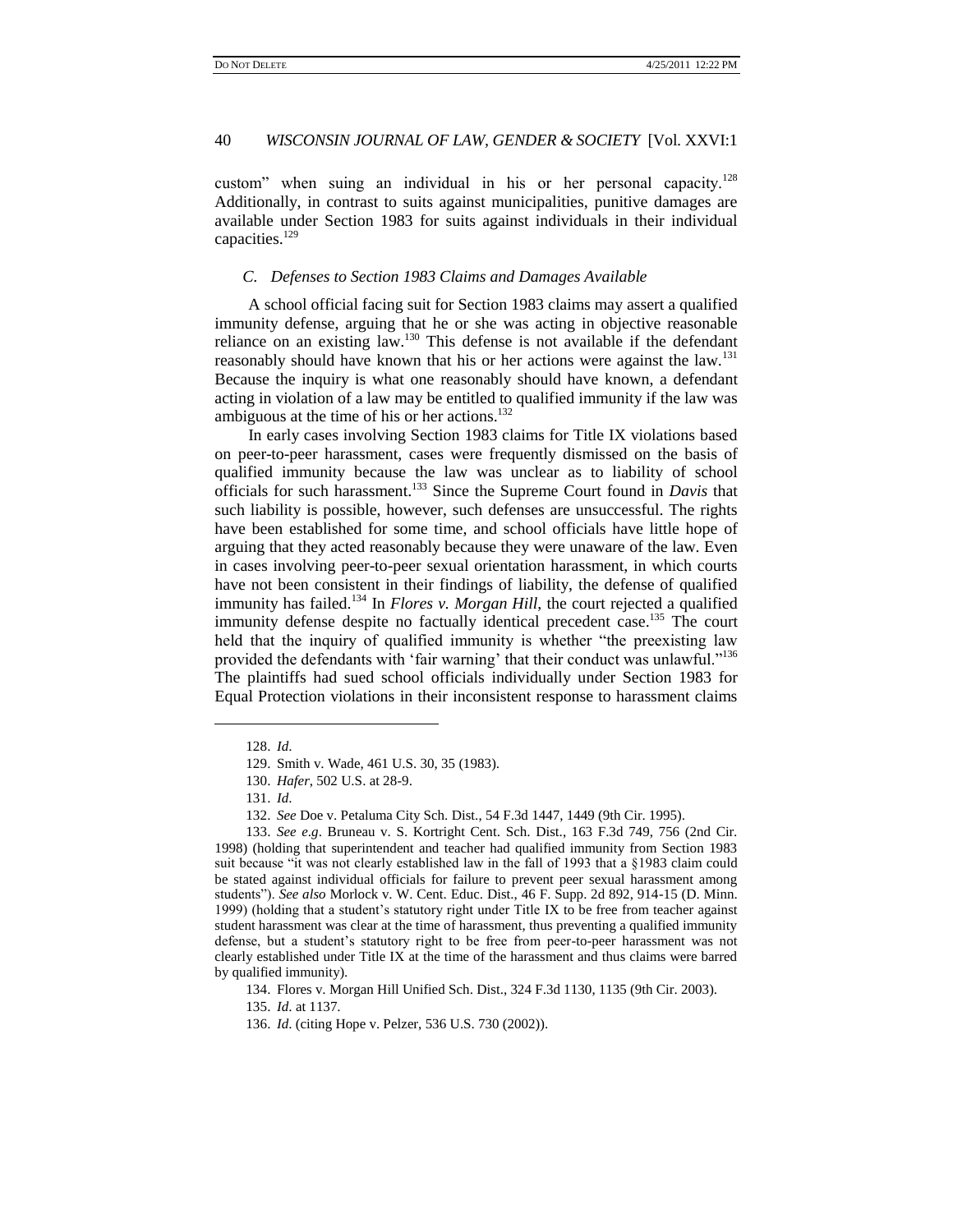by homosexual students.<sup>137</sup> While the Equal Protection Clause does not impose requirements of specific duties on school officials, it does require school officials to address and enforce policies against peer harassment equally for heterosexual students and homosexual students.<sup>138</sup> Thus, qualified immunity did not apply.

# <span id="page-18-0"></span>IV. EQUAL PROTECTION CLAUSE AND OTHER CONSTITUTIONAL CLAIMS FOR PEER-TO-PEER HARASSMENT

Plaintiffs frequently raise Equal Protection Clause claims under Section 1983 when filing suit under Title IX. Additionally, plaintiffs raise Fourth Amendment due process claims in attempts to seek redress for peer-to-peer harassment in schools.

# *A. Equal Protection*

The Equal Protection Clause of the 14th Amendment holds that "no state" shall. . . deny to any person within its jurisdiction the equal protection of the laws."<sup>139</sup> Section 1983 Equal Protection Clause claims may be brought against individuals and municipalities or other state entities.<sup>140</sup> One of the fundamental differences between Title IX and Equal Protection claims is that intent is a requirement in Equal Protection claims. The plaintiff must show purposeful discrimination on the part of the school.<sup>141</sup> Evidence of discriminatory effects or impact is typically not sufficient to prove discriminatory intent or purpose.<sup>142</sup> Instead, intent must be shown through other means or in addition to evidence of discriminatory effects.<sup>143</sup>

# i. Suits Against School Districts

When a school district is sued for violations of the Equal Protection Clause under Section 1983, the school's liability is analyzed under a municipal liability framework.<sup>144</sup> Under this framework, the plaintiff "must show that the harassment was the result of municipal custom, policy, or practice."<sup>145</sup>

l

144. *See* Rost v. Steamboat Springs Re-2 Sch. Dist., 511 F.3d 1114, 1124 (10th Cir. 2008).

<sup>137.</sup> *Id*. at 1137-38.

<sup>138.</sup> *Id*.

<sup>139.</sup> U.S. CONST. amend. XIV § 1.

<sup>140.</sup> Fitzgerald v. Barnstable, 129 S.Ct. 788, 796 (2009).

<sup>141.</sup> Personnel Adm'r of Mass. v. Feeney, 442 U.S. 256, 272 (1979) ("[A law] is unconstitutional under the Equal Protection Clause only if that impact can be traced to a discriminatory purpose."). *See also* Vill. of Arlington Heights v. Metro. Hous. Dev. Corp., 429 U.S. 252, 265 (1977).

<sup>142.</sup> *Vill*. *of Arlington Heights*, 429 U.S. at 266.

<sup>143.</sup> *Id*.

<sup>145.</sup> Fitzgerald v. Barnstable, 129 S.Ct. 788, 797 (2009) (citing Monell v. Dep't of Social Servs. of the City of New York, 436 U.S. 658, 694 (1978)).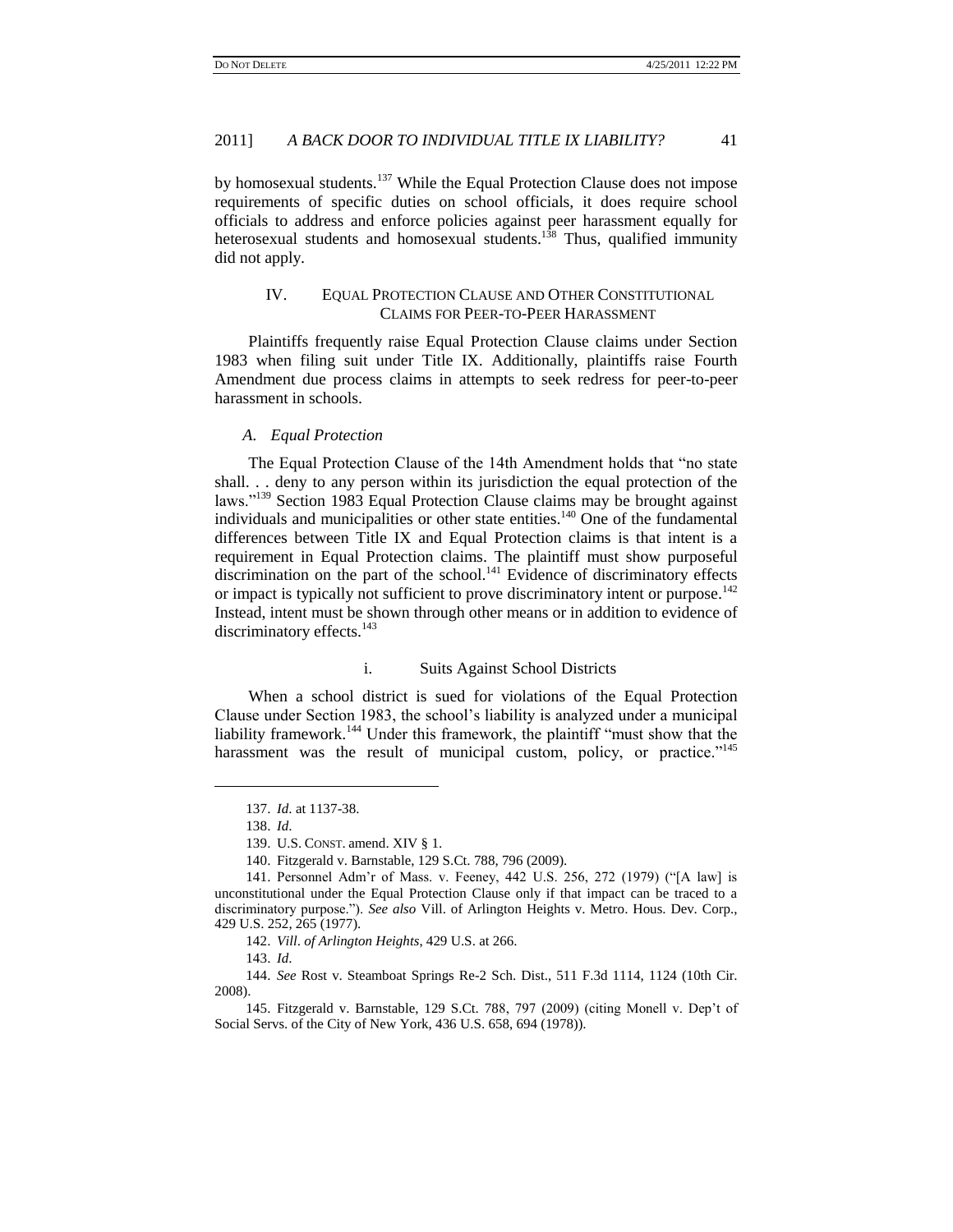Alternatively, the plaintiff may show that a decision or policy made by a school official with final policymaking authority resulted in harassment.<sup>146</sup>

Some courts have found intent may be met when a plaintiff shows that the district customarily acquiesced to student sexual harassment.<sup>147</sup> In *Rost v*. *Steamboat Springs RE-2 School District*, the plaintiff raised claims against the school district for violations of Title IX, the Equal Protection Clause, and the Due Process Clause.<sup>148</sup> The Tenth Circuit affirmed the dismissal of the claims and stated that to prevail on the Equal Protection claim, "a plaintiff must prove (1) a continuing, widespread, and persistent pattern of misconduct by the state; (2) deliberate indifference to or tacit authorization of the conduct by policymaking officials after notice of the conduct; and (3) a resulting injury to the plaintiff."<sup>149</sup> The court found that the Equal Protection claim failed because the plaintiff's evidence did not show a widespread pattern of misconduct but rather showed that the district had attempted to respond to and remedy "several discrete problems" of harassment.<sup>150</sup>

The Ninth Circuit found that plaintiffs are required to show that the defendants "discriminated against them as members of an identifiable class and that the discrimination was intentional.<sup>7151</sup> In *Flores v. Morgan Hill Unified School District* (*Flores*), the court discussed how to determine if the defendants' actions meet the intent element of an equal protection claim and held that plaintiffs could "show either that the defendants intentionally discriminated or acted with deliberate indifference."<sup>152</sup> The deliberate indifference standard is analyzed under the Title IX standard established in *Davis*: when a school official responds in a manner that is "clearly unreasonable" the deliberate indifference standard has been met.<sup>153</sup>

#### ii. Suits Against School Officials as Individuals

In order to be held individually liable under a Section 1983 claim for violation of the Equal Protection Clause, a school official must be shown to have acted under color of law.<sup>154</sup> Even when the conduct that is the primary basis of harassment was by a third party, a school official can be found to have

<sup>146.</sup> *Rost*, 511 F.3d at 1124-25.

<sup>147.</sup> *Id*. at 1125.

<sup>148.</sup> *Id*. at 1117.

<sup>149.</sup> *Id*. at 1125 (citing Gates v. Unified Sch. Dist. No. 449 of Leavenworth Cnty. Kan. 966 F.2d 1035, 1041 (10th Cir. 1993); P.H. v. Sch. Dist. of Kan. City, Mo., 265 F.3d 653, 658-59 (8th Cir. 2001)).

<sup>150.</sup> Rost v. Steamboat Springs Re-2 Sch. Dist., 511 F.3d 1114, 1125 (10th Cir. 2008).

<sup>151.</sup> Flores v. Morgan Hill Unified Sch. Dist., 324 F.3d 1130, 1134 (9th Cir. 2003).

<sup>152.</sup> *Id.* at 1135 (quoting Nabozny v. Podlesny, 92 F.3d 446, 454 (7<sup>th</sup> Cir. 1996); Gant v. Wallingford Bd. of Educ., 195 F.3d 134, 140 (2d Cir. 1999)).

<sup>153.</sup> *Id.* at 1135 ("Deliberate indifference' is found if the school administrator 'responds to known peer harassment in a manner that is . . . clearly unreasonable.'") (quoting Davis v. Monroe Cnty. Bd. of Educ., 526 U.S. 629, 649 (1999)).

<sup>154.</sup> Murrell v. Sch. Dist. No. 1, 186 F.3d 1238, 1251 (10th Cir. 1999).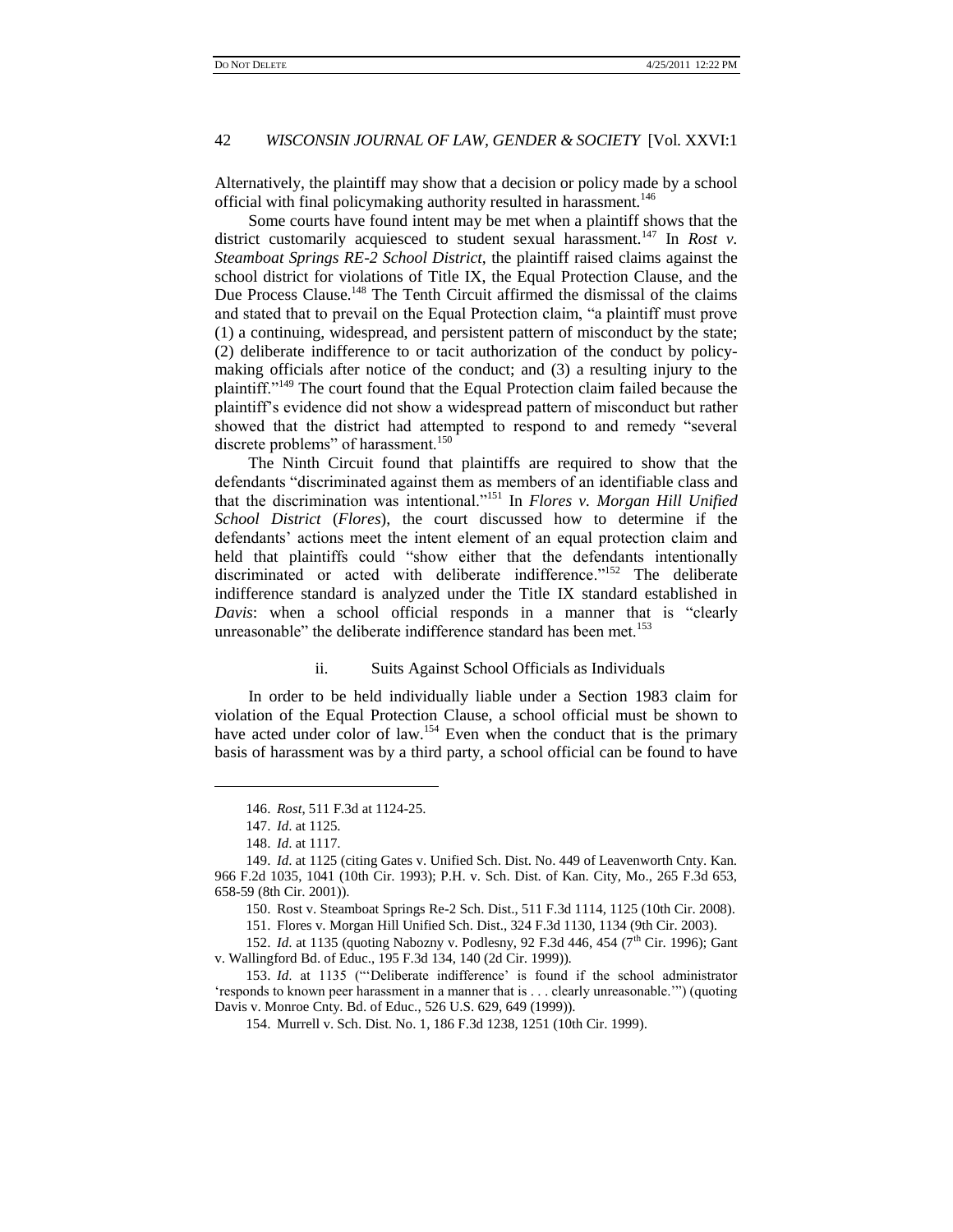taken state action and thus be susceptible to liability when "a supervisor or employer participates in or consciously acquiesces in sexual harassment by an outside third party."<sup>155</sup> Thus, courts have held that in order to show "deliberate" discriminatory conduct under an equal protection claim, a plaintiff must show that the defendant knew of the harassment and acquiesced to it.<sup>156</sup> In genderbased classification, the intentional discrimination requirement does not mean a plaintiff must show intent to harm, but rather the plaintiff must show that the defendant treated the group "less favorably than others."<sup>157</sup> One way by which plaintiffs can establish that a school official took deliberate discriminatory action is by showing the official acted with deliberate indifference by failing to reasonably respond to knowledge of harassment.<sup>158</sup> Teachers as well as administrators can be found individually liable under this theory.<sup>159</sup> Other courts have held, however, that acquiescence by a school official to harassment by an outside third party does not necessarily amount to a constitutional violation.<sup>160</sup> The Third Circuit has held that school officials cannot be held liable under Section 1983 when "private actors committed the underlying violative acts."<sup>161</sup>

Proving deliberate indifference is not the only method by which plaintiffs can prevail on Equal Protection gender discrimination claims. In *Fitzgerald*, the school district argued that the plaintiffs (the Fitzgeralds) could not prevail on an Equal Protection claim regardless of the Court's finding of preclusion of such a claim because the lower court had already determined on the merits that the school district and school officials were not deliberately indifferent in their response to the alleged harassment.<sup>162</sup> The Court determined that the Fitzgeralds could raise the Equal Protection claim under the theory that the school's response to the harassment was deliberate discriminatory conduct.<sup>163</sup> Thus, while the deliberate indifference standard provides one theory of liability for claims under Equal Protection, a showing that the response itself was deliberately discriminatory provides another avenue by which plaintiffs can show defendants are liable under a Section 1983 Equal Protection claim.

#### iii. Same Sex Harassment

The Equal Protection Clause has provided for causes of action for peer-topeer sexual orientation harassment. The Seventh Circuit was the first circuit to

<sup>155.</sup> *Id*. at 1250 (quoting Noland v. McAdoo, 39 F.3d 269, 271 (1994)).

<sup>156.</sup> *Id.* (citing Jojola v. Chavez, 55 F.3d 488, 490 (10<sup>th</sup> Cir. 1995)).

<sup>157.</sup> Communities for Equity v. Mich. High Sch. Athletic Ass'n, 459 F.3d 676, 694-95 (6th Cir. 2006), *cert*. *denied* 549 U.S. 1322 (2007).

<sup>158.</sup> *Murrell*, 186 F.3d at 1250.

<sup>159.</sup> *Id*. at 1250-51.

<sup>160.</sup> *See* D.R. v. Middle Bucks Area Vocational Technical Sch., 972 F.2d 1364 (3d Cir. 1992), *cert*. *denied*, 506 U.S. 1079 (1993).

<sup>161.</sup> *Id*. at 1376.

<sup>162.</sup> Fitzgerald v. Barnstable, 129 S.Ct. 788, 796 (2009).

<sup>163.</sup> *Id*.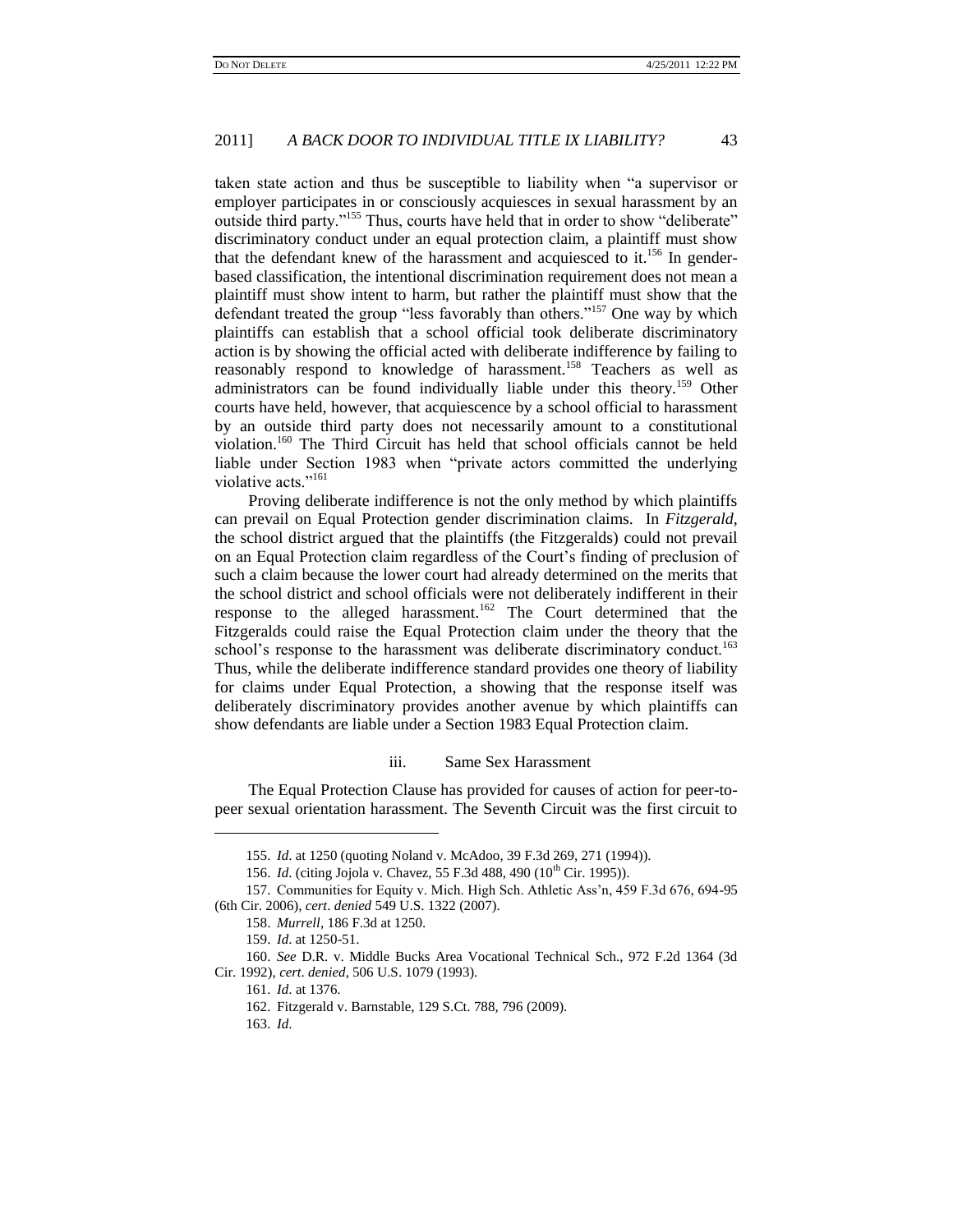uphold an Equal Protection Claim for same sex harassment as surviving summary judgment.<sup>164</sup> In *Nabozny v. Podelsny* (*Nabozny*), students provided evidence that the school district responded more aggressively to harassment claims involving male-female sexual harassment versus same sex harassment claims.<sup>165</sup> The court found this evidence provided a prima facie case for violation of the Equal Protection Clause.<sup>166</sup>

Similarly, the Ninth Circuit found that students who had provided enough evidence that the school district did not enforce district policies prohibiting discrimination and harassment against allegations of peer-to-peer sexual orientation harassment survived summary judgment.<sup>167</sup> In *Flores*, the Ninth Circuit determined that students alleging discrimination over an eight year period on the basis of sexual orientation were an identifiable class for purposes of an Equal Protection claim.<sup>168</sup> The plaintiffs had alleged that the school officials did not enforce the anti-harassment and anti-discrimination policies in place at the school when the officials learned of the harassment against the plaintiffs.<sup>169</sup> The court found that the plaintiffs had provided enough evidence that would allow a jury to find the school officials treated the plaintiffs differently in violation of the Equal Protection Clause.<sup>170</sup>

# *B. Due Process Clause*

Some plaintiffs pursue claims against defendant school districts, administrators, or teachers for deprivation of the plaintiff's bodily integrity in violation of the due process clause of the Fourteenth Amendment.<sup>171</sup> State actors are not required, however, to protect individuals from harm.<sup>172</sup> The exceptions to this general rule include when a special relationship exists between the state entity and the individual; the harm results from a policy, practice, or custom; or the danger was created by the state.<sup>173</sup> Proving due process violations are difficult for plaintiffs in peer-to-peer harassment cases.

169. *Id*. at 1135.

l

172. DeShaney v. Winnebago County Dept. of Social Servs., 489 U.S. 189, 197 (1989).

<sup>164.</sup> Sandhya Gopal & Laurie L. Mesibov, *Liability for Peer Harassment of Gay Students*, 34 SCH. L. BULLETIN, no. 4, 2003 at 16, 20.

<sup>165.</sup> *See* Nabozny v. Podelsny, 92 F.3d 446, 454-55 (7th Cir. 1996). *See also* Gopal & Mesibov, *supra* note 164, at 18-20.

<sup>166.</sup> *Nabozny*, 92 F.3d at 456.

<sup>167.</sup> *See* Flores v. Morgan Hill Unified Sch. Dist., 324 F.3d 1130, 1134 (9th Cir. 2003) and the text accompanying *supra* note 152. *See also* Gopal & Mesibov, *supra* note 164, at 20.

<sup>168.</sup> *Flores*, 324 F.3d at 1134-35 (citing High Tech Gays v. Def. Indus. Sec. Clearance Office, 895 F.2d 563, 570-71 (9th Cir. 1990)).

<sup>170.</sup> *Id*.

<sup>171.</sup> *See, e*.*g*., Collier v. William Penn Sch. Dist., 956 F. Supp. 1209 (E.D. Pa. 1997).

<sup>173.</sup> *Id*. at 199-200; Stoneking v. Bradford Area Sch. Dist., 882 F.2d 720, 725 (3d Cir. 1989); D.R. by L.R. v. Middle Bucks Area Vocational Technical Sch., 972 F.2d 1364, 1373 (3d Cir. 1992).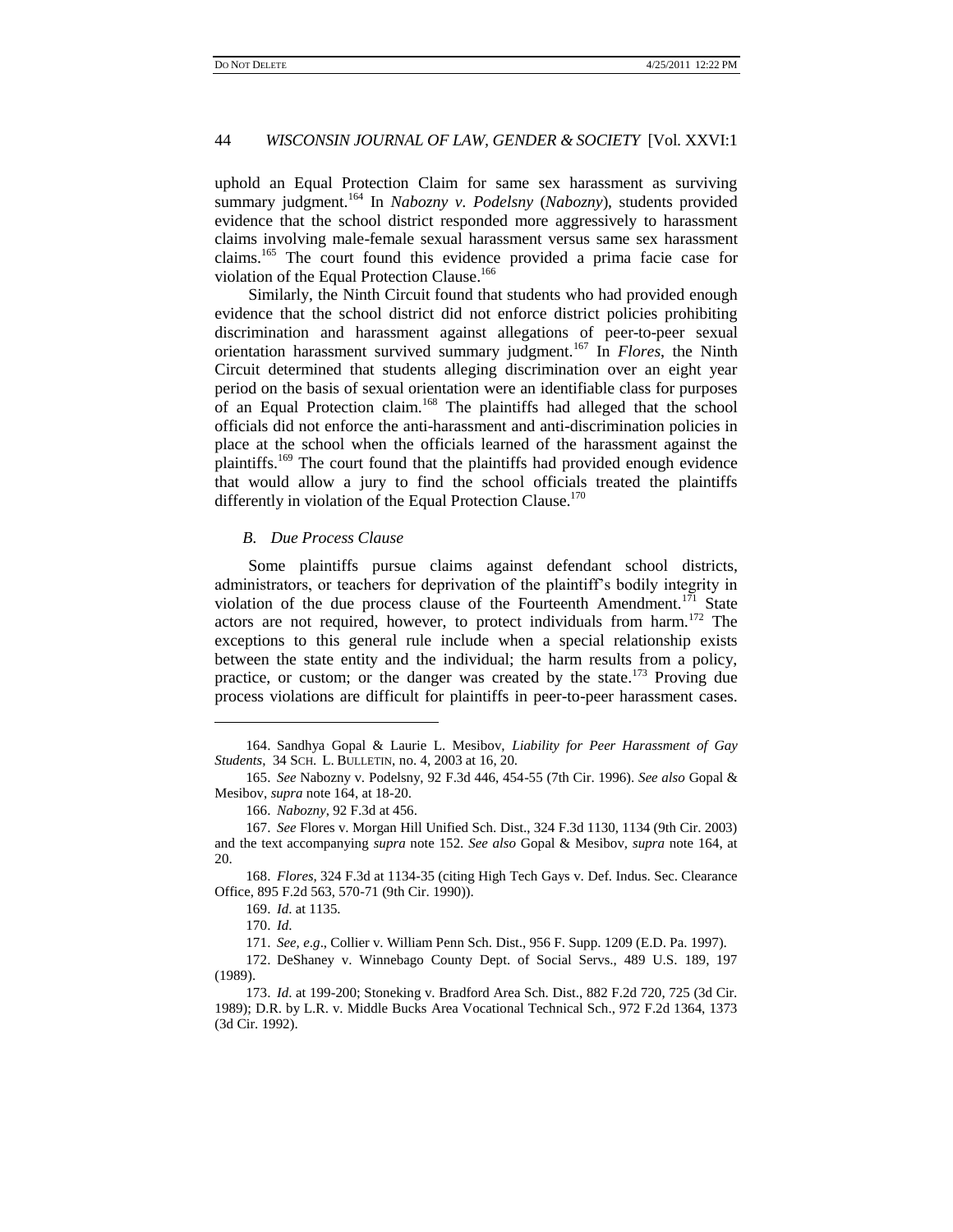Despite compulsory attendance laws, most courts have found that there is no special relationship between school officials and students that would impose constitutional duties to protect students on the school officials.<sup>174</sup> In cases of peer-to-peer harassment it is difficult to show that the school's policy, practice, or custom was the cause of the harassment because the conduct was by a third party.<sup>175</sup>

The state created danger exception is also difficult to prove, but some courts have suggested this may be a possible avenue for liability for school officials. The Seventh Circuit maintained that a due process claim may be possible if the student can show that the school official's actions in response to the harassment created a danger to the student.<sup>176</sup> In *Nabozny*, the Seventh Circuit rejected a due process claim based on any special relationship or duty to protect the student but did not reject completely the theory that the school official's response to the harassment, or lack thereof, created a danger to the student. $177$  The court ultimately found the plaintiff had not provided enough evidence for the claim to survive, but noted that a school official may be liable for a due process violation if the plaintiff can show that he or she "created a risk of harm or exacerbated an existing one."<sup>178</sup>

# <span id="page-22-0"></span>*C. Constitutional Claims and Failure to Train Liability*

School districts may be held liable for constitutional violations under Section 1983 on the theory that the school failed to adequately train teachers and administrators in the prevention of and response to harassment.<sup>179</sup> Under

 $\overline{a}$ 

<sup>174.</sup> *See DeShaney*, 489 U.S. at 200 ("[i]t is the State's affirmative act of restraining the individual's freedom to act on his own behalf- through incarceration, institutionalization, or other similar restraint of personal liberty- which is the ‗deprivation of liberty' triggering the protections of the Due Process Clause, not its failure to act to protect his liberty interests against harms inflicted by other means."); Maldonado v. Josey, 975 F.2d 727, 732 (10th Cir. 1992) ("[W]e agree with the Third and Seventh Circuits and conclude that compulsory attendance laws do not create an affirmative constitutional duty to protect students from the private actions of third parties while they attend school.‖); *Middle Bucks*, 972 F.2d at 1371- 72 (finding no special relationship exists and noting that "even when enrolled in public school parents retain the discretion to remove the child from classes as they see fit").

<sup>175.</sup> *See, e.g., Collier*, 956 F. Supp. at 1215 ("[W]hen acts are performed by school students, rather than teachers or supervisors, " § 1983 liability may not be predicated on a theory of establishing and maintaining a custom, practice or policy which causes harm to a student because private actors committed the underlying violative acts.") (quoting *Middle Bucks*, 972 F.2d at 1376) (internal quotes and brackets omitted); *see also* Bedell, *supra* note 82 at 853 (discussing how same-sex harassment cases are difficult to prove against a school board itself given the difficulty in pointing to "a specific policy or custom on the part of the school board").

<sup>176.</sup> Nabozny v. Podelsny, 92 F.3d 446, 460 (7th Cir. 1996).

<sup>177.</sup> *Id*.

<sup>178.</sup> *Id*.; *see also* Gopal and Mesibov, *supra* note 164, at 22.

<sup>179.</sup> *See* Plamp v. Mitchell Sch. Dist. No. 17-2, 565 F.3d 450, 461 (8th Cir. 2009) (―To establish its failure to train theory, the plaintiff must show that the Board's failure to train its employees in a relevant respect evidences a deliberate indifference to the rights of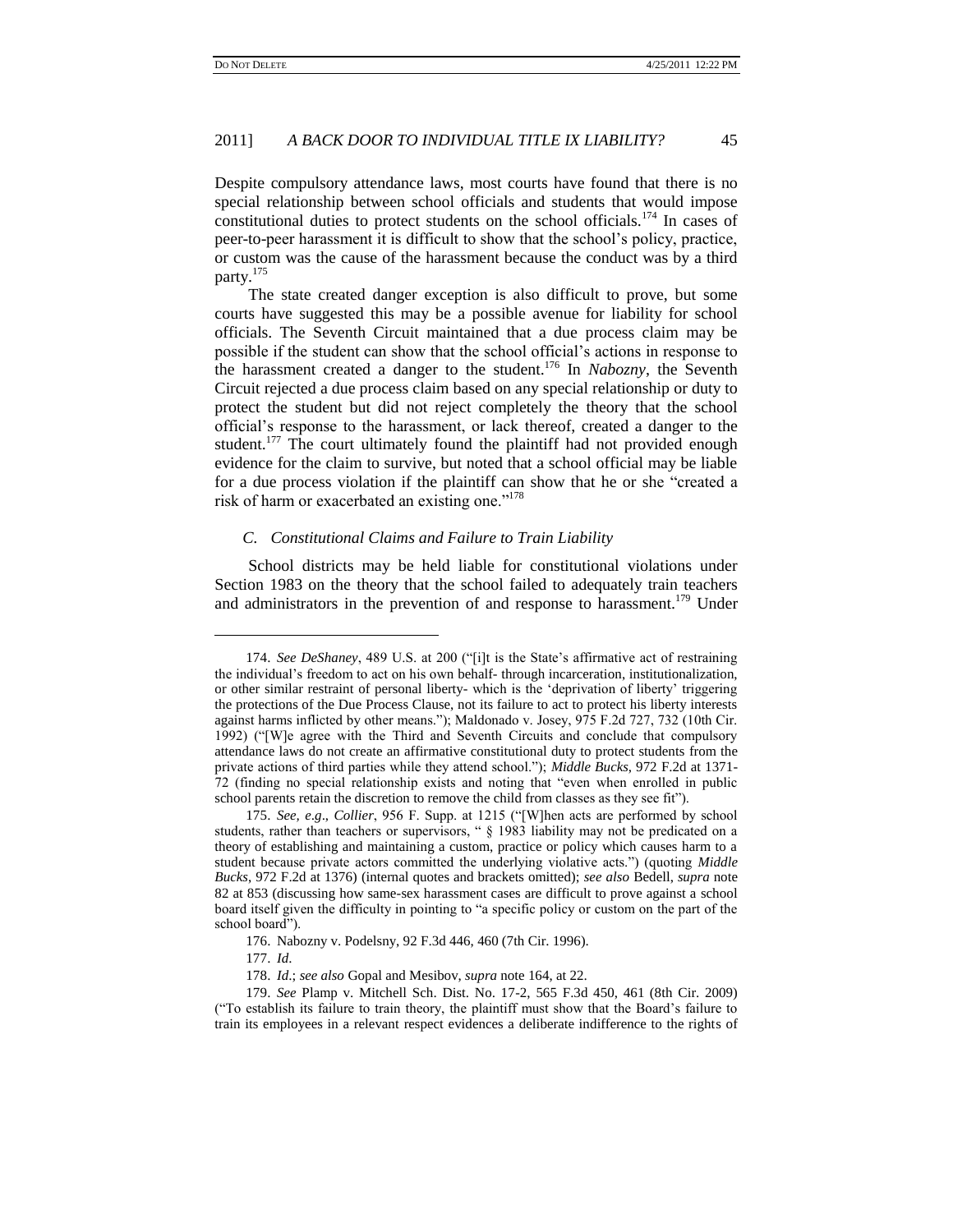this liability theory, the plaintiff does not need to prove that a particular school official acted in reckless disregard or with deliberate indifference, but rather that the school's training is obviously inadequate such that it would subject individuals to violation of their rights.<sup>180</sup> Even when a school's policy as written is itself constitutional, the school district may still be liable for failure to train if the policy is not properly enforced or implemented.<sup>181</sup> The proper standard for failure to train liability is objective deliberate indifference.<sup>182</sup>

# <span id="page-23-0"></span>V. CIRCUIT SPLIT AND FITZGERALD V. BARNSTABLE SCHOOL **COMMITTEE**

The circuit courts were split regarding whether or not Title IX precluded Section 1983 suits, both constitutional Section 1983 claims and statutory Section 1983 claims. In *Fitzgerald*, the Supreme Court only addressed the issue of whether or not Title IX precluded Section 1983 claims based on the Equal Protection Clause of the 14th Amendment.<sup>183</sup> The Court specifically held that Section 1983 Equal Protection claims are not precluded by Title  $IX^{184}$  and suggested that all constitutional Section 1983 claims are not precluded.<sup>185</sup> Yet the issue of whether or not Section 1983 Title IX claims are precluded was not addressed. The Fitzgeralds did not appeal the dismissal of their Section 1983 Title IX claim against individual teachers and administrators, and the question presented specifically noted that the Court was addressing whether or not Section 1983 Equal Protection claims are precluded by Title IX.<sup>186</sup> While the *Fitzgerald* decision has broad language that suggests the Court would be open to the liability of individual teachers and administrators for peer-to-peer harassment through Section 1983 Title IX suits, courts should not allow such claims. Title IX does not allow for individual liability and Section 1983 should not be used as a back door entry into liability the statute does not allow.

180. *See Plamp*, 565 F.3d at 461.

the students.‖) (quoting Thelma D. v. Bd. of Educ., 934 F.2d 929, 933 (8th Cir. 2002)) (internal punctuation omitted). *See also* City of Canton, Ohio v. Harris, 489 U.S. 378, 388 (1989) (establishing liability for constitutional violations when employer fails to adequately train staff such that they evidence deliberate indifference to individuals' rights).

<sup>181.</sup> See City of Canton, 489 U.S. at 387 ("[I]f a concededly valid policy is unconstitutionally applied by a municipal employee, the city is liable if the employee has not been adequately trained and the constitutional wrong has been caused by that failure to train.").

<sup>182.</sup> *See Id.* at 389 (establishing liability due to "deliberate indifference" where both the need for training and the injury resulting from inadequate training are obvious).

<sup>183.</sup> Fitzgerald v. Barnstable Sch. Comm., 129 S.Ct. 788, 792 (2009).

<sup>184.</sup> *Id.* ("Accordingly, we hold that § 1983 suits based on the Equal Protection Clause remain available to plaintiffs alleging unconstitutional gender discrimination in schools.").

<sup>185.</sup> *Id.* ("[W]e conclude that Title IX was not meant to be an exclusive mechanism for addressing gender discrimination in schools, or a substitute for § 1983 suits as a means of enforcing constitutional rights.").

<sup>186.</sup> *Id*. at 793.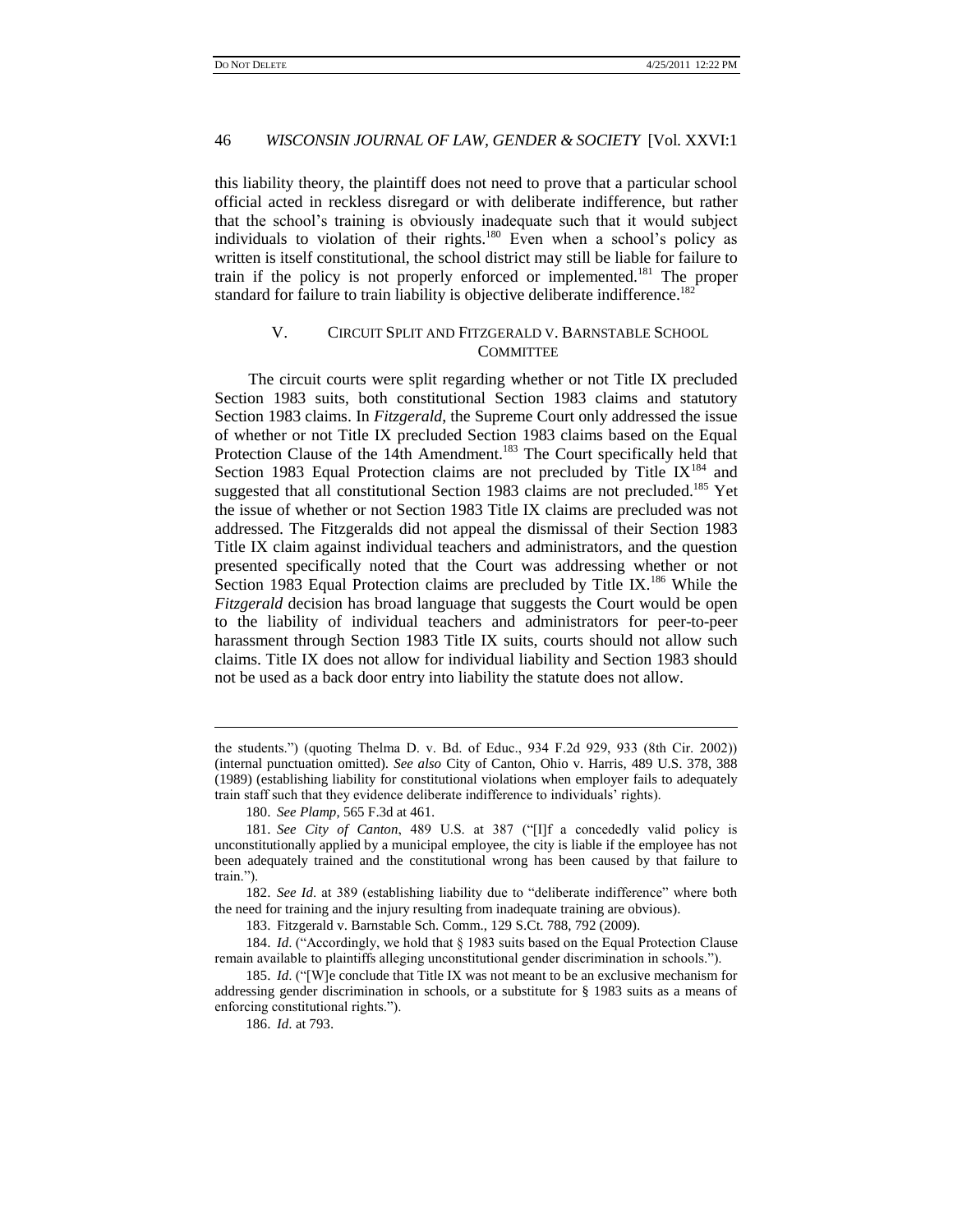#### <span id="page-24-0"></span>*A. Circuit Split Regarding Title IX and Preclusion of Section 1983 Suits*

The Supreme Court has been reluctant to find that statutes passed under Congress's authority from the Spending Clause of the Constitution create enforceable private rights of action under Section 1983 unless the statute includes express provisions authorizing such suits.<sup>187</sup> Title IX was enacted under Congress's Spending Clause and explicitly notes that federal funding may be terminated if educational institutions are noncompliant with Title IX's prohibition on discrimination on the basis of sex.<sup>188</sup> Despite the fact that Title IX does not allow for individual liability, some federal courts have held that plaintiffs may sue individual administrators and teachers through Section 1983 for Title IX violations and constitutional violations.<sup>189</sup>

In 1996, the Sixth Circuit held that Title IX did not preclude concurrent, independent constitutional claims brought under Section  $1983$ <sup>190</sup>. The plaintiff brought, among other claims, Title IX and substantive due process claims, under Section 1983, against a teacher, the principal, the superintendent, and the board of education.<sup>191</sup> The defendants argued that under the *Sea Clammers* doctrine, the separate constitutional due process claims should be precluded by the Title IX claims.<sup>192</sup> In its analysis, the Sixth Circuit noted that the *Sea Clammers* doctrine was not the appropriate analysis by which to determine preclusion of constitutional claims but provided an analysis for determining when a statute precluded Section 1983 claims based on the statute itself.<sup>193</sup> Noting that "the plaintiffs' section 1983 action does not attempt either to circumvent Title IX procedures, or to gain remedies not available under Title IX," the court examined the preclusion of constitutional claims by relying on the Supreme Court's holding in *Smith*. <sup>194</sup> The Sixth Circuit found that Title IX did not support preemption of separate constitutional claims because the claims were not "virtually identical" and because nothing in the statute or its legislative history suggested that Congress intended Title IX to be a sole

 $\overline{a}$ 

<sup>187.</sup> Gonzaga Univ. v. Doe, 536 U.S. 273, 281, 283 (2002) ("Our more recent decisions, however, have rejected attempts to infer enforceable rights from Spending Clause statutes. . . We now reject the notion that our cases permit anything short of an unambiguously conferred right to support a cause of action brought under  $\S$  1983.").

<sup>188.</sup> 20 U.S.C. § 1681(a) (2006); 34 C.F.R. §§ 100.6-100.11; *see also* Cannon v. Univ. of Chicago, 441 U.S. 677, 694 (1979).

<sup>189.</sup> *See e*.*g*., Crawford v. Davis, 109 F.3d 1281, 1282-1284 (8th Cir. 1997) (finding that the plaintiff could pursue Section 1983 claims for both Title IX violations and constitutional violations); *see also* Lillard v. Shelby County Bd. of Educ., 76 F.3d 716, 718 (6th Cir. 1996) (finding that Title IX does not preclude constitutional Section 1983 claims).

<sup>190.</sup> *Lillard*, 76 F.3d at 723.

<sup>191.</sup> *Id*. at 718.

<sup>192.</sup> *Id*.

<sup>193.</sup> *See Id.* at 723 ("[T]he plaintiffs' section 1983 action does not attempt either to circumvent Title IX procedures, or to gain remedies not available under Title IX.").

<sup>194.</sup> *Id*.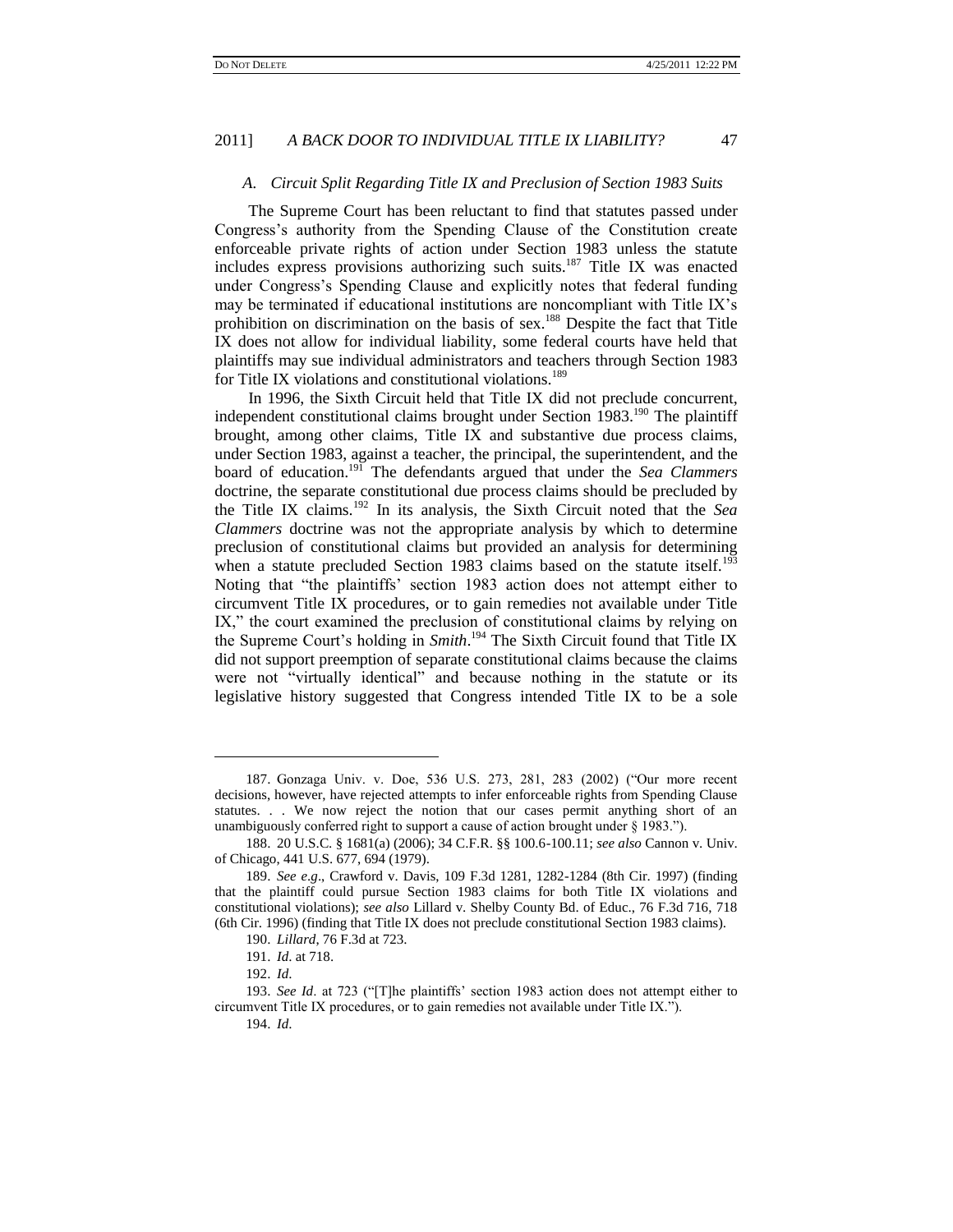l

# 48 *WISCONSIN JOURNAL OF LAW, GENDER & SOCIETY* [Vol. XXVI:1

alternative remedy to such claims.<sup>195</sup> Similarly, the Tenth Circuit has held that Title IX does not preclude a plaintiff from pursuing claims under Title IX and Section 1983 for constitutional violations.<sup>196</sup>

The Eighth Circuit went further than the Sixth and Tenth Circuits by finding both constitutional Section 1983 claims and Section 1983 Title IX claims are not precluded by Title IX. In *Crawford v. Davis*, the plaintiff raised several claims against a university and university employees, both in their official and individual capacities, under Section 1983 and Title IX.<sup>197</sup> The Eighth Circuit held that Title IX does not provide a "sufficiently comprehensive" remedy for victims of discrimination on the basis of sex as the statute only allows for the restriction of federal funding as a remedy for violation of the statute.<sup>198</sup> The court suggested that by finding an implied private right of action, the Supreme Court had shown that Congress did not foreclose additional sources of remedy and thus could not foreclose Section 1983 Title IX claims or constitutional claims.<sup>199</sup>

Other circuits, however, have rejected Section 1983 claims against individuals for Title IX violations and constitutional violations, finding that such claims are subsumed by Title IX's administrative remedy scheme and implied private right of action. In *Fitzgerald v. Barnstable School Committee*, the First Circuit found that Title IX has a comprehensive remedial scheme ―indicat[ing] that Congress saw Title IX as the sole means of vindicating the constitutional right to be free from gender discrimination perpetrated by educational institutions" and as precluding statutory Section 1983 claims based on Title IX.<sup>200</sup> The court noted that Section 1983 claims have always been

<sup>195.</sup> *Id*. The court did not elaborate on what in the legislative history or statute itself suggested Congress did not intend preclusion, merely stating there was nothing to provide evidence of that intention. *Id*.

<sup>196.</sup> Seamons v. Snow, 84 F.3d 1226, 1234 (10th Cir. 1996), *aff"d in part*, *rev"d in part*, 206 F.3d 1021, 1031 (10th Cir. 2000).

<sup>197.</sup> Crawford v. Davis, 109 F.3d 1281, 1282 (8th Cir. 1997).

<sup>198.</sup> *Id.* at 1284 ("To the extent that Ms. Crawford's § 1983 claims are based on alleged violations of Title IX, we find unpersuasive the defendants' argument that Title IX contains a "sufficiently comprehensive" remedial scheme...there is no evidence that Congress intended to foreclose the use of § 1983 to redress violations of Title IX.").

<sup>199.</sup> *Id*. *See also* Kinman v. Omaha Pub. Sch. Dist., 171 F.3d 607, 611 (8th Cir. 1999). In a 2007 decision, the 8th Circuit suggests that individual liability under Section 1983 Title IX claims is not available, stating that "[b]ecause Title IX only prohibits discrimination by federal grant recipients, a supervisory school official may not be sued in his individual capacity, either directly under Title IX or under § 1983 based upon a violation of Title IX." Cox v. Sugg, 484 F.3d 1062, 1066 (8th Cir. 2007). Despite noting that not all circuits agreed, the Cox decision does not address Crawford, and the court noted that the Section 1983 Title IX claims against individuals were untimely raised anyway. *Id*. at 1067, n.2. The claims raised in Cox were different from that in Crawford, since the plaintiff in Cox only raised a supervisory liability theory whereas in Crawford, the plaintiff raised claims of discrimination in the official's actions taken in response to the reported harassment and liability for failure to train. *Id*. at 1064; *Crawford*, 109 F.3d at 1282.

<sup>200.</sup> Fitzgerald v. Barnstable Sch. Comm., 504 F.3d 165, 178-79 (1st Cir. 2007).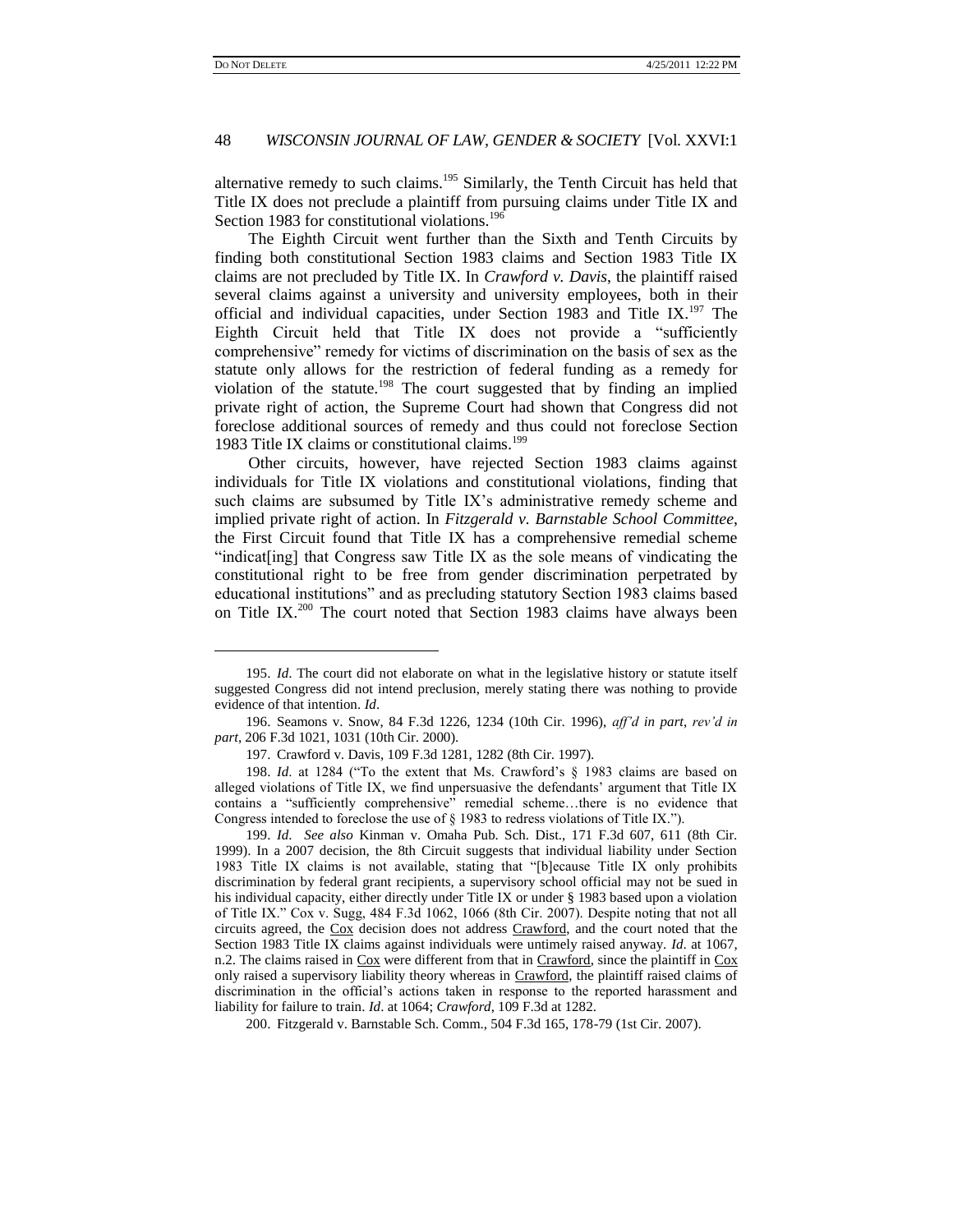limited to "ensure<sup>[]</sup> that plaintiffs cannot circumvent the idiosyncratic requirements of a particular remedial scheme by bringing a separate action to enforce the same right under section 1983."<sup>201</sup> The Third Circuit held in *Pfeiffer v. Marion Center Area School District*, that Title IX foreclosed any actions for Title IX violations under Section 1983 against individuals in both their official and individual capacities.<sup>202</sup> Similarly, the Eleventh Circuit found in *Williams v. Board of Regents* that Title IX precludes Section 1983 Title IX suits against individuals, stating, "to allow plaintiffs to use  $\S$  1983 in this manner would permit an end run around Title IX's explicit language limiting liability to funding recipients."203

In addition, the Second Circuit held that Title IX provides a ―comprehensive administrative enforcement scheme‖ that precludes Section 1983 claims for violations of Title IX.<sup>204</sup> In *Bruneau v. South Kortright Central School District*, the Second Circuit pointed to the DOE's authority to initiate its own investigations and an individual's right to file complaints with the DOE in order to prompt investigation for violation of the statute as evidence of a comprehensive remedial scheme.<sup>205</sup> The plaintiff sued the school district, school board, and staff members alleging that they failed to remedy complaints of persistent sexual harassment imposed by male peers.<sup>206</sup> The plaintiff argued the harassment created a hostile environment, interfering with her education.<sup>207</sup> The court stated that other circuits were too narrow in their approach to determining the remedies available by Title IX in determining if Section 1983 claims are precluded.<sup>208</sup> The court reasoned that since the inquiry is into Congressional intention to preclude parallel claims, the court must consider both express and implied remedies.<sup>209</sup> Because the remedy of termination of federal funding was not the sole remedy, and the statute included an implied private cause of action, Title IX provided "a full panoply of remedies."<sup>210</sup> The

 $\overline{a}$ 

209. *Id*. at 757.

210. Bruneau v. S. Kortright Cent. Sch. Dist., 163 F.3d 749, 756 (2nd Cir. 1998).At least two district courts in the Second Circuit found that Bruneau only found that Section Title IX suits against non-individuals are precluded and that Section 1983 Title IX suits against individuals are not precluded since Title IX does not provide for individual liability. Cinquanti v. Tompkins-Cortland Community College, 2000 U.S. Dist. LEXIS 9433, at \*23 (N.D. N.Y. 2000) ("S lince Title IX does not provide a sufficiently comprehensive remedy for a plaintiff suing an individual defendant, Title IX does not subsume plaintiff's [§ 1983](http://www.lexis.com/research/buttonTFLink?_m=eccfead163730529e81ed72ec28e82c9&_xfercite=%3ccite%20cc%3d%22USA%22%3e%3c%21%5bCDATA%5b2000%20U.S.%20Dist.%20LEXIS%209433%5d%5d%3e%3c%2fcite%3e&_butType=4&_butStat=0&_butNum=133&_butInline=1&_butinfo=42%20U.S.C.%201983&_fmtstr=FULL&docnum=7&_startdoc=1&wchp=dGLbVlW-zSkAb&_md5=5afdc94556e9fde823b47d1ecf7abf1d) claim against [an individual] defendant."); Hayut v. State Univ. of New York, 127 F. Supp. 2d 333, 339-340 (N.D.N.Y 2000) ("The reasoning in Cinquanti which holds that the

<sup>201.</sup> *Id*. at 176.

<sup>202.</sup> Pfeiffer v. Marion Ctr. Area Sch. Dist., 917 F.2d 779, 789 (3rd Cir. 1990). *See also* Maier v. Canon McMillan Sch. Dist., 2008 U.S. Dist. Lexis 96368, at \*10 (W. Dist. Penn. 2008).

<sup>203.</sup> Williams v. Bd. of Regents, 477 F.3d 1282, 1300 (11th Cir. 2007).

<sup>204.</sup> Bruneau v. S. Kortright Cent. Sch. Dist., 163 F.3d 749, 756 (2nd Cir. 1998).

<sup>205.</sup> *Id*.

<sup>206.</sup> *Id*. at 752.

<sup>207.</sup> *Id*.

<sup>208.</sup> *Id*. at 756-57.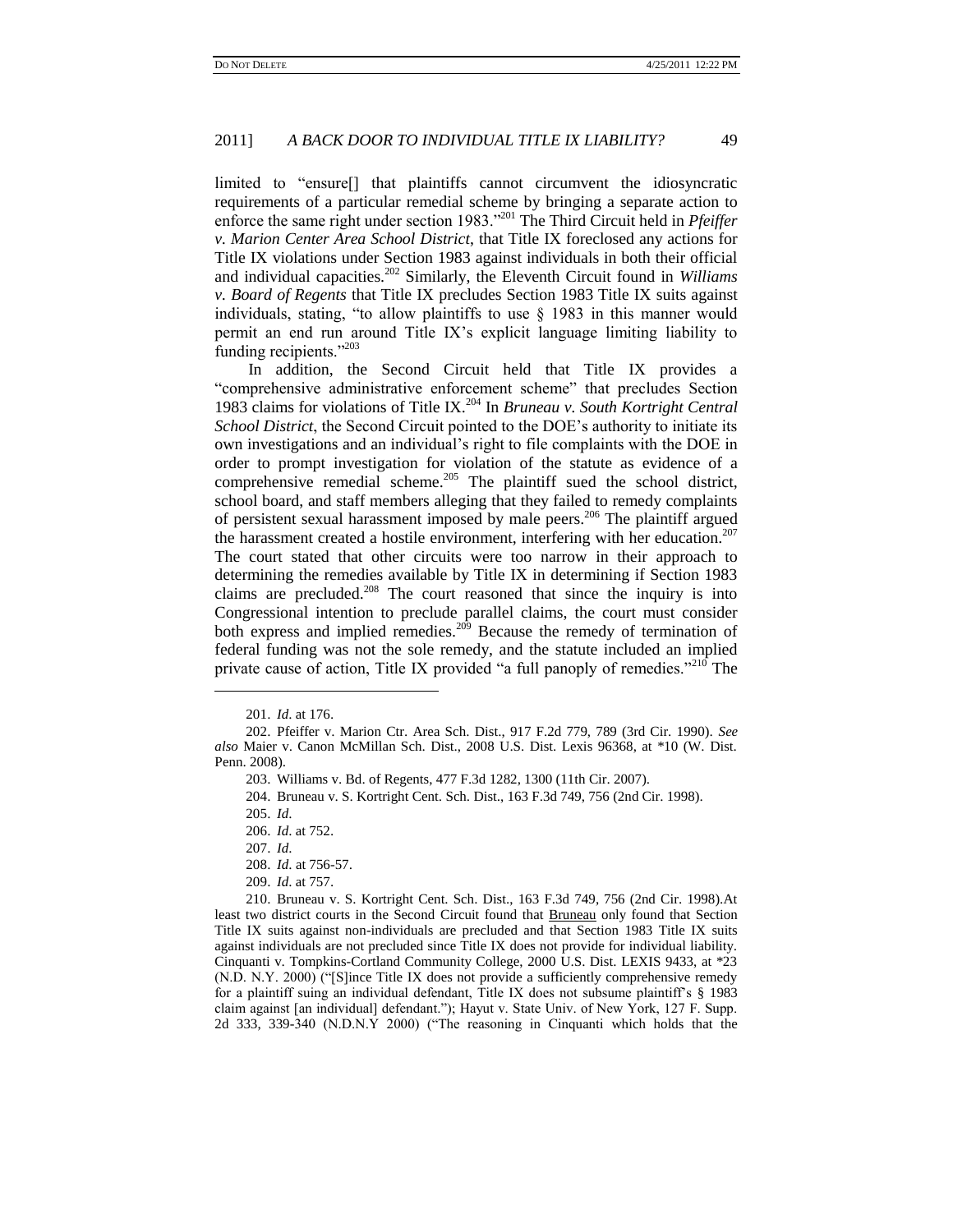Second Circuit additionally found that Title IX precluded constitutional Section 1983 claims. $211$ 

The Seventh Circuit initially held that Title IX precluded all Section 1983 litigation alleging sex discrimination.<sup>212</sup> In a later decision, however, the Seventh Circuit determined that Title IX could not preempt Section 1983 claims against school officials when those claims were not available under Title IX itself.<sup>213</sup> In *Delgado v. Stegall*, the court held that Title IX precluded Section 1983 claims against school officials; but Title IX did not preclude Section 1983 claims against a teacher who had sexually harassed the student.<sup>214</sup> The court reasoned that Title IX provided all the remedy necessary for discriminatory practices and policies of schools, but that Title IX did not provide remedy for a teacher's harassment of a student when that harassment did not implicate policy of the school.<sup>215</sup> Thus, the Seventh Circuit held that Congress could not have intended to eliminate remedies for sex discrimination by teachers.<sup>216</sup>

### *B. Fitzgerald v. Barnstable School Committee*

Under the backdrop of the circuit court split over whether or not Title IX precludes Section 1983 claims, the Supreme Court granted certiorari for *Fitzgerald*. The case was brought by parents of a female kindergarten student who sued the Barnstable School Committee in Barnstable, Massachusetts, and the Superintendent for violations of Title IX and, under Section 1983, for violation of Title IX and the Equal Protection Clause of the 14th Amendment.<sup>217</sup> The kindergartener had reported to her parents (the Fitzgeralds) that a third grade male student had sexually harassed her on the bus, coercing the girl to lift up her skirt, pull down her underwear, and spread her legs on the days she wore a dress to school.<sup>218</sup> Allegedly this took place two to three times per week.<sup>219</sup> The kindergartener did not allege any touching.<sup>220</sup>

The Fitzgeralds reported the incidents to the school principal, prompting a school and police investigation.<sup>221</sup> Neither investigation resulted in evidence

215. *Id*.

l

216. *Id.* at 674-75 ("The legislators who enacted Title IX would be startled to discover that by doing so they had killed all federal remedies for sex discrimination by teachers of which the school lacked actual knowledge.").

remedial scheme of Title IX is not "sufficiently comprehensive" as to the individual defendants so as to preclude liability under Section 1983 is adopted. Such defendants are not amenable to suit under Title IX, so it cannot be said that Title IX provides plaintiff's comprehensive remedy as against the individual defendants.").

<sup>211.</sup> *Bruneau,* 163 F.3d at 756.

<sup>212.</sup> Boulahanis v. Bd. of Regents, 198 F.3d 633 (7th Cir. 1999).

<sup>213.</sup> Doe v. Smith, 470 F.3d 331 (7th Cir. 2006).

<sup>214.</sup> Delgado v. Stegall, 367 F.3d 668 (7th Cir. 2004).

<sup>217.</sup> Fitzgerald v. Barnstable Sch. Comm., 129 S. Ct. 788 (2009).

<sup>218.</sup> Hunter v. Barnstable Sch. Comm., 456 F.Supp. 2d 255, 259 (Mass. 2006).

<sup>219.</sup> *Id*.

<sup>220.</sup> *Id*.

<sup>221.</sup> *Id*. at 260.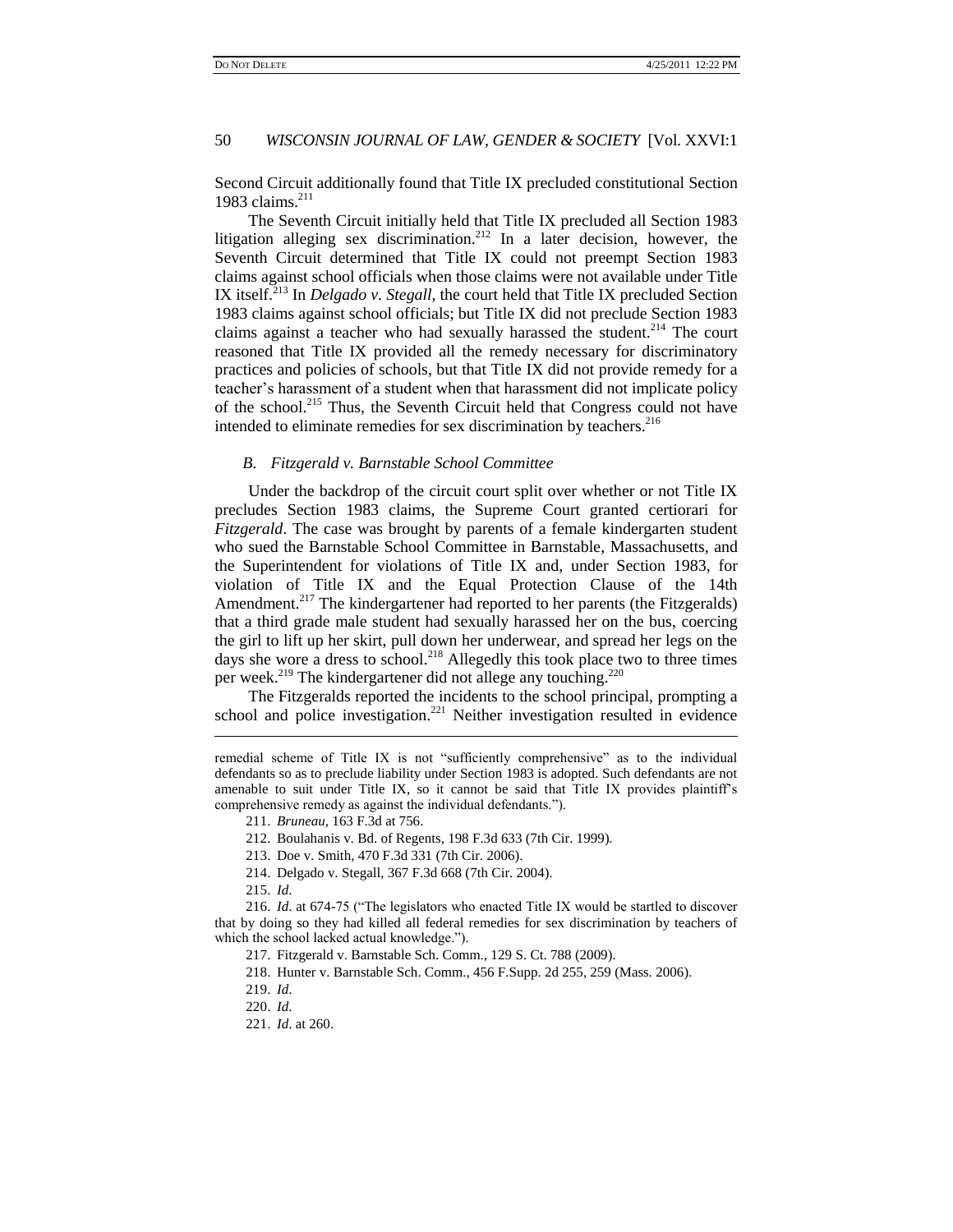that substantiated the charges.<sup>222</sup> The investigations included questioning the accused student, other students on the bus, and the bus driver.<sup>223</sup> The police closed the case about one month after the initial complaint, finding that the grounds were insufficient to pursue criminal charges against the alleged harasser.<sup>224</sup>

A couple of weeks after learning of the allegations and investigating them, school officials informed the Fitzgeralds that they could provide a different bus for the girl to take to school every day, or they could ensure that there would be empty rows between older and younger students on the bus.<sup>225</sup> The Fitzgeralds refused these options and requested that the alleged harasser be assigned to another bus or that the school hire a bus monitor to ride the bus every day.<sup>226</sup> The school refused these proposals. $227$ 

The Fitzgeralds began driving the girl to school every day upon informing the school of the allegations.<sup>228</sup> The Fitzgeralds alleged that the school responded inadequately and as a result their child suffered from continued harassment.<sup>229</sup> The allegations of continued harassment included incidents in the school halls the following school year and in gym class, causing the kindergartener to miss several days of gym class and school.<sup>230</sup>

At the district court, the court granted summary judgment in favor of the school committee on the Title IX claim, finding that no incidents of sexual harassment were alleged after the school received actual notice of the harassment and thus the school's response was not unreasonable.<sup>231</sup> The district court dismissed the Section 1983 claims, both the statutory Title IX claim and the constitutional claim under the Equal Protection Clause.<sup>232</sup>

In appeal to the First Circuit, the court affirmed the summary judgment decision, holding that the school's response was not "so deficient as to be clearly unreasonable" and stating, "Title IX does not require educational institutions to take heroic measures, to perform flawless investigations, to craft perfect solutions, or to adopt strategies advocated by the parent."<sup>233</sup> The First Circuit further ruled that the district court properly dismissed the Section 1983 statutory and constitutional claims as precluded by Title IX.<sup>234</sup> Regarding the statutory Section 1983 claim, the court maintained that an existing private right

<sup>222.</sup> *Id*.

<sup>223.</sup> Fitzgerald v. Barnstable Sch. Comm., 504 F.3d 165, 173 (1st Cir. 2007).

<sup>224.</sup> Hunter v. Barnstable Sch. Comm., 456 F.Supp. 2d 255, 260 (Mass. 2006).

<sup>225.</sup> *Id*.

<sup>226.</sup> *Id*.

<sup>227.</sup> *Id*.

<sup>228.</sup> *Id*.

<sup>229.</sup> *Id*. at 260-61.

<sup>230.</sup> Hunter v. Barnstable Sch. Comm., 456 F.Supp. 2d 255, 260-61 (Mass. 2006).

<sup>231.</sup> *Id*. at 266.

<sup>232.</sup> *Id*. at 261.

<sup>233.</sup> Fitzgerald v. Barnstable Sch. Comm., 504 F.3d 165, 174 (1st Cir. 2007).

<sup>234.</sup> *Id*. at 180.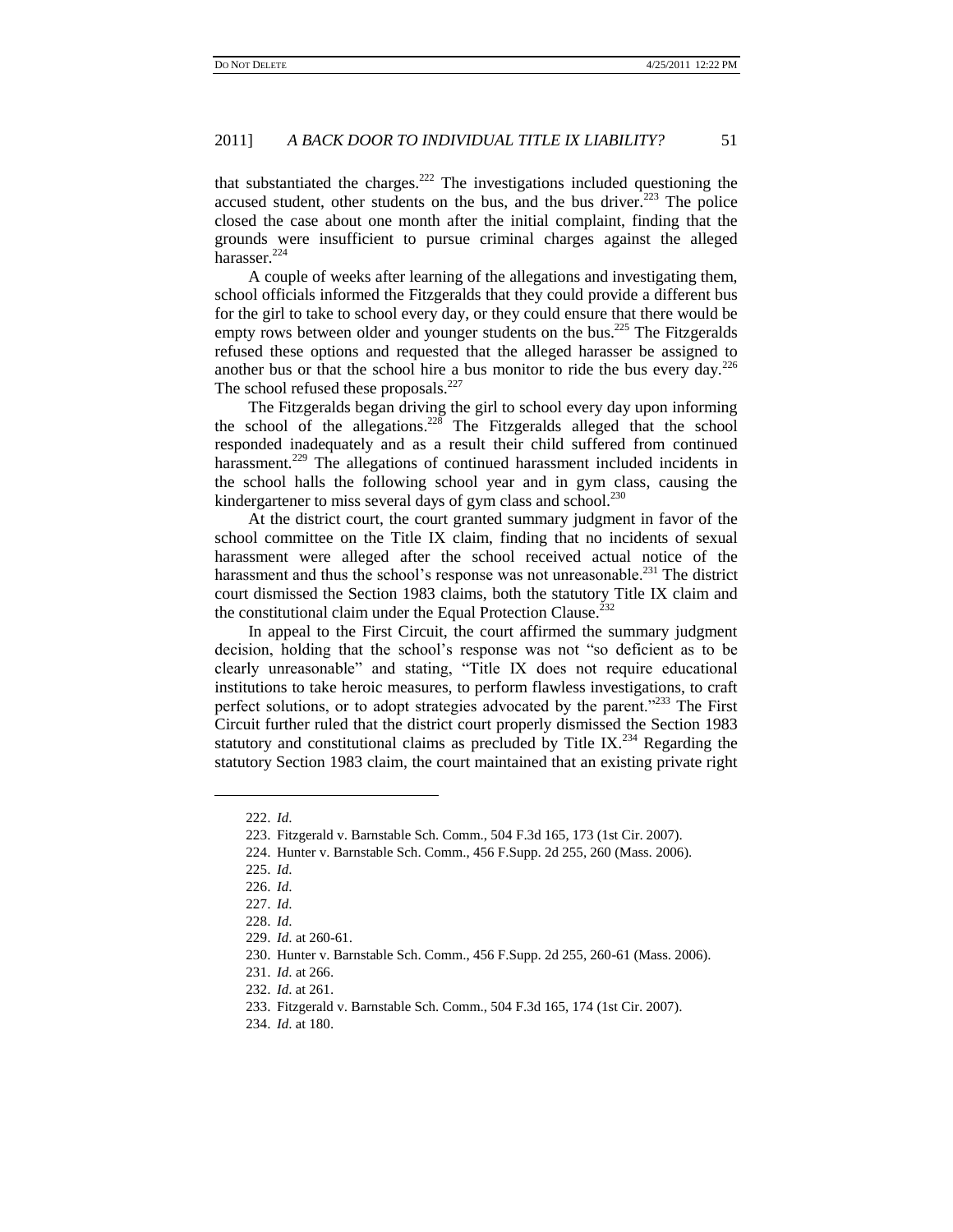of action in the statute, either express or implied, provides evidence that Congress intended to preclude parallel Section 1983 actions.<sup>235</sup> The court further stated that Title IX is a contract between federal funding recipients and the government, and as such the repercussions of violating the contract are directed at the recipients rather than individual employees.<sup>236</sup> To allow Section 1983 Title IX claims, in the First Circuit's opinion, "would permit an end run around this manifest congressional intent." $237$  Thus, the First Circuit held that Title IX precluded section 1983 actions under the statute, including actions against individuals.<sup>238</sup>

In considering the Equal Protection Clause Section 1983 claim, the First Circuit noted that a comprehensive statutory remedial scheme can preclude constitutional Section 1983 claims when those claims are "virtually identical" to the claims brought under the statute.<sup>239</sup> The court noted that the Fitzgeralds' Equal Protection claim was virtually identical to the Title IX claim and that the parents did not suggest a different theory of liability under Equal Protection.<sup>240</sup> The First Circuit held that the constitutional Section 1983 Equal Protection claims were also precluded by Title IX.<sup>241</sup> The court did note, however, that their holding did not foreclose the possibility that a plaintiff could bring a constitutional Section 1983 claim concurrently with a Title IX claim and suggested if the individual defendant was alleged to be responsible for the harm individually, such a claim would be possible. $242$ 

The Supreme Court granted certiorari to address whether or not Title IX precludes constitutional Section 1983 claims. $243$  The petitioners argued that the First Circuit incorrectly found Title IX precluded constitutional Section 1983 claims.<sup>244</sup> Arguing that Congress provided no indication that it intended Title IX to limit remedies already in existence, the petitioners maintained that the purpose of Title IX was to "expand. . . the protections available for victims of gender discrimination."<sup>245</sup>

In contrast, the respondents, the Barnstable School Committee and Superintendent, argued that Title IX has a comprehensive administrative

 $\overline{a}$ 

<sup>235.</sup> *Id.* at 178 ("Thus, the existence of a private judicial remedy often has proved to be, in practical effect 'the dividing line between those cases in which the Court has held that an action would lie under  $\S$  1983 and those in which it has held that it would not."") (internal brackets omitted) (citing City of Rancho Palos Verdes v. Abrams, 544 U.S. 113, 121 (2005)).

<sup>236.</sup> *Id*. at 178.

<sup>237.</sup> *Id*.

<sup>238.</sup> *Id*. at 178-79.

<sup>239.</sup> Fitzgerald v. Barnstable Sch. Comm., 504 F.3d 165, 179 (1st Cir. 2007).

<sup>240.</sup> *Id*.

<sup>241.</sup> *Id*.

<sup>242.</sup> *Id*.

<sup>243.</sup> Fitzgerald v. Barnstable Sch. Comm., 129 S. Ct. 788 (2009).

<sup>244.</sup> Brief for the Appellant-Petitioner at 2, Fitzgerald v. Barnstable Sch. Comm., 129 S. Ct. 788 (2009) (No. 07-1125).

<sup>245.</sup> *Id*. at 2.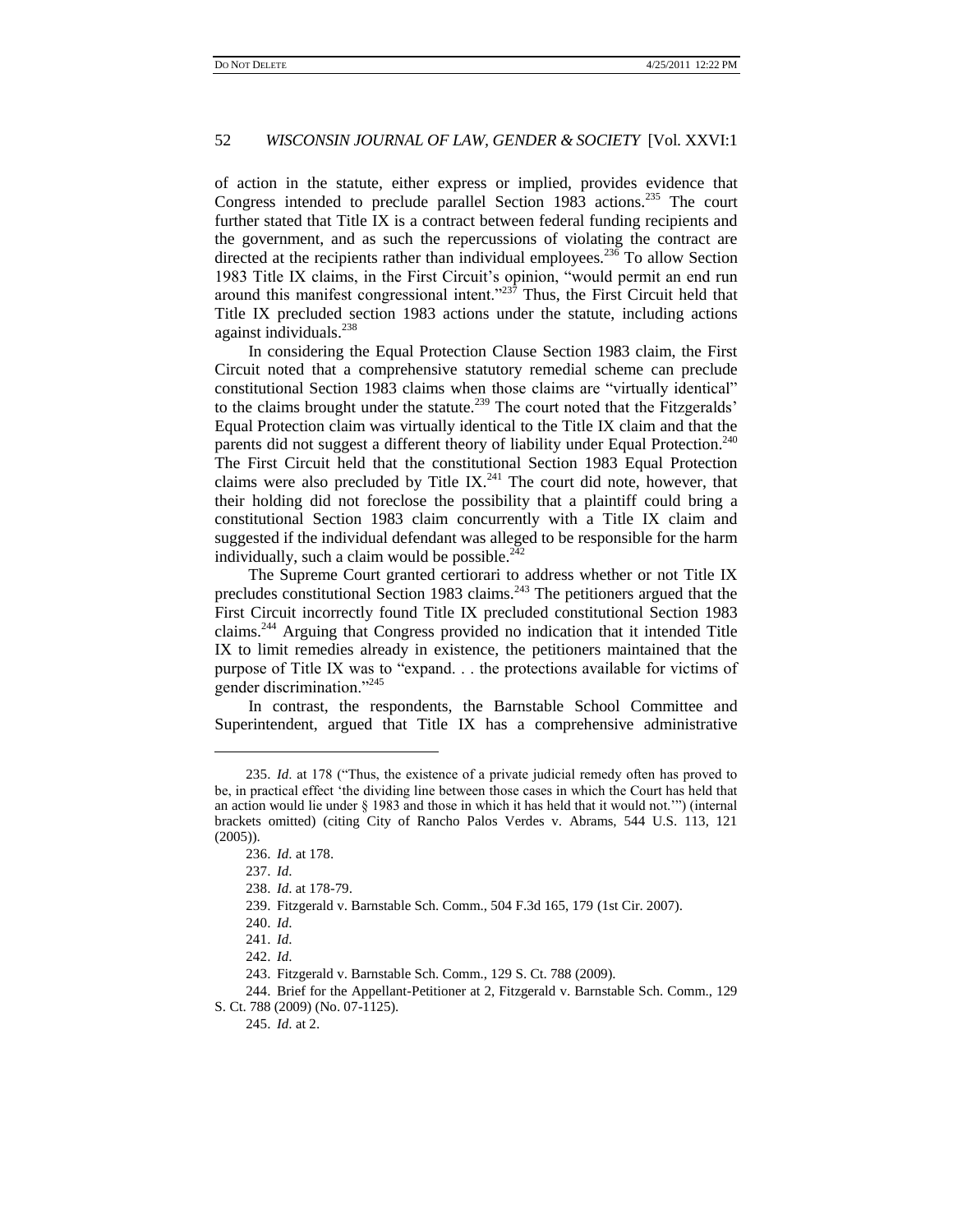scheme and includes a private right of action such that it precludes parallel, identical claims under Section 1983, including constitutional claims.<sup>246</sup> The respondents highlighted that the Section 1983 equal protection claim raised by the Fitzgeralds rested upon the same factual allegations and theory of liability as the Title IX claim, further supporting preclusion. $247$ 

The Supreme Court overturned the First Circuit, finding that Title IX did not preclude constitutional Section 1983 claims.<sup>248</sup> The Court held that Title IX is not the exclusive method of relief for gender discrimination in schools and does not replace Section 1983 to enforce constitutional rights.<sup>249</sup> The Court noted that the only express remedy provided for by Section 1983 is the potential withdrawal of federal funding when, through administrative procedure, an institution has been found to be out of compliance with the statute.<sup>250</sup> In addition, a plaintiff may be eligible for injunctive relief and damages through an implied private right of action previously recognized by the Supreme Court.<sup>251</sup>

The Court held that the remedies of withdrawal of federal funding and an implied right of action did not constitute "unusually elaborate" or "carefully tailored‖ enforcement schemes that indicated Congress intended to preclude Section 1983 claims.<sup>252</sup> In so finding, the Court noted that "parallel and concurrent [Section] 1983 claims will neither circumvent required procedures, nor allow access to new remedies."<sup>253</sup>

Additionally, the Court pointed to the differences in substantive rights and protections under Title IX and under the Equal Protection Clause as supporting the notion that Congress did not intend to preclude Section 1983 suits when enacting Title IX. First, the Court pointed to the fact that individuals cannot be sued under Title IX but can be sued under Section 1983 as evidence of how the claims diverge.<sup>254</sup> Second, the Court noted that under Title IX certain institutions may be exempted from restriction that would not be exempted from constitutional protections.<sup>255</sup> For example, military and single-sex public colleges are exempt from Title IX's provisions.<sup>256</sup> Yet military and single-sex public colleges may be subject to Equal Protection claims for the same activities that are exempt from Title IX. $^{257}$ 

<sup>246.</sup> Brief for the Appellee-Respondent at 13, Fitzgerald v. Barnstable Sch. Comm., 129 S.Ct. 788 (2009) (No. 07-1125).

<sup>247.</sup> *Id*. at 13.

<sup>248.</sup> *Fitzgerald*, 129 S. Ct. at 797.

<sup>249.</sup> *Id*. at 797.

<sup>250.</sup> Fitzgerald v. Barnstable Sch. Comm., 129 S.Ct. 788, 795 (2009).

<sup>251.</sup> *Id*. at 795 (citing Cannon v. University of Chicago, 441 U.S. 677, 717 (1979)).

<sup>252.</sup> *Id*. at 795-96.

<sup>253.</sup> *Id*. at 796.

<sup>254.</sup> *Id*.

<sup>255.</sup> *Id*.

<sup>256.</sup> Fitzgerald v. Barnstable Sch. Comm., 129 S.Ct. 788, 796 (2009).

<sup>257.</sup> *Id*.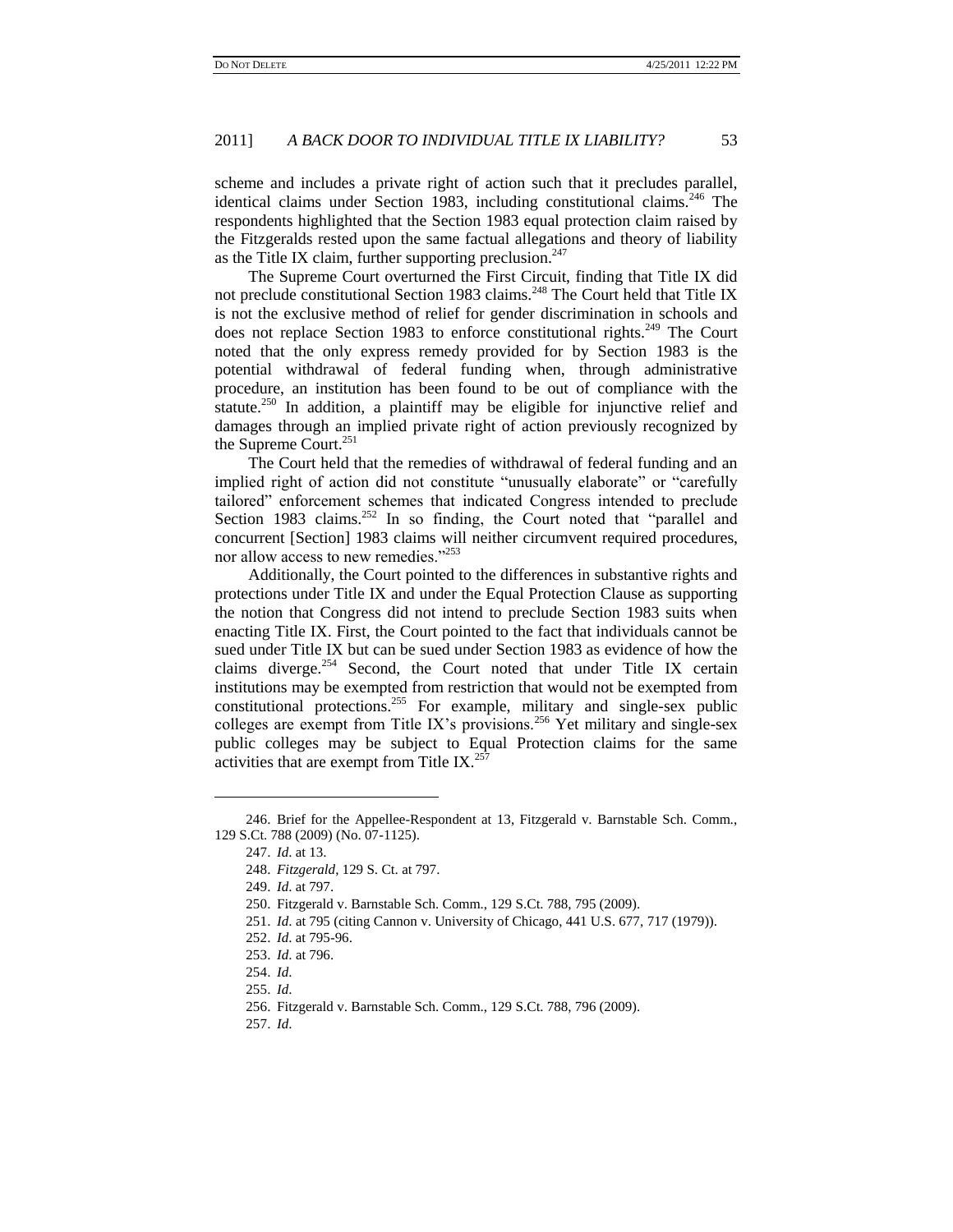Third, the Court maintained that the standards of liability may be distinct for similar claims under Title IX and Section 1983. Under a Title IX claim, a defendant school district may be held liable for the deliberate indifference of one school administrator,<sup>258</sup> whereas under a Section 1983 claim for violation of the Equal Protection Clause, the same defendant would only be liable if it is shown that a municipal custom, policy, or practice led to the harassment.<sup>259</sup>

Fourth, the Court stated that Congress modeled Title IX after Title VI of the Civil Rights Act of 1964.<sup>260</sup> Title VI, in 1972, the time Title IX was enacted, had been held to allow claims under the statute as well as under Section 1983.<sup>261</sup> Because Congress provided no indication that Title IX should be interpreted differently, the Court found that this fact provided further evidence that Title IX was not intended to preclude Section 1983 claims.<sup>262</sup>

The Fitzgeralds did not appeal the First Circuit's dismissal of their statutory Section 1983 claims under Title IX against the Superintendent as an individual.<sup>263</sup> Therefore, the Supreme Court did not explicitly rule upon whether or not plaintiffs may sue individuals for violations of Title IX under Section 1983. The Court discussed statutory Section 1983 claims in their analysis of the remedial scheme of Section 1983, and used broad language when stating that "parallel and concurrent [Section] 1983 claims will neither circumvent required procedures, nor allow access to new remedies."264 Yet throughout the opinion, the Court repeatedly specified "constitutional" Section 1983 claims, including when the Court stated, "we hold that [Section] 1983 suits based on the Equal Protection Clause remain available to plaintiffs alleging gender discrimination in schools.<sup> $265$ </sup> While the opinion suggests that plaintiffs may bring claims under Title IX and under Section 1983 against individuals for violating Title IX concurrently, the narrow question presented and the fact that the concurrent Section 1983 Title IX claims were not an issue presented to the Supreme Court prevent a firm conclusion on this issue.

#### VI. CLOSING THE DOOR TO INDIVIDUAL LIABILITY UNDER TITLE IX

The Supreme Court's holding in *Fitzgerald* that Equal Protection claims under Section 1983 are not precluded by Title IX only resolves part of the circuit split regarding Title IX preclusion. Some circuits have found individuals may be liable under Title IX via Section 1983.<sup>266</sup> While the Supreme Court did

<sup>258.</sup> *Id*. at 797 (citing Gebser v. Lago Vista Independent Sch. Dist., 524 U.S. 274, 290 (1998)).

<sup>259.</sup> *Id*. at 797 (citing Monell v. New York City Dept. of Social Servs., 436 U.S. 658, 695 (1978)).

<sup>260.</sup> *Id*. at 797.

<sup>261.</sup> *Id*.

<sup>262.</sup> Fitzgerald v. Barnstable Sch. Comm., 129 S.Ct. 788, 797 (2009).

<sup>263.</sup> Brief for the Appellee-Respondent, *supra* note 246, at 7.

<sup>264.</sup> *Fitzgerald*, 129 S.Ct. at 796.

<sup>265.</sup> *Id*. at 797.

<sup>266.</sup> *See supra* Part VI. A.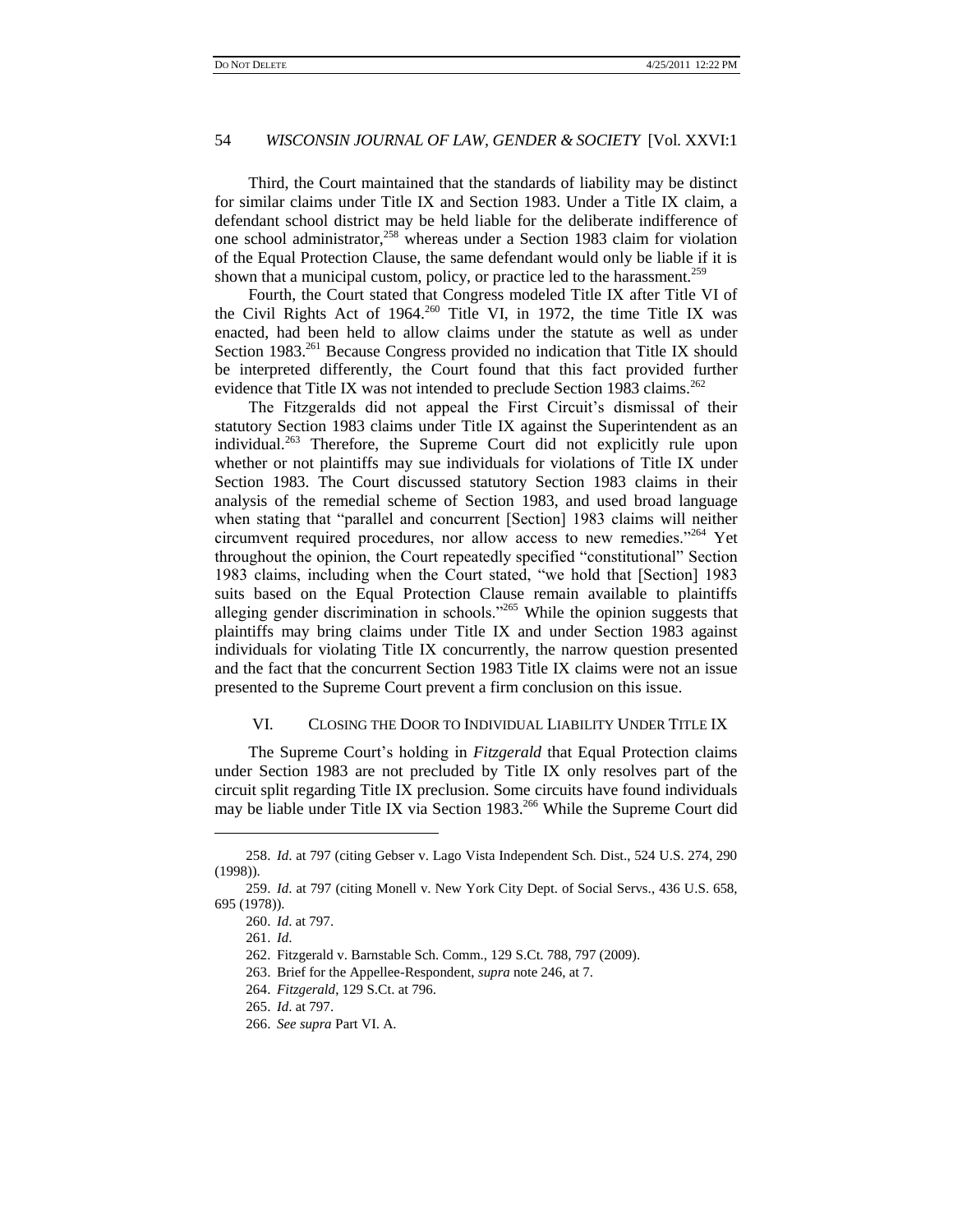not explicitly hold that Title IX does not preclude statutory Section 1983 claims,<sup>267</sup> and the broad language in the *Fitzgerald* decision, suggesting that all parallel and concurrent Section 1983 claims are not precluded by Title IX,  $^{268}$ may encourage more courts to allow individual liability under Title IX. The Supreme Court should hold in the future that Title IX precludes Section 1983 claims based upon the statute. Teachers and administrators are not subject to liability under Title IX itself.<sup>269</sup> To allow a back door method of suing teachers and administrators in their individual capacity under Title IX via Section 1983 would impose liability that Congress did not intend for under the statute.

# *A. Individual Liability for Teachers and Administrators under Title IX Contradicts the Statute Itself and Legislative Intent*

The earliest versions of what became the Education Amendments of 1972 included a section prohibiting discrimination on the basis of sex in educational institutions.<sup>270</sup> In the House Report for the bill, special attention was paid to evidence of discrimination against women in higher education institutions programs and practices.<sup>271</sup> In its final form, the Education Amendments included Title IX, a prohibition against discrimination on the basis of sex in education programs and institutions.<sup>272</sup> The language specified that recipients of federal funding were subject to the prohibition and the focus of the legislation was to remedy discriminatory practices that had pervaded higher education institutions and other education institutions.<sup>273</sup> Neither Title IX nor the committee reports explaining the amendments and changes to previous iterations of the bill suggest individuals may be held liable under the statute.<sup> $274$ </sup>

The purposes of the statute were reiterated in *Canon v. University of Chicago*:

Title IX, like its model Title VI, sought to accomplish two related, but nevertheless somewhat different, objectives. First, Congress wanted to avoid the use of federal resources to support discriminatory practices; second, it wanted to provide individual citizens effective protection against those practices. Both of these purposes were repeatedly identified in the debates on the two statutes.<sup>275</sup>

<sup>267.</sup> *See supra* note 263 and accompanying text.

<sup>268.</sup> Fitzgerald v. Barnstable Sch. Comm., 129 S.Ct. 788, 796 (2009).

<sup>269.</sup> *See supra* notes 45-46 and accompanying text.

<sup>270.</sup> H.R. REP. No. 92-554, at 51-2 (1971).

<sup>271.</sup> *Id*. at 51.

<sup>272.</sup> 20 U.S.C. § 1681(a) (2006).

<sup>273.</sup> 20 U.S.C. § 1681(a) (2006); *see also supra* Part III. A.

<sup>274.</sup> 20 U.S.C. § 1681(a) (2006); H.R. REP. No. 92-554 (1971); SEN. REP. No. 92-604 (1972); SEN. REP. No. 92-798 (1972); SEN. REP. No. 92-346 (1972).

<sup>275.</sup> Cannon v. Univ. of Chi., 441 U.S. 677, 704 (1979).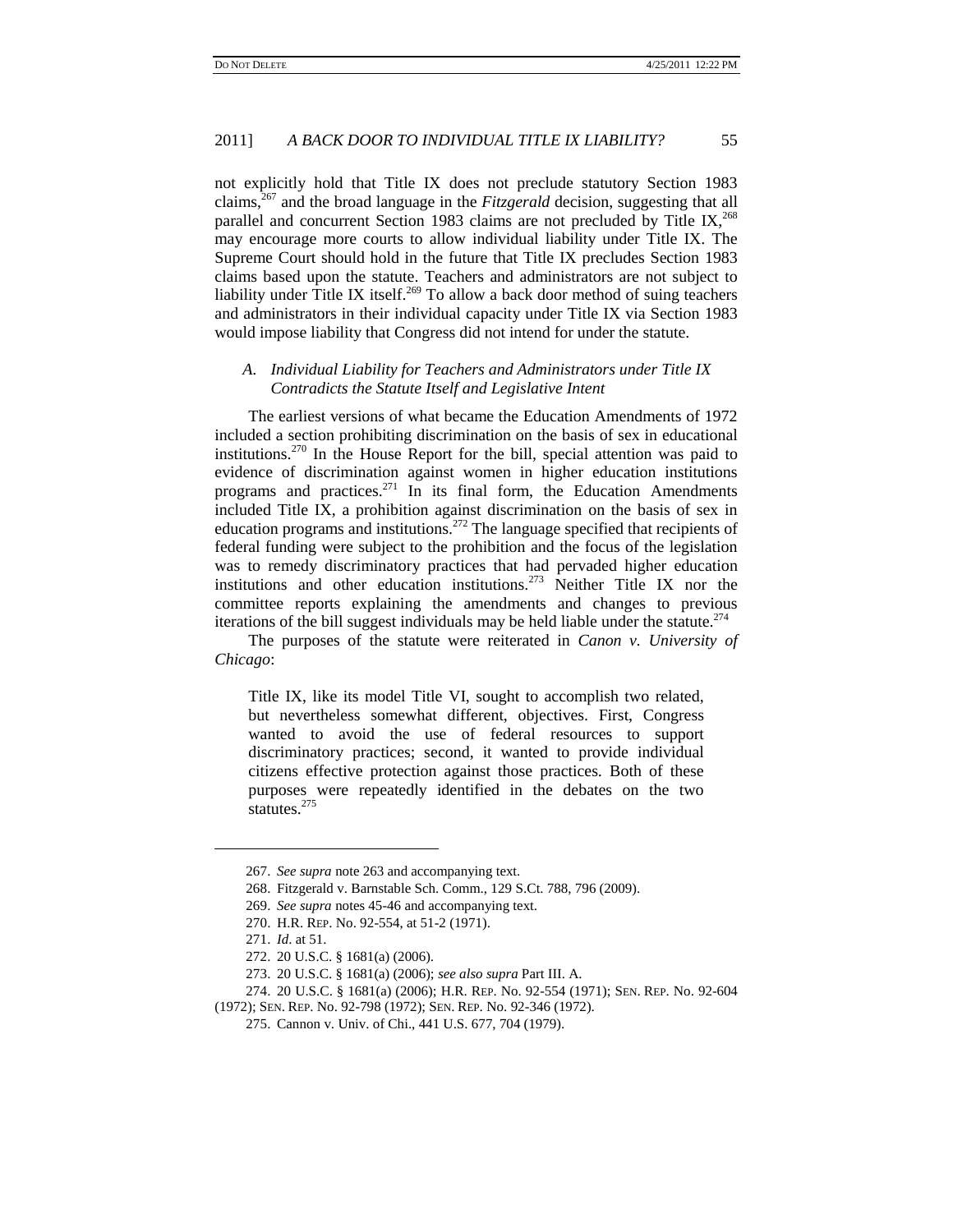Considering the two objectives, some may argue that effective protection requires remedy against individuals. Yet, the protection Title IX provides is against education institutions operating programs or policies that discriminate on the basis of sex. The statute has been consistently interpreted as only providing for liability against funding recipients, not individuals.<sup>276</sup> As there is no agency law liability under Title  $IX^{277}$  and no individual liability under the statute itself, $278$  the purposes and intent of the statute would be compromised by allowing a back door into suing individual teachers and administrators through Section 1983 Title IX claims.

In contrast, allowing for constitutional claims under Section 1983 while also raising Title IX claims is not inconsistent with the statute. The inquiry into preclusion of constitutional Section 1983 claims involves determining if the claims are "virtually identical" to those of the statute.<sup>279</sup> The most analogous constitutional claim to a Title IX claim is the Equal Protection Clause claim. In *Fitzgerald*, the Court addressed the issue of whether these specific constitutional claims are precluded by Title IX claims.<sup>280</sup> Proponents of the theory that Title IX precludes Equal Protection claims based on the same underlying actions argue that the two claims are nearly identical and thus Congress intended to foreclose concurrent and parallel Equal Protection claims.<sup>281</sup> Opponents argue that the claims are not identical and Congress did not intend to shut down plaintiffs' constitutional rights through providing an implied cause of action under Title IX.<sup>282</sup> In *Fitzgerald*, the Court concluded that Title IX does not preclude Equal Protection claims, stating that Section ―1983 suits based on the Equal Protection Clause remain available to plaintiffs alleging unconstitutional gender discrimination in schools.<sup> $283$ </sup> The Court noted that when the rights and protections of the Constitution differ "in significant ways" from those of the statute at issue, like Title IX, it is reasonable to infer a lack of Congressional intent to preclude claims under the Constitution.<sup>284</sup>

<sup>276.</sup> *See supra* note 44 and accompanying text.

<sup>277.</sup> *See supra* note 78 and accompanying text.

<sup>278.</sup> *See supra* note 34 and accompanying text.

<sup>279.</sup> *See* Smith v. Robinson, 468 U.S. 992, 1007-08 (1984). *See supra* note 119-22 and accompanying text.

<sup>280.</sup> Fitzgerald v. Barnstable Sch. Comm., 129 S.Ct. 788 (2009).

<sup>281.</sup> Brief for the Appellee-Respondent, *supra* note 246 at 13-14 ("The Fitzgeralds" Title IX and § 1983 claims are virtually identical, based on the same factual allegations and based on the same theory of liability...making preclusion a common-sense result."). See also Lindsay Neihaus, *The Title IX Problem: Is It Sufficiently Comprehensive to Preclude §1983 Actions?*, 27 QUINNIPIAC L. REV. 499, 523 (2009) ("Allowing individuals to bring § 1983 and Title IX claims concurrently permits individuals to bring the same gender discrimination claim against educational institutions by way of two set procedural mechanisms that protect the same right.").

<sup>282.</sup> Brief for the Appellant-Petitioner, *supra* note 246, at 35 ("Title IX and the Equal Protection Clause are not co-extensive in scope."). *See also Fitzgerald*, 129 S.Ct. at 797 ("In light of the divergent coverage of Title IX and the Equal Protection Clause...").

<sup>283.</sup> *Fitzgerald*, 129 S.Ct. at 797.

<sup>284.</sup> *Id*. at 794.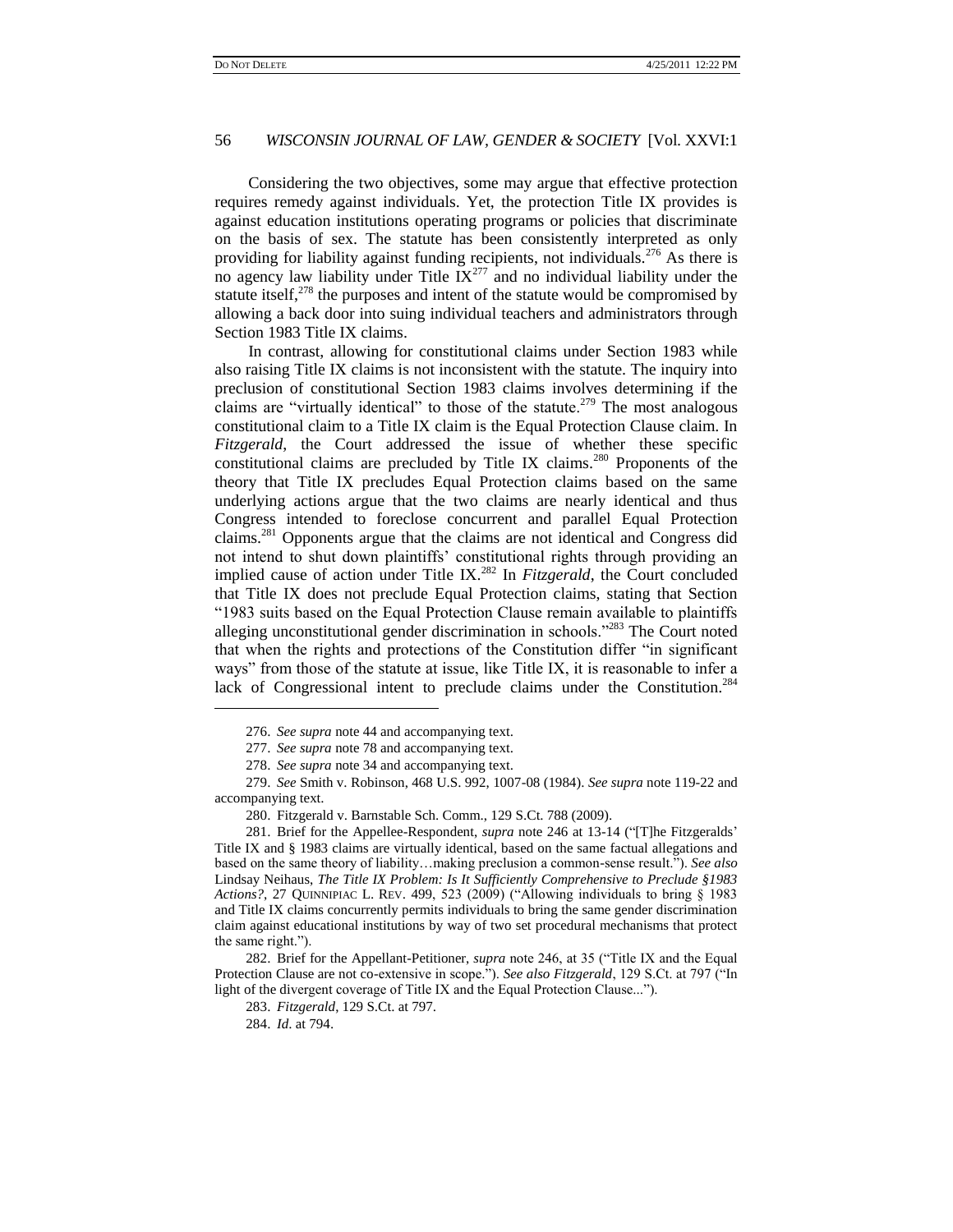$\overline{a}$ 

# 2011] *A BACK DOOR TO INDIVIDUAL TITLE IX LIABILITY?* 57

Theories of liability may differ under the Equal Protection Clause claims and Title IX claims.<sup>285</sup>

In addition, some suggest that because individuals can be sued under the Equal Protection Claim via Section 1983, this is further evidence of a substantial difference between Title IX, under which individuals cannot be sued, and Equal Protection claims.<sup>286</sup> While this logic seems circular, it is evident that Title IX claims and Equal Protection claims are not identical or "virtually identical" such that Title IX should preclude such constitutional claims.<sup>287</sup> The *Fitzgerald* decision is accurate in holding that constitutional Section 1983 claims are not precluded by Title IX.

The analysis for preclusion is different, however, for statutory Section 1983 claims. The inquiry for statutory Section 1983 claims, as described in *Sea Clammers*, focuses on congressional intent and preventing the circumvention of a federal statute's remedial scheme.<sup>288</sup> Under *Sea Clammers*, the Supreme Court determined if a federal statute precluded Section 1983 claims by determining if the statute created an enforceable right and if the statute provided a "sufficiently comprehensive remedial scheme" suggesting Congress has foreclosed private enforcement.<sup>289</sup> The Supreme Court noted that Section 1983 suits should not provide an end run around a statute.<sup>290</sup>

In *Fitzgerald*, the Court cited to *Sea Clammers* in its reasoning. While the Court's grant of certiorari in *Fitzgerald* was limited to the question of whether or not Title IX precluded constitutional Section 1983 gender discrimination claims, the reasoning of the Court echoed *Sea Clammers* analysis of federal statutes.<sup>291</sup> The Court found that Title IX did not provide a restrictive private remedy or comprehensive remedial scheme and did not explicitly limit this reasoning to constitutional claims, suggesting that statutory claims under Title IX may not be restricted.<sup>292</sup>

<sup>285.</sup> *See supra* notes 146-48 and accompanying text.

<sup>286.</sup> Beth B. Burke, *To Preclude or Not to Preclude?: Section 1983 Claims Surviving Title IX"s Onslaught*, 78 WASH. U. L. Q. 1487, 1513 (2000).

<sup>287.</sup> *See* Smith v. Robinson, 468 U.S. 992, 1009 (1984) (coining the "virtually identical" analysis). See also supra note 198 and accompanying text.

<sup>288.</sup> Michael A. Zwibelman, *Why Title IX Does Not Preclude Section 1983 Claims*, 65 U. CHI. L. REV. 1465, 1468 (1998).

<sup>289.</sup> *See supra* notes 115-18 and accompanying text.

<sup>290.</sup> Middlesex Cnty. Sewerage Auth. v. Nat'l Sea Clammers Ass'n, 453 U.S. 1, 15 (1981) ("In the absence of strong indicia of a contrary congressional intent, we are compelled to conclude that Congress provided precisely the remedies it considered appropriate."). *See also id.* at 120 ("[A] state official is alleged to have violated a federal statute which provides its own comprehensive enforcement scheme, the requirements of that enforcement procedure may not be bypassed by bringing suit directly under [Section] 1983.‖) (J. Stewart, dissenting) (quoting Chapman v. Houston Welfare Rights Org., 441 US 600, 673 n.2 (1979)).

<sup>291.</sup> Fitzgerald v. Barnstable Sch. Comm., 129 S.Ct. 788, 796 (2009).

<sup>292.</sup> *Id.* at 796. ("As a result, parallel and concurrent § 1983 claims will neither circumvent required procedures, nor allow access to new remedies.").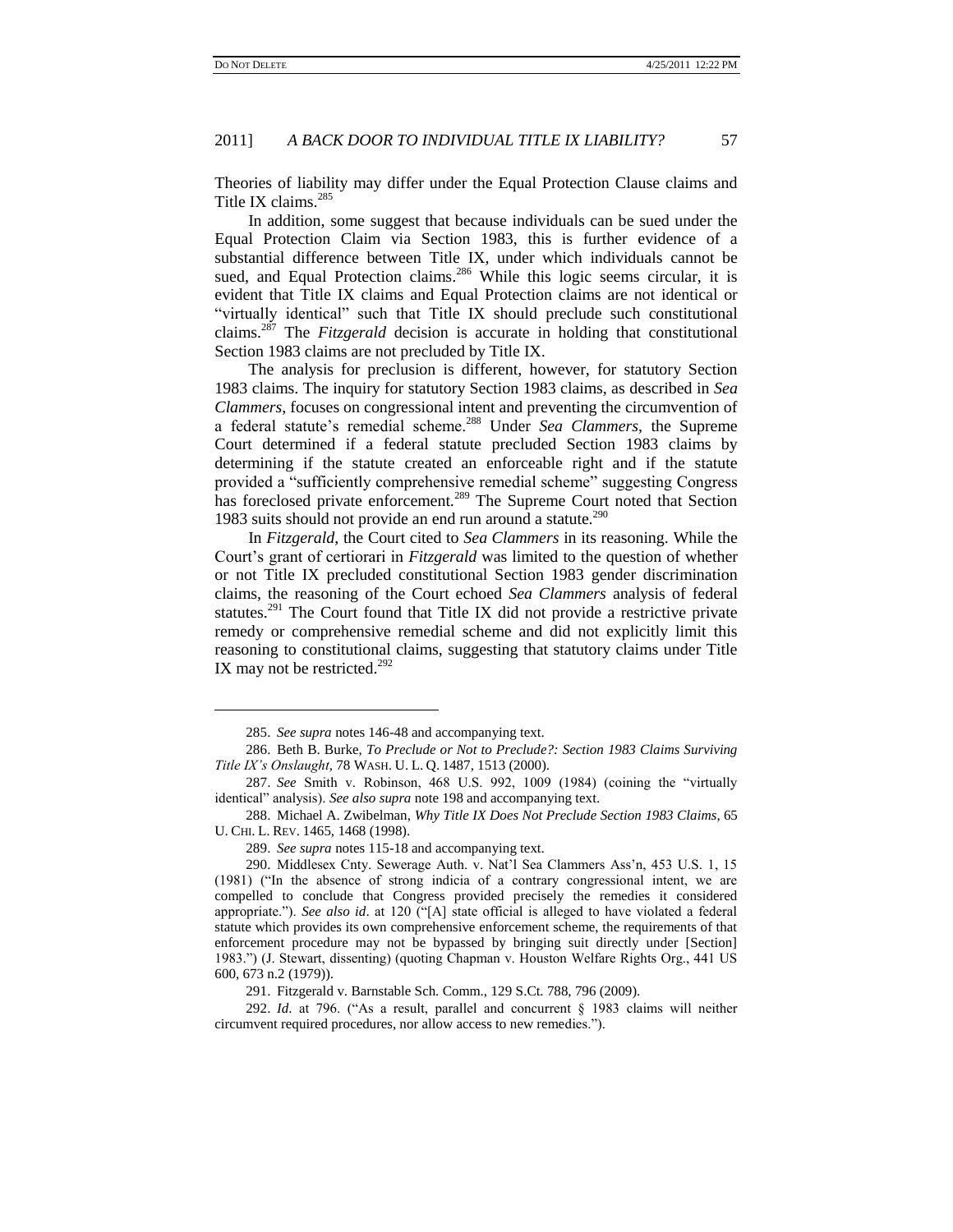In determining the remedial scheme of a statute, some courts and scholars suggest that the *Sea Clammers* inquiry should only address the explicit remedies provided for by the statute, thus eliminating consideration of the judicially created implied private cause of action and the judicial finding that damages are available under Title IX.<sup>293</sup> Yet the Supreme Court, in *Fitzgerald*, contradicted this argument and supported analyzing the comprehensiveness of the remedial structure of Title IX by including the implied private cause of action in its discussion. The Court argued that the remedies provided under Title IX, withdrawal of federal funds and an implied cause of action, "stand in stark contrast to the 'unusually elaborate,' 'carefully tailored,' and 'restrictive' enforcement schemes of the statutes at issue in *Sea Clammers*, *Smith*, and *Rancho Palos Verdes.*"294

The remedial schemes of the statutes at issue in *Sea Clammers* and *City of Rancho Palos Verdes v. Abrams*<sup>295</sup> are certainly more elaborate than that in Title IX, but the holdings in both cases do not conflict with finding that Title IX has a remedial scheme that precludes Section 1983 claims for Title IX violations.<sup>296</sup> In *Sea Clammers*, the Court noted the two statutes at issue detailed express remedial provisions, including granting governmental agencies the authority to issue compliance orders and initiate civil suits, the opportunity for judicial review, and the authorization of citizen-suits for injunctive relief.<sup>297</sup> The statute at issue in *Rancho Palos Verdes*, the Telecommunications Act (TCA), included an express cause of action and expedited judicial review.<sup>298</sup> The Court noted that:

in all of the cases in which we have held that § 1983 is available for violation of a federal statute, we have emphasized that the statute at issue, in contrast to those in *Sea Clammers* and *Smith*, did not provide a private judicial remedy (or, in most of the cases, even a private administrative remedy) for the rights violated.<sup>299</sup>

 $\overline{a}$ 

298. *Rancho Palos Verdes*, 544 U.S. at 122.

<sup>293.</sup> Zwibelman, *supra* note 288, at 1477 ("If, instead of limiting their analysis to Title IX's express remedial scheme, courts considered these judicially created remedies when applying the *Sea Clammers* comprehensiveness test, then the foreclosure question in the Title IX context would be much more difficult.").

<sup>294.</sup> *Fitzgerald*, 129 S. Ct. at 795 (2009).

<sup>295.</sup> City of Rancho Palos Verdes v. Abrams, 544 U.S. 113 (2005).

<sup>296.</sup> Note that in Smith, the Court analyzed the Education of the Handicapped Act to determine if Congress intended it to be the sole remedy in preclusion of constitutional Section 1983 claims. As it provides the analysis for constitutional Section 1983 preclusion, its remedial scheme is less relevant in determining if Title IX precludes Section 1983 Title IX claims.

<sup>297.</sup> Middlesex Cnty Sewerage Auth. v. Nat'l Sea Clammers Ass'n, 453 U.S. 1, 14 (1981).

<sup>299.</sup> *Id*. at 121. Note that in Smith, the Court analyzed the Education of the Handicapped Act to determine if Congress intended it to be the sole remedy in preclusion of constitutional Section 1983 claims. As it provides the analysis for constitutional Section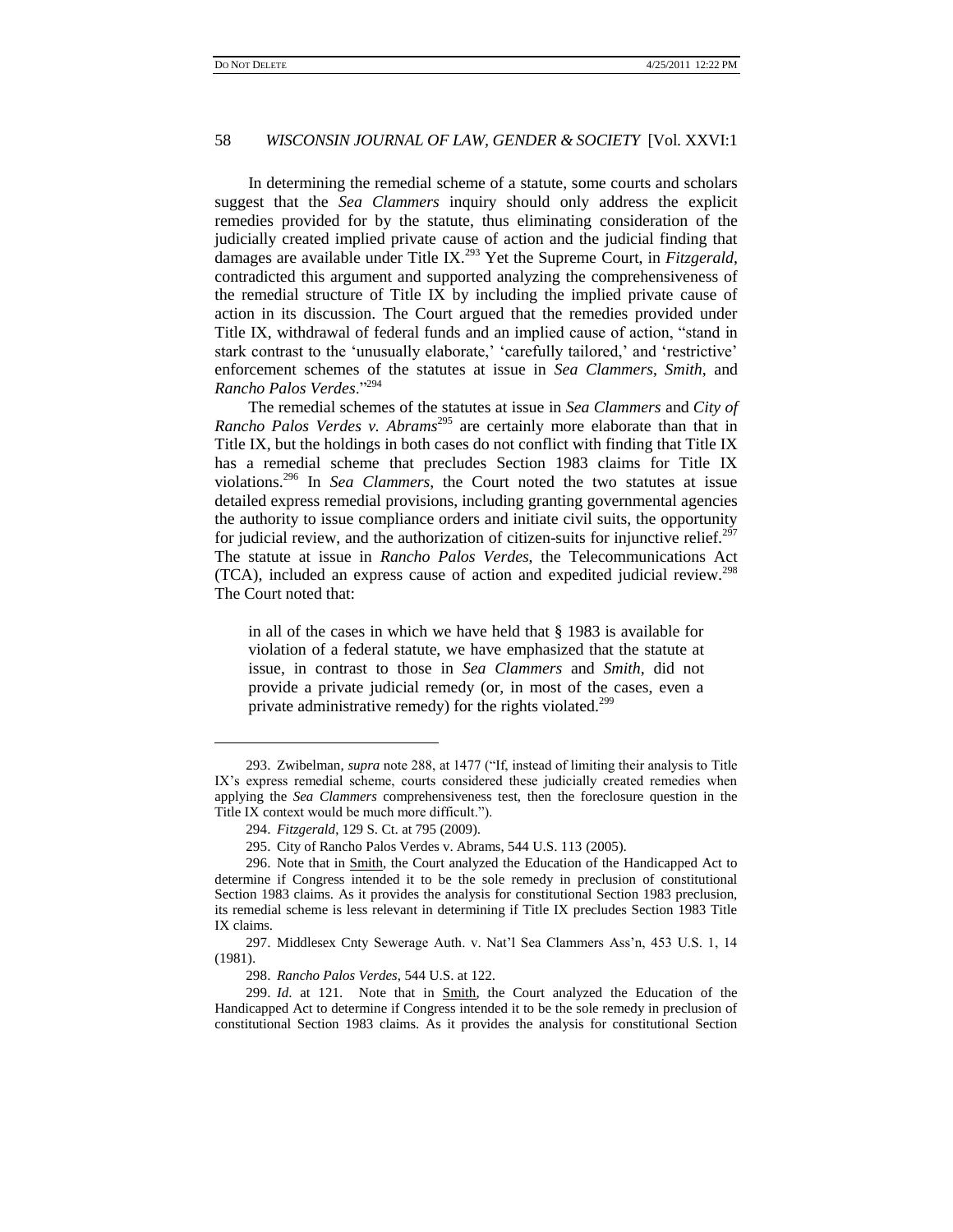While Title IX does not provide an express private cause of action and arguably does not have an "unusually elaborate" remedial scheme, it has an express administrative remedy, authorizing governmental agencies to eliminate federal funding of educational institutions found to be in violation of the statute.<sup>300</sup> The administrative scheme is carefully articulated in the statute and requires notice to the funding recipient, due process, and an opportunity for the recipient to amend its violations prior to the elimination of federal funds.<sup>301</sup> Additionally, while not express in the statute, Title IX has been consistently interpreted as including an implied private cause of action that would allow plaintiffs to seek damages, injunctive relief, attorney costs, and other remedies.<sup>302</sup> With both an administrative remedy and an implied cause of action, Title IX contains a remedial scheme that is sufficient enough to preclude Section 1983 claims based on the statute.

In *Fitzgerald*, the Supreme Court referenced *Sea Clammers* and *Rancho Palos Verdes* as holding that to provide plaintiffs with a direct avenue to suit through Section 1983 would "circumvent" the procedures outlined by the statutes at issue and would allow plaintiffs the opportunity to receive "benefitssuch as damages, attorney's fees, and costs – that were unavailable under the statute.<sup>3303</sup> For example, in *Rancho Palos Verdes*, the Court noted that the dividing line between statutes creating a federal right enforceable by Section 1983 and statutes that preclude such suits is "the existence of a more restrictive private remedy for statutory violations."<sup>304</sup> Additionally, the Court found that the statute at issue "adds no remedies to those available under 1983, and limits relief in ways that 1983 does not," thus the statute precluded statutory Section 1983 claims.<sup>305</sup>

The Court noted that it had never found an implied private right of action to preclude Section 1983 claims and maintained that the implied right evidenced Congressional intent to allow Section 1983 claims.<sup>306</sup> The Court emphasized that the implied private right of action, as established by the Court in *Cannon*, allows plaintiffs to "obtain the full range of remedies" and that "parallel and concurrent [Section] 1983 claims will neither circumvent required procedures, nor allow access to new remedies."<sup>307</sup> In considering Section 1983

304. Rancho Palos Verdes v. Abrams, 544 U.S. 113, 121 (2005).

305. *Id*. at 122.

306. *Fitzgerald*, 129 S.Ct. at 796.

307. *Id*.

<sup>1983</sup> preclusion, its remedial scheme is less relevant in determining if Title IX precludes Section 1983 Title IX claims.

<sup>300.</sup> 20 U.S.C. § 1682 (2006).

<sup>301.</sup> 20 U.S.C. § 1683 (2006). *See also supra* notes 39-48 and accompanying text.

<sup>302.</sup> *See supra* notes 49-60 and accompanying text.

<sup>303.</sup> Fitzgerald v. Barnstable Sch. Comm., 129 S.Ct. 788,795 (2009). *See also* Doe v. Covington Cnty. Sch. Bd. of Educ.,  $930$  F. Supp. 554, 574 (M.D. Ala. 1996) ("The court finds that a § 1983 action against the individual defendants to enforce rights under Title IX would effectively allow the plaintiffs to gain remedies unavailable under Title IX and to circumvent the congressional intent to foreclose such Title IX actions.").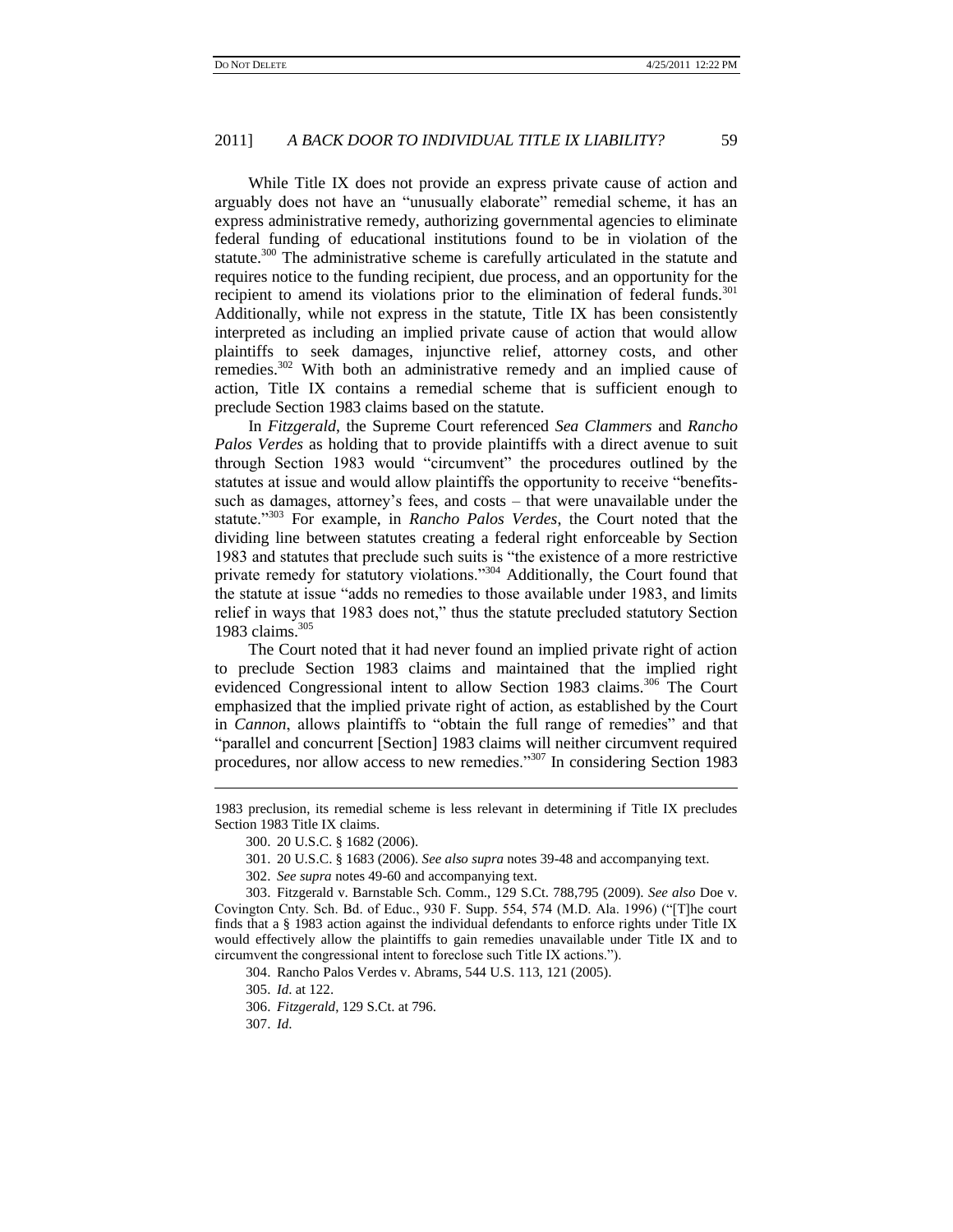l

### 60 *WISCONSIN JOURNAL OF LAW, GENDER & SOCIETY* [Vol. XXVI:1

Title IX claims, this argument overlooks the fact that the implied right of action is more restrictive than the Section 1983 claims. Individuals can be sued under Section 1983, while only federal funding recipients can be sued under Title IX. Thus, allowing Section 1983 Title IX claims circumvents the statute by allowing "access to new remedies" in the potential individual liability of teachers and administrators.<sup>308</sup> One must consider the full context of remedies available to a plaintiff under Title IX, which includes an implied private right of action that does not allow for liability against individuals.<sup>309</sup> The existing remedial scheme of Title IX is more restrictive than that of Section 1983, thus supporting that Section 1983 claims based on Title IX against individuals should be precluded.<sup>310</sup>

Additionally, arguing that an implied right of action means Congress intended availability of Section 1983 claims based on the statute overlooks the Supreme Court's holding that "[e]ven if a plaintiff demonstrates that a federal statute creates an individual right, there is only a rebuttable presumption that the right is enforceable under § 1983."<sup>311</sup> The Court went further in *Rancho Palos Verdes*, when it held that private remedial provisions in a statute can indicate that Congress did not intend for "more expansive remedy under [Section] 1983."<sup>312</sup> The language in the opinion suggested that the Court had shifted from a rebuttable presumption of intent to allow Section 1983 claims to a presumption that the statute provides an exclusive remedial scheme precluding Section 1983 claims.<sup>313</sup>

310. *See* Debora A. Hoehne, Note, *Assessing the Compatibility of Title IX and Section 1983: A Post-Abrams Framework for Preemption*, 74 FORDHAM L. REV. 3189, 3220 (2006).

<sup>308.</sup> In Fitzgerald, the Court maintained that because of the implied private right of action and the administrative remedial scheme, Title IX provided access to the "full range of remedies," thus allowing Section 1983 claims would not provide "access to new remedies." *Id*. This overlooks, however, that allowing Section 1983 statutory claims under Title IX would provide access to new defendants and thus new remedies by opening individuals up to liability.

<sup>309.</sup> This argument has been raised in support of Title IX subsuming all Section 1983 claims, constitutional and statutory. *See* Neihaus, *supra* note 281, at 526 ("[B]ecause the express enforcement mechanism of Title IX, in combination with the implied right of private action, creates a comprehensive enforcement scheme within Title IX, individuals have access to a full spectrum of remedies, including monetary damages and equitable relief, demonstrating that Congress intended Title IX to preclude § 1983 actions for gender discrimination by educational institutions."). It has been argued, however, that the comprehensive enforcement scheme analysis is specific to statutory Section 1983 claim preclusion inquiry, and that the inquiry for constitutional Section 1983 claims differs. *See*  Burke, *supra* note 286, at 1514 ("[I]n applying the contextual approach, courts find that the Civil Rights Amendment of 1991, the Rehabilitation Act Amendments of 1986, and the implied right of action are part of Title IX's mandate because they are expressed in the 'enactment itself.'").

<sup>311.</sup> Blessing v. Freestone, 520 U.S. 329, 341 (1997).

<sup>312.</sup> City of Rancho Palos Verdes v. Abrams, 544 U.S. 113, 121 (2005).

<sup>313.</sup> *See* Candace Chun, Comment, *The Use of § 1983 as a Remedy For Violations of the Individuals With Disabilities Education Act: Why It Is Necessary and What It Really Means*, 72 ALB. L. REV. 461, 481-82 (2009) (" In phrasing the issue this way, the Court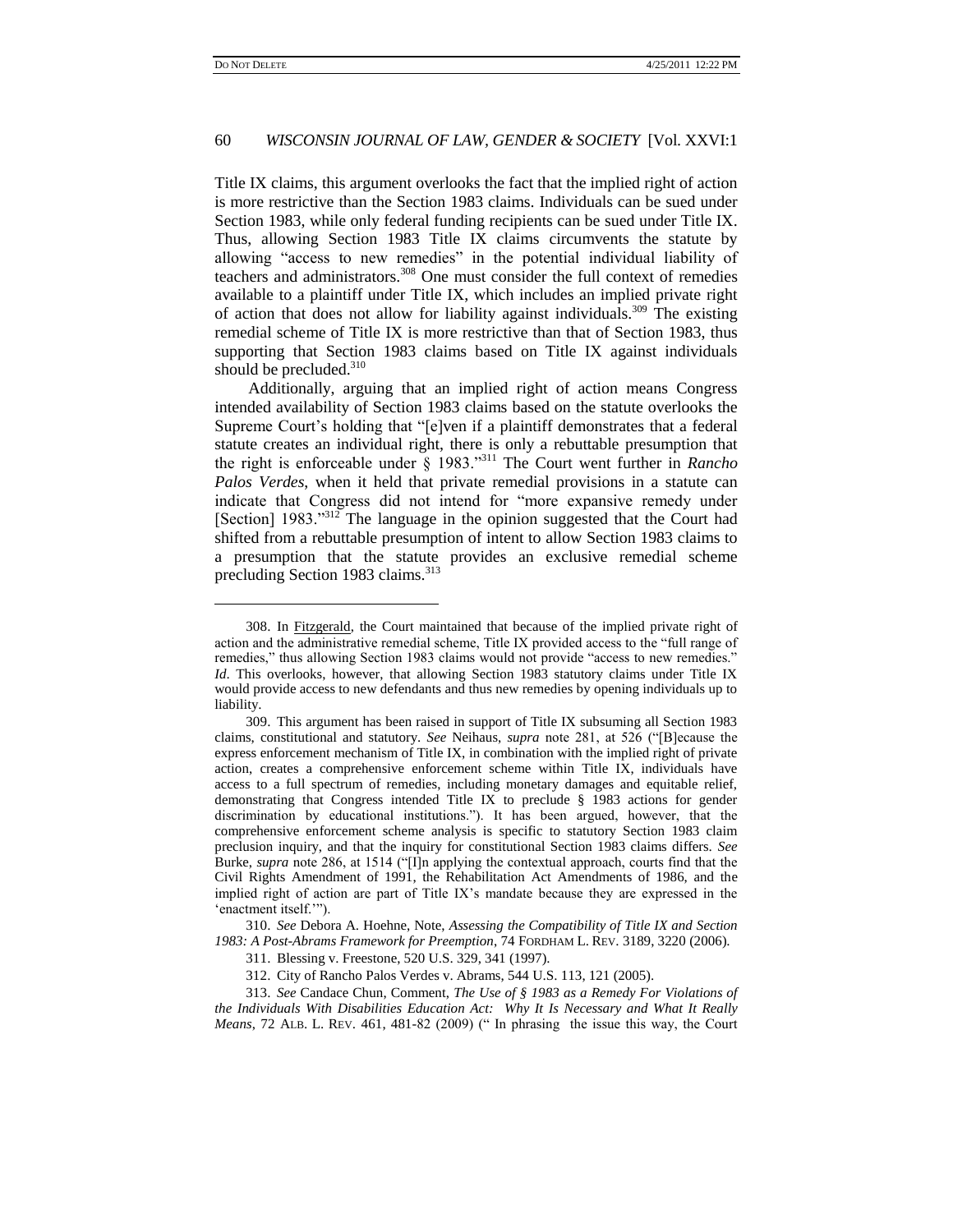$\overline{a}$ 

#### 2011] *A BACK DOOR TO INDIVIDUAL TITLE IX LIABILITY?* 61

In suggesting that Section 1983 Title IX claims against individuals are allowed, the Supreme Court has ignored the larger inquiry supported by *Sea Clammers* and *Rancho Palo Verdes*, which emphasizes Congressional intent.<sup>314</sup> In the case of Title IX, there is no indication that Congress ever intended individuals to be liable for Title IX violations.<sup>315</sup> In fact, the Court previously interpreted Congressional intent of Title IX as foreclosing suit against individuals, finding the proper defendants under the statute were only federal funding recipients.<sup>316</sup> The Court itself has noted that as Spending Clause legislation, Congress merely provided a condition by which federal funding recipients must abide, thus only the federal funding recipients themselves should be liable.<sup>317</sup>

Moreover, the Supreme Court has shown reluctance to extend Section 1983 claims for federal statutory claims.<sup>318</sup> In *Gonzaga University v. Doe*, the Court held that Congress must show intent in "clear and unambiguous terms" to provide individual rights that can be pursued under Section 1983.<sup>319</sup> As noted previously, Congress did not provide a clear and unambiguous indication that Title IX was intended to allow for Section 1983 suits based on the statute.<sup>320</sup>

315. The statute explicitly provides for remedy against "federal funding recipients" but not individuals. 20 U.S.C. § 1681(a) (2006). *See also supra* notes 38-43.

316. Davis v. Monroe Cnty. Bd. of Educ., 526 U.S. 629, 640-41 (1999). *See also supra*  note 44 and accompanying text (defining a federal funding recipient).

317. *Davis*, 526 U.S. at 640-41. *See also* Kinman v. Omaha Pub. Sch. Dist., 171 F.3d 607, 610-11 (8th Cir. 1999) ("Title IX operates to condition an offer of federal funding on a promise by the recipient not to discriminate, "in what amounts essentially to a contract between the Government and the recipient of funds.' 'The fact that title IX was enacted pursuant to Congress's spending power is evidence that it prohibits discriminatory acts only by grant recipients.") (quoting in part Gebser v. Lago Vista Indep. Sch. Dist., 524 U.S. 274, 286 (1998)) (other internal citations omitted).

318. *See* Rosalie Berger Levinson, *Misinterpreting "Sounds of Silence": Why Courts Should Not "Imply" Congressional Preclusion of § 1983 Constitutional Claims*, 77 FORDHAM L. REV. 775, 780-81 (2008).

319. Gonzaga Univ. v. Doe, 536 U.S. 273, 290 (2002). *See* Levinson, *supra* note 318, at 780-81 (Explaining that in Gonzaga University v. Doe, the Court specifically noted that the Federal Education Right to Privacy Act (FERPA) was unlike Title IX and did not provide a federal right enforceable through Section 1983 because Title IX had "individually focused language" whereas FERPA did not. Some argue that the **Gonzaga** decision confirms that Title IX is enforceable against individuals through Section 1983.); Sasha Samberg-Champion, *How to Read Gonzaga: Laying the Seeds of a Coherent Section 1983 Jurisprudence*, 103 COLUM. L. REV. 1838 (2003).

320. *See supra* Par[t V.](#page-23-0) [A.](#page-24-0) for a full discussion of the Circuit Courts split on whether or not Congress intended Title IX to preclude Section 1983 suits. The fact that the Circuits disagree shows that there is ambiguity regarding Congress' intent to allow Section 1983 suits via Title IX.

seemingly threw out the 'rebuttable presumption' theory... and replaced it with the theory that Congress's inclusion of a private remedy in a federal statute gives rise to a presumption that the remedy is exclusive.").

<sup>314.</sup> Brief for the Appellant-Petitioner, *supra* note 246, at 15<sup>\*</sup>The decisive consideration in this case ‗is what Congress intended.'‖) (quoting *Rancho Palos Verdes*, 544 U.S. at 120).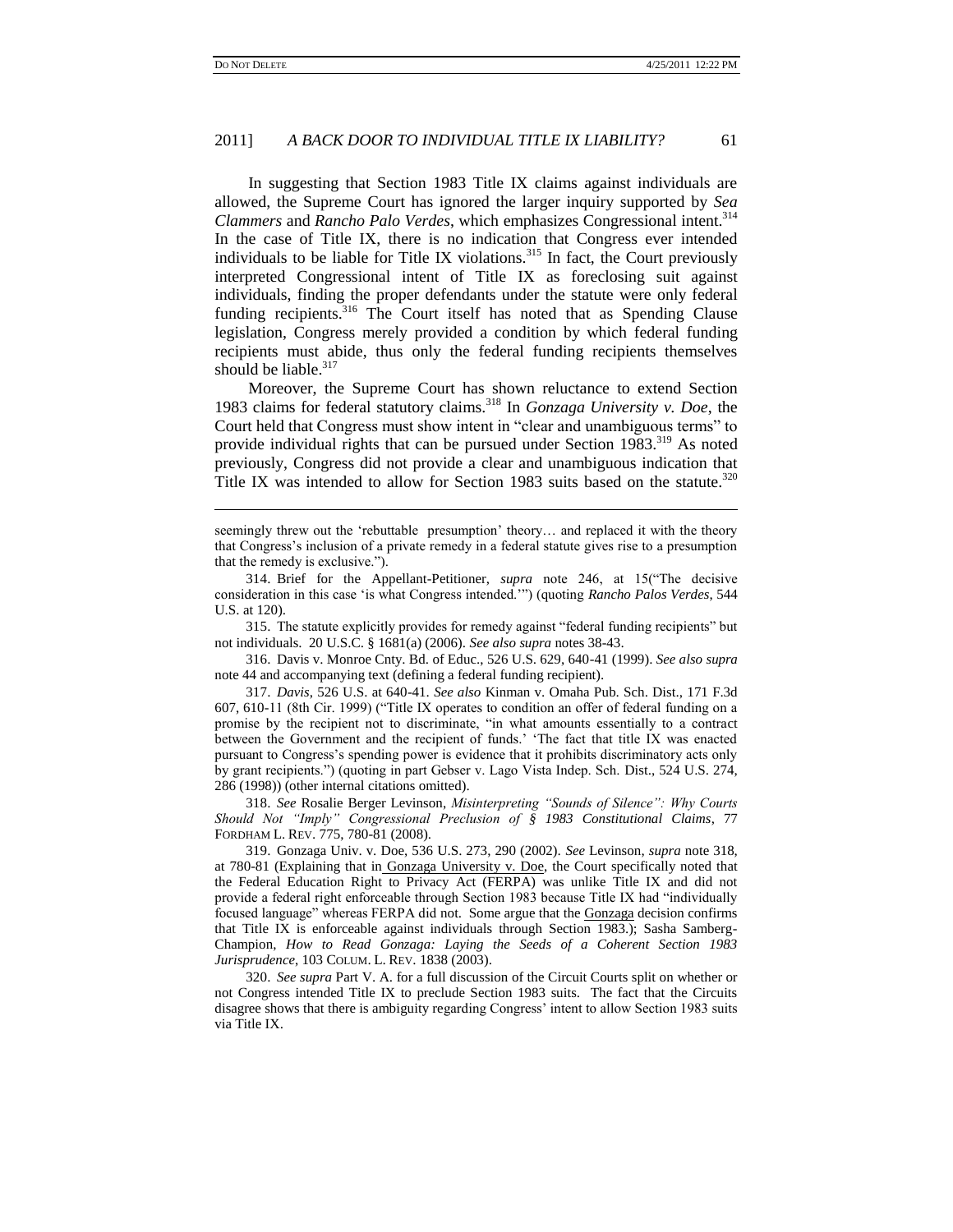Some have interpreted the *Gonzaga* decision as suggesting that the Court is reluctant to increase liability for officials and therefore would be reluctant to recognize a Section 1983 claim based on a federal statute without "unmistakably clear" language in the statute showing the intention of Congress to create a right enforceable by Section  $1983.^{321}$ 

It may seem contradictory to argue that, when raised concurrently with Title IX, constitutional Section 1983 claims against individuals should be upheld while statutory Section 1983 claims must be precluded. The distinction is not arbitrary, however, nor is it unprecedented.<sup>322</sup> In *Seamons v. Snow*, <sup>323</sup> the Tenth Circuit suggested, though it did not officially rule, that it would allow recovery on concurrent constitutionally based Section 1983 claims but would not allow recovery on concurrent Section 1983 Title IX claims.<sup>324</sup> Finding such a distinction is reasonable given that the inquiries into preclusion are different for constitutional Section 1983 claims and statutory Section 1983 claims. In fact scholars have argued that courts incorrectly meld the two inquiries into one, and rely on *Sea Clammers* and *Smith* when they should be relying on one or the other based upon whether or not the claim is constitutionally based or statutorily based.<sup>325</sup>

As the Supreme Court has allowed for separate inquiries into the two types of claims, and the Court specifically noted in the *Fitzgerald* case that constitutional claims are not precluded, making a distinction between such claims is wholly reasonable.<sup>326</sup> Additionally, allowing for constitutional Section 1983 claims but not statutory Section 1983 claims would ensure that plaintiffs still have recourse against individuals for violations of their constitutional rights, in addition to having recourse against the school districts or federal funding recipients for violation of the federal statute Title IX. $^{327}$ 

 $\overline{a}$ 

<sup>321.</sup> Levinson, *supra* note 318, at 780-81.

<sup>322.</sup> *See id.* at 796 ("Permitting statutorily created rights to be enforced only through statutory remedies, which Congress has carefully constructed, is understandable.‖). *Cf*. Niehaus, *supra* note 281, at 524 (arguing that a distinction between statutory Section 1983 claims based on Title IX and constitutional Section 1983 claims under a preclusion analysis is arbitrary).

<sup>323.</sup> Seamons v. Snow, 84 F.3d 1226 (10th Cir. 1996).

<sup>324.</sup> *Seamons*, 84 F.3d at 1234, n.8 ("Of course, the 1983 action could not be predicated on a violation of Title IX itself. Such a duplicative effort would be barred.").

<sup>325.</sup> Zwibelman, *supra* note 288, at 1471.

<sup>326.</sup> *Seamons*, 84 F.3d at 1234 n.8.

<sup>327.</sup> Michael Zwibelman claims that if Title IX is found to preclude Section 1983 claims, plaintiffs will have no recourse for constitutional violations, arguing that such a consideration must be made when determining preclusion. Zwibelman, *supra* note 288, at 1484 ("Although the Sea Clammers and Smith tests do not involve such considerations explicitly, the tests do embody Section 1983's overarching objective of protecting the rights of individuals against the constitutionally impermissible conduct of individuals acting under color of state law.‖). Yet, this is only true if Title IX precludes constitutional Section 1983 claims, and the Fitzgerald case and the argument above maintain Title IX does not preclude such claims. *See* Fitzgerald v. Barnstable Sch. Comm., 129 S. Ct. 788, 796-97 (2009).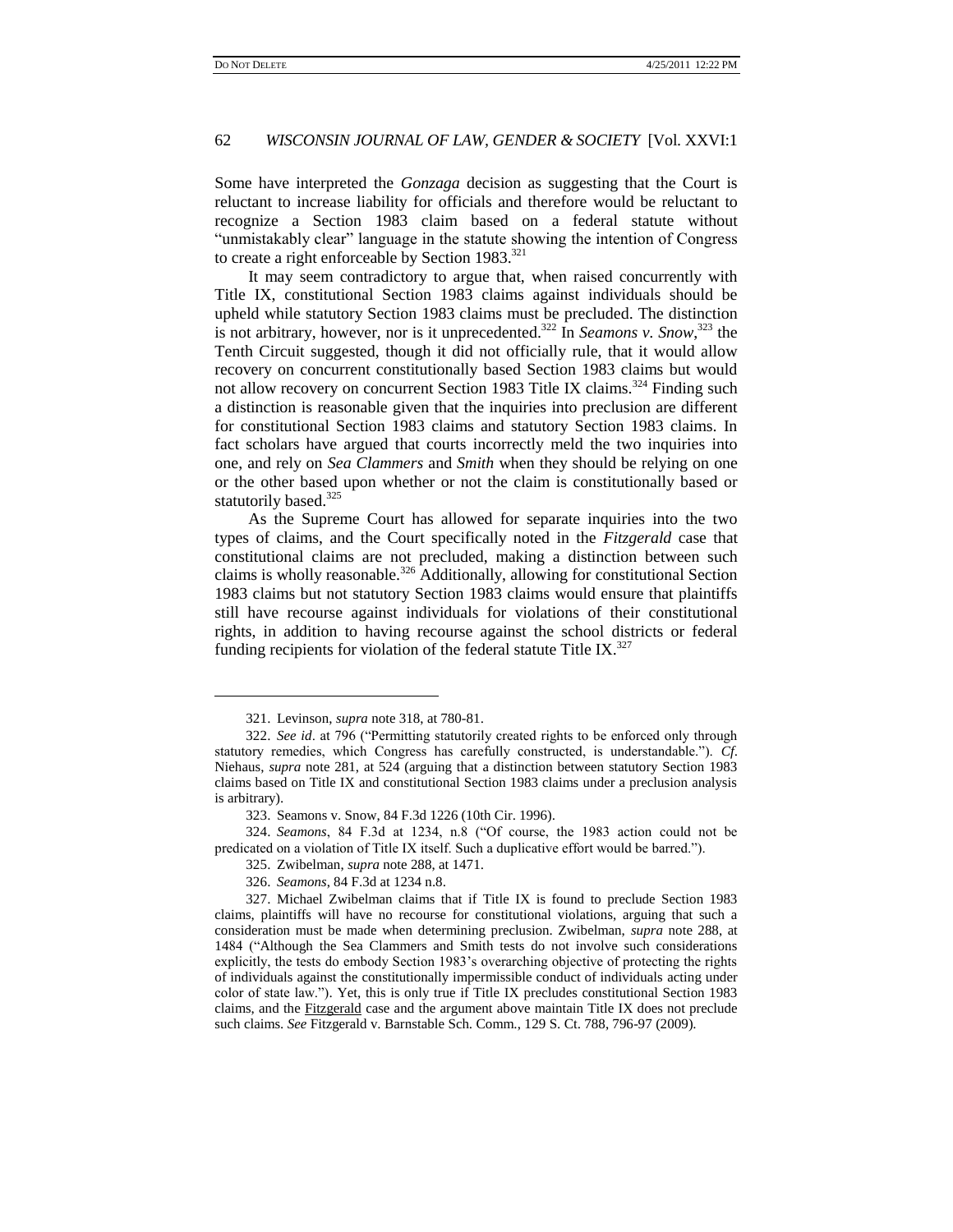#### *B. The Impact of Section 1983 Personal Liability Suits Against Teachers and Administrators under Title IX*

The Supreme Court decision in the *Fitzgerald* has cracked open the door for suits against teachers and administrators as individuals by suggesting that Title IX does not preclude statutory Section 1983 claims. The question remains as to what the reality of this cracked door means for students, schools, teachers, and administrators. Likely the decision will increase confusion among school districts, school boards, and teachers and administrators regarding their potential liability under Title IX. As the circuits were split prior to the *Fitzgerald* decision, it is not unreasonable to predict that district courts will have difficulty in determining when to find statutory Section 1983 claims precluded by Title IX and when to allow individual liability against teachers and administrators based upon Title IX violations.

The fact that the *Fitzgerald* decision is recent limits the extent to which any predictions can be made; however, it seems likely that more plaintiffs will raise Section 1983 Title IX claims. Section 1983 claims against individual teachers and administrators based on Title IX benefit students. By suing teachers and administrators as individuals, students would have the ability to increase the number of defendants in a suit and thereby potentially increase the likelihood of a finding of liability or settlement. Some scholars suggest that plaintiffs are likely to seek Section 1983 Title IX claims because of Section 1983's lower burden of proof for supervisor liability.<sup>328</sup> Section 1983 merely requires a showing of gross negligence as opposed to Title IX, which requires actual knowledge and deliberate indifference in order to find supervisors liable.<sup>329</sup> Presumably, in the context of peer-to-peer harassment cases, supervisory liability would be most relevant in theories of liability resting on the response of a school employee to the harassment $330$  instead of the actual harassment itself since the harasser is not an employee.

Some argue that claims against individuals are important for situations where a school district will not be found liable because it did not have "actual

<sup>328.</sup> Zwibelman, *supra* note 288 at 1466-67 ("For example, a plaintiff may find it easier to prove that the principal, superintendent, or school district were responsible for a teacher's misconduct under Section 1983, which generally requires a showing of gross negligence, than under Title IX, which requires a showing of actual knowledge plus deliberate indifference on the part of supervisory officials and institutions.").

<sup>329.</sup> Zwibelman, *supra* note 288, at 1466-67.

<sup>330.</sup> The Fitzgeralds raised this theory of liability under Equal Protection, but it is reasonable to assume a plaintiff may raise a theory of liability that a school official or employee's response to harassment was in violation of Title IX because it discriminated on the basis of sex. *See Fitzgerald*, 129 S.Ct. at 798 ("[The Fitzgeralds] intend...to advance claims of discriminatory treatment in the investigation of student behavior and in the treatment of student complaints.‖). *See also* Hewey, *supra* note 5 (outlining the development of liability for peer-to-peer harassment).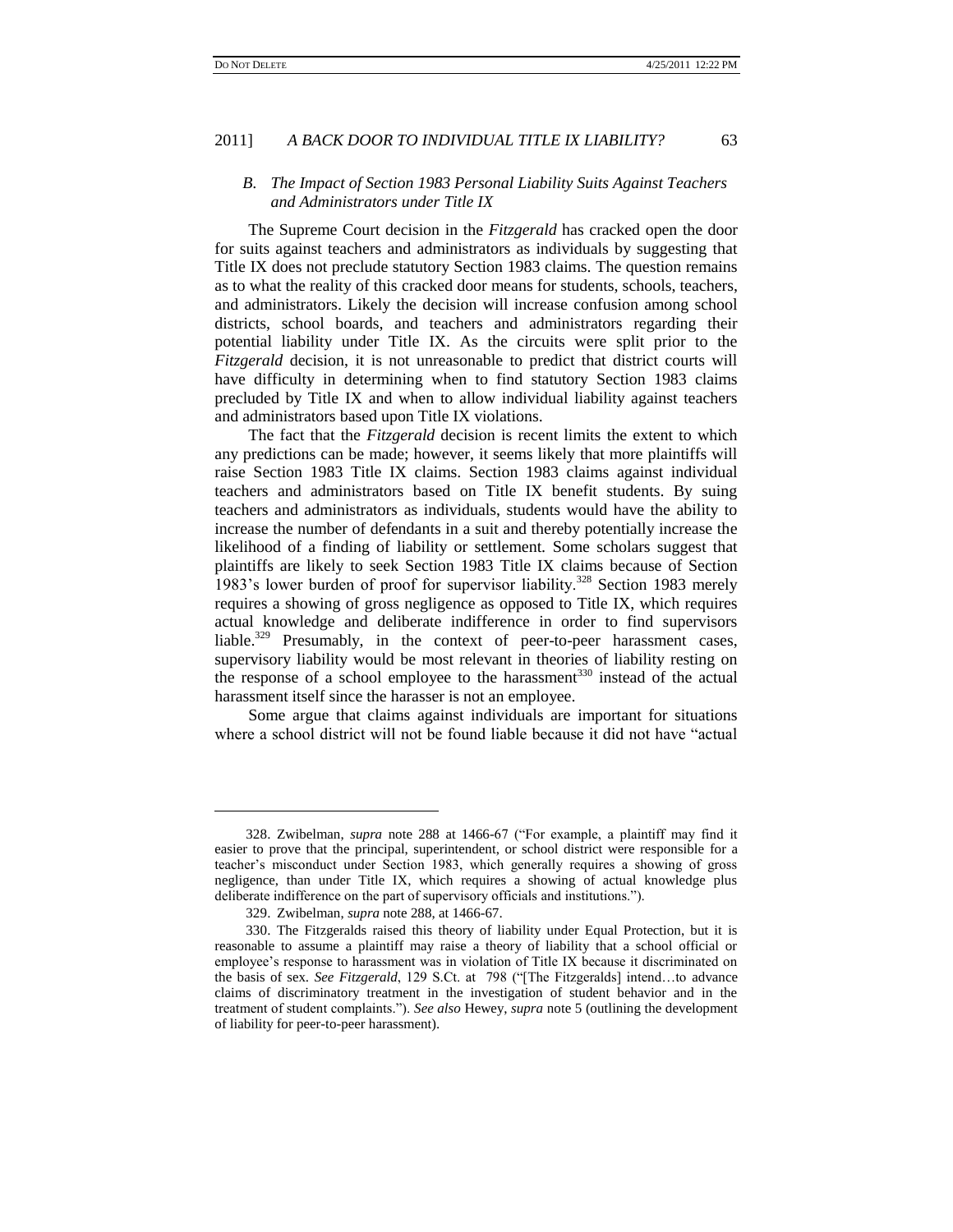notice" of the harassment.<sup>331</sup> For example, in a teacher-student harassment case, the Supreme Court suggested that only school officials with the authority to take corrective action are appropriate persons for the purpose of establishing notice or knowledge of the harassment.<sup>332</sup> This suggests principals and administrators are appropriate persons, but teachers may not be. An Eleventh Circuit decision noted, however, that in the case of peer-to-peer harassment, determining who an appropriate person is for establishing actual notice is less stringent than in a teacher-student harassment case because "a much broader number of administrators and employees could conceivably exercise at least some control over student behavior."333 The OCR has also issued policy statements maintaining that, for OCR enforcement purposes, appropriate persons include "any employee who has the authority to take action to redress the harassment, who has the duty to report to appropriate school officials sexual harassment or any other misconduct by students or employees, or an individual who a student could reasonably believe has this authority or responsibility."334 Thus, it seems reasonable for courts to find that a teacher can be an appropriate person for the purposes of establishing notice in peer-to-peer harassment cases. In those cases where courts do not find a teacher or the person notified to be an appropriate person, it is reasonable to conclude that the plaintiff is left without recourse under Title IX. Yet the plaintiff likely would have additional causes of action under state law and the Constitution. If there is no action under state law, however, state legislatures may want to fill any potential gap in protecting students' rights.

Before considering the impact of Section 1983 Title IX suits against individuals on schools, it is important to note one particularly significant effect of the *Fitzgerald* holding that constitutional Section 1983 claims are not precluded by Title IX. Constitutional Section 1983 claims will increase school districts' and administrators' focus on training and policies for sexual harassment in schools.<sup>335</sup> This effect is positive for students and for schools since proper policies and adequate training will help schools respond better to peer-to-peer harassment. Schools may be held liable for a failure to train in sexual harassment suits.<sup>336</sup> Additionally, under Section 1983, failure to train liability is a possibility when plaintiffs can show a pattern or routine of behavior, or ineffective or incomplete training and that failure to train can be

<sup>331.</sup> *See* Davis v. Monroe Cnty. Bd. of Educ., 526 U.S. 629, 650 (1999) (requiring that the federal funding recipient have actual knowledge of the harassment to be found liable for peer-to-peer harassment under Title IX).

<sup>332.</sup> Gebser v. Lago Vista Indep. Sch. Dist., 524 U.S. 274, 290 (1998).

<sup>333.</sup> Hawkins v. Sarasota County Sch. Bd., 322 F.3d 1279, 1287 (11<sup>th</sup> Cir. 2003).

<sup>334.</sup> U.S. DEP'T OF EDUC., OFFICE FOR CIVIL RIGHTS, Revised Sexual Harassment Guidance: Harassment of Students by School Employees, Other Students, or Third Parties 13 (2001), *available at* http://www2.ed.gov/about/offices/list/ocr/docs/shguide.pdf.

<sup>335.</sup> *See* Hewey, *supra* note 5.

<sup>336.</sup> *See supra* Par[t IV.](#page-18-0) [C.](#page-22-0)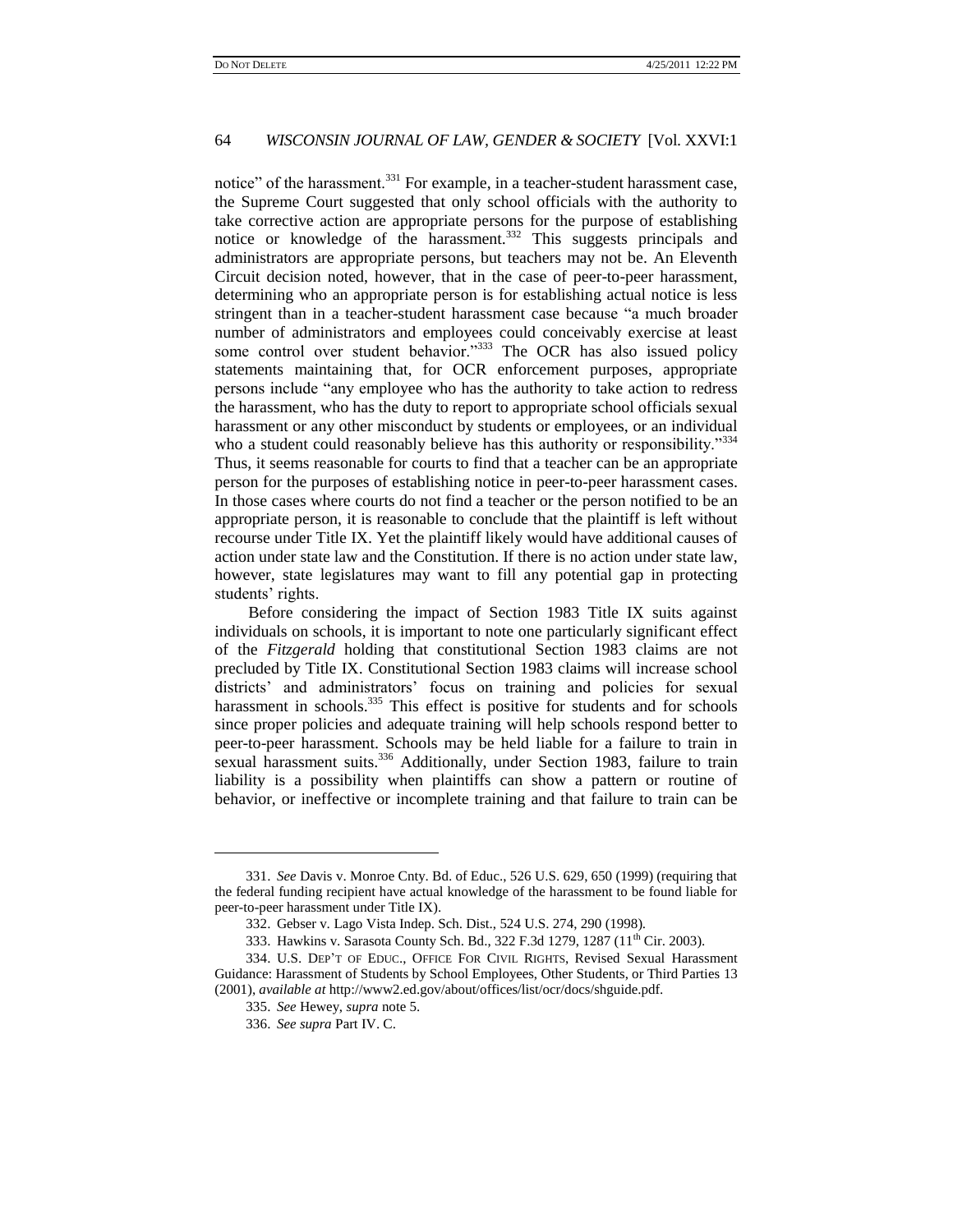causally connected to a constitutional deprivation.<sup>337</sup> At least one circuit has already allowed claims against supervisory school officials under a Section 1983 failure to train theory of liability.<sup>338</sup>

The National Women's Law Center ("Center") provides recommendations to schools in ensuring appropriate training and policies for sexual harassment. The Center recommends that schools ensure the entire school community is involved in development of the policy and that the policy itself list specific behaviors that constitute sexual harassment, making it clear that all students are protected and providing examples of potential punishments.<sup>339</sup> The Center also suggests that policies note that all complaints will be confidential and that retaliation for complaints is prohibited.<sup>340</sup> The policies should include a formal complaint procedure, and finally the policy itself must be "[w]ell-publicized and effectively implemented."<sup>341</sup>

The OCR requires that every school have a policy against sex discrimination, must adopt and publicize grievance procedures, and must have a Title IX coordinator.<sup>342</sup> The OCR also publishes a checklist for schools in ensuring they are compliant with Title IX. The checklist states that schools should continually evaluate and assess their harassment policies and ensure that they are appropriate and that "[s]chool personnel continually monitor the school climate and promptly address problems that could lead to harassment or violence or that indicate that harassment could be occurring."<sup>343</sup> The OCR checklist further highlights the need for effective training in order for schools to be compliant with Title IX. $344$ 

Even if actual liability does not increase for schools and their employees under the *Fitzgerald* holding, costs to school districts and employees are likely to increase. Due to the finding that constitutional Section 1983 claims are not precluded by Title IX, schools may need to invest more in training and policies

l

344. *Id.* ("Staff training and professional development programs support the district's anti-harassment efforts.").

<sup>337.</sup> Hewey, *supra* note 5, at 2.

<sup>338.</sup> Crawford v. Davis, 109 F.3d 1281, 1282 (8th Cir. 1997) ("Ms. Crawford then filed suit under 42 U.S.C. § 1983 and Title IX... against [school officials] in both [their] individual and official capacities. She advanced an array of liability theories based on Title IX and equal protection principles, [including] a "failure-to-train" claim, that is, that UCA and its officials are liable because they failed to ensure that UCA's sexual harassment policy was known to its employees.").

<sup>339.</sup> NATIONAL WOMEN'S LAW CENTER, HOW TO PROTECT STUDENTS FROM SEXUAL HARASSMENT: A PRIMER FOR SCHOOLS 2 (2007), *available at* http://www.sde.ct.gov/ sde/lib/sde/pdf/equity/title\_ix/studentsfromsexualharassment.pdf.

<sup>340.</sup> *Id*.

<sup>341.</sup> *Id*. at 2-3.

<sup>342.</sup> U.S. DEP'T OF EDUC., OFFICE FOR CIVIL RIGHTS, SEXUAL HARASSMENT: IT'S NOT ACADEMIC 16 (2008), *available at* http://www2.ed.gov/about/offices/list/ocr/ docs/ocrshpam.pdf.

<sup>343.</sup> U.S. DEP'T OF EDUC., OFFICE FOR CIVIL RIGHTS, CHECKLIST FOR A COMPREHENSIVE APPROACH TO ADDRESSING HARASSMENT (2005), *available at* http://www2.ed.gov/about/offices/list/ocr/checklist.html.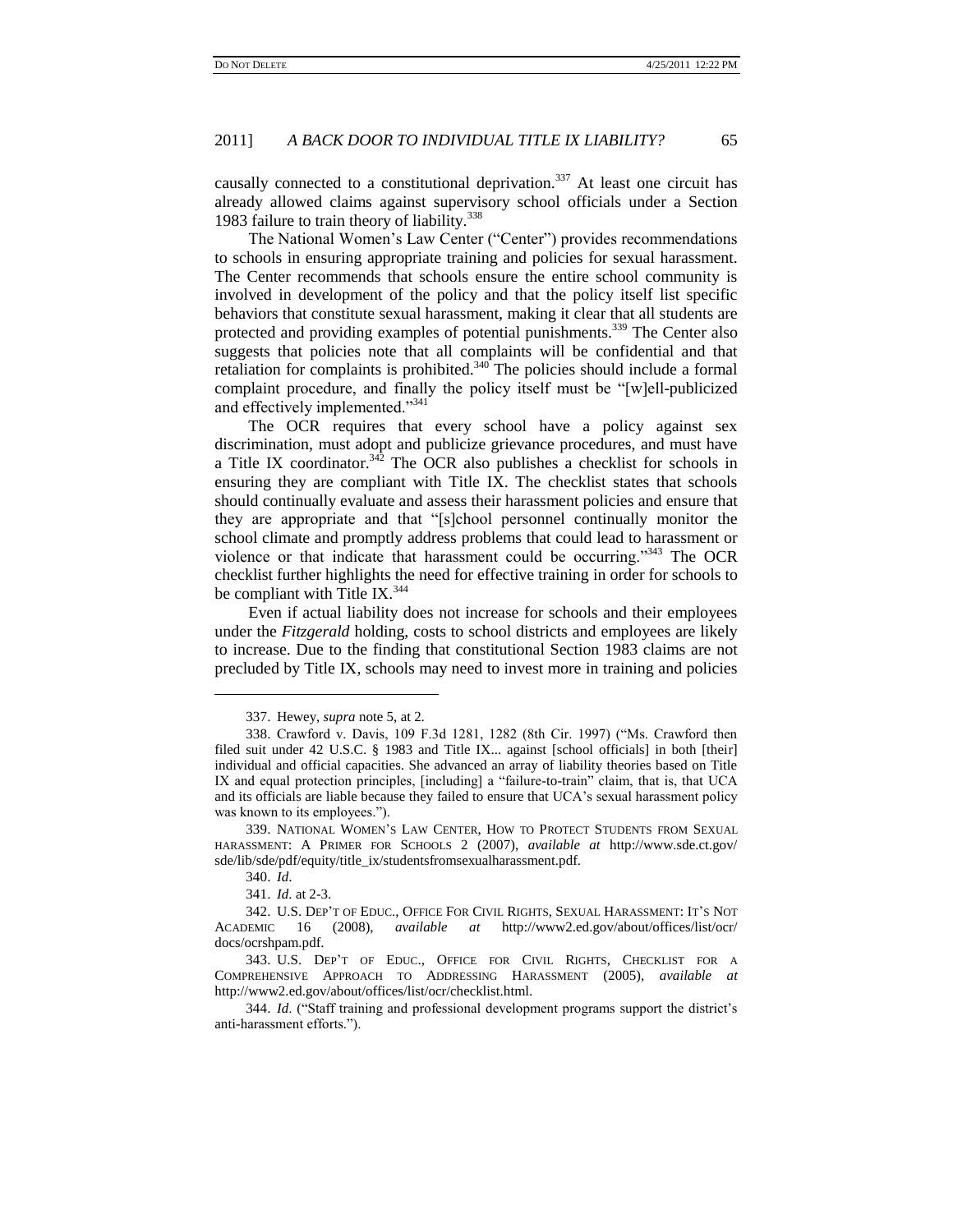for sexual harassment, as noted previously. While this is a positive for students and would occur regardless of finding Section 1983 Title IX claims cognizable, it is important to note since the costs of such an investment will impact the schools and administrators generally.<sup>345</sup>

Other costs to schools are likely if courts allow Section 1983 Title IX claims. First because Section 1983 introduces different standards than traditional Title IX claims for determining liability for the same underlying incident, litigation may become more costly to schools, and teachers and administrators may be involved in suits more frequently as individuals.

Second, an increase in potential individual liability for administrators and teachers may have negative implications for educational opportunities of students by increasing the demands on and anxiety of teachers and administrators. Studies suggest that administrators spend much of their time dealing with legal issues and this detracts from their ability to attend to curricular and other educational matters, negatively impacting the educational experience in schools.<sup>346</sup> One survey of superintendents found that half of the respondents reported legal issues and litigation absorbed too much of their time.<sup>347</sup> Another study found that principals' and superintendents' time is consumed by avoiding lawsuits, and that sexual harassment is one of the most problematic areas.<sup>348</sup>

Additionally, studies show that teachers and administrators fear liability,<sup>349</sup> and that such fears may limit educational opportunities for students.<sup>350</sup> In a study involving focus groups in Colorado Public Schools, over 60 percent of teachers and principals who participated reported experiencing a high to moderate degree of legal fear, almost daily.<sup>351</sup> In a 1999 nationwide

<sup>345.</sup> As previously noted the increased focus on training and school policies addressing sexual harassment is positive. Incentive to address such a serious problem in schools is important, but in considering the effects on schools one must consider the costs such an incentive will bring.

<sup>346.</sup> Christina A. Samuels, *Managers Help Principals Balance Time*, EDUC. WK., Feb. 11, 2008 ("Investigators who shadowed principals for a week showed that a crush of managerial duties allowed them to spend only a third of their day—or less—on tasks that involved interaction with students and teachers. And often, the contact that did occur was too short and unfocused to lead to real instructional improvement.").

<sup>347.</sup> STEVEN FARKAS, ET. AL., TRYING TO STAY AHEAD OF THE GAME: SUPERINTENDENTS AND PRINCIPALS TALK ABOUT SCHOOL LEADERSHIP 9 (2001), *available at* http://www.publicagenda.org/files/pdf/ahead\_of\_the\_game.pdf.

<sup>348.</sup> JEAN JOHNSON AND ANN DUFFETT, "I'M CALLING MY LAWYER:" HOW LITIGATION, DUE PROCESS AND OTHER REGULATORY REQUIREMENTS ARE AFFECTING PUBLIC EDUCATION 3 (2003), *available at* http://www.publicagenda.org/files/pdf/im\_calling\_my\_lawyer.pdf.

<sup>349.</sup> Press Release, American Tort Reform Association, School Principal Survey Reveals Fear of Liability Limits Educational Opportunities for America's Children (Sept. 1, 1999), http://www.atra.org/show/91.

<sup>350.</sup> *Id*.

<sup>351.</sup> SUSAN ELIOT & JUDY GORDON, A FOCUS GROUP RESEARCH STUDY, THE NEW THREE R'S: RULES, REGULATIONS, AND MORE RULES 1-2 (2007), *available at* http://commongood.org/assets/attachments/189.pdf.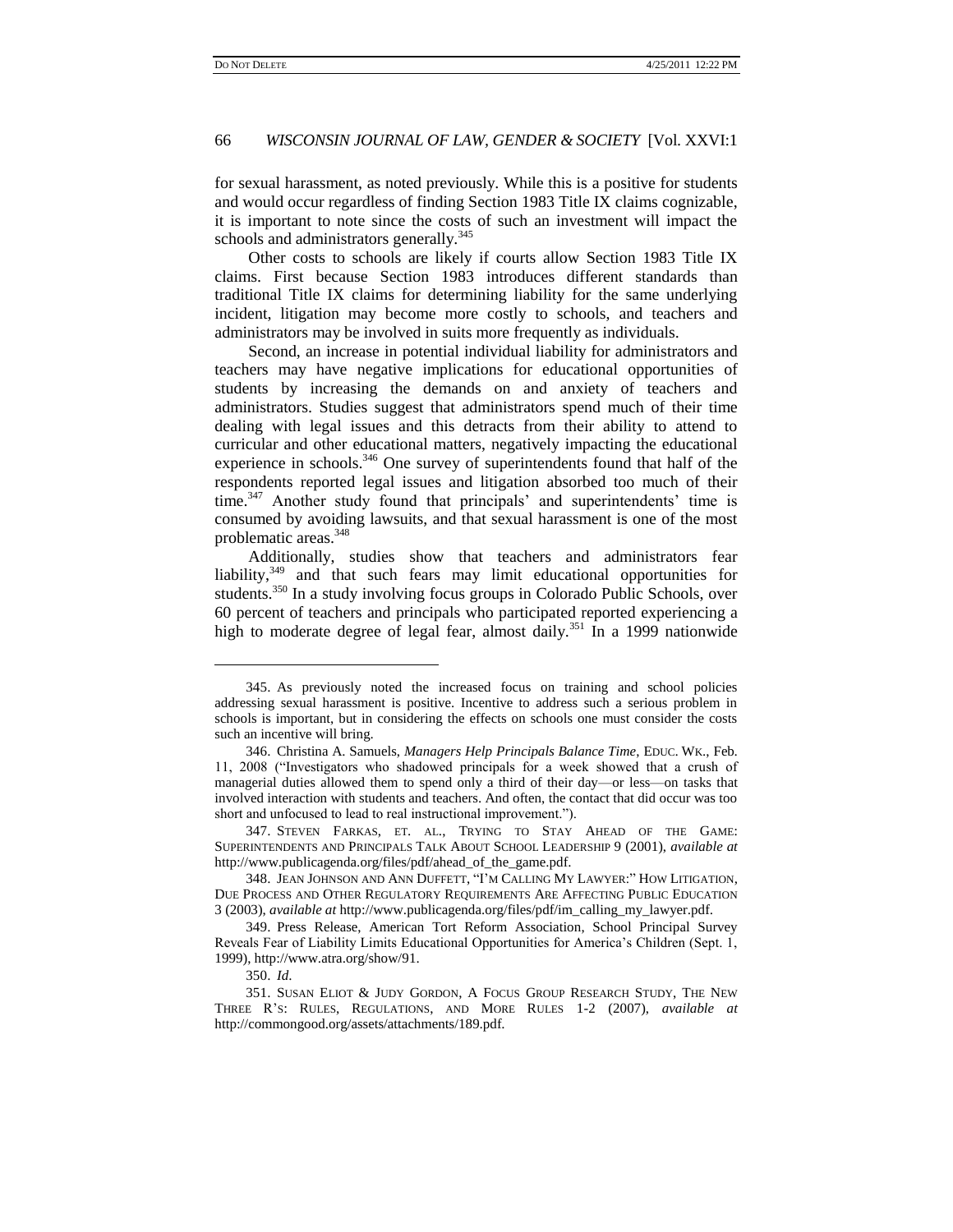survey, the American Tort Reform Association found that increased litigation has negatively impacted students, as a large proportion of K-12 principals were eliminating programs and activities due to the costs and fears of litigation.<sup>352</sup> In another survey, 63 percent of teachers and 64 percent of principals responded that they "believe that the increased potential for legal challenges by students or parents has hurt their ability to do their jobs."<sup>353</sup>

Evidencing the pervasiveness of litigation anxiety among educators, various education organizations have noted the costs of litigation and have issued guidance on how to avoid or prepare for litigation. In an article in a newsletter published by the National School Board Association, the authors noted the extensive costs of litigation in school districts, stating "[t]he costs of lawsuits for school districts range from \$45,000 to \$400,000 per year" and noted that "more than \$200 million is spent nationally on attorney fees."<sup>354</sup> The authors also warned that money is not the only consideration in costs of litigation, as there is "enormous time spent by teachers and administrators to avoid and prepare for litigation."<sup>355</sup>

In Massachusetts, teachers facing suit for sexual harassment are given the following advice by the Massachusetts Teachers' Association (MTA):

It is more likely that the employer, rather than the individual employee, will be sued for sexual harassment that is committed by teachers at school, whether it is against students or other staff members. However, sexual harassment could be viewed as a civil rights violation, in which case [state law] does not indemnify the individual employee. Moreover, it is possible, although not clear, that an individual employee could be the subject of a discrimination charge at the Massachusetts Commission Against Discrimination.<sup>356</sup>

<sup>352.</sup> American Tort Reform Association, *supra* note 349 ("The programs eliminated or altered include such staples of American education as physical education, driver's education, shop, recess, dances and scouting. An amazing number of principals (78) reported banning all physical contact (i.e. hugging) for fear of lawsuits.").

<sup>353.</sup> CITIZENS AGAINST LAWSUIT ABUSE, THE FOURTH ‗R' OF CALIFORNIA SCHOOL DISTRICTS: RIPPED OFF BY LITIGATION 6 (2008), *available at* http://www.cala.com/docs/schoolsreport.pdf (quoting HARRIS INTERACTIVE, EVALUATING ATTITUDES TOWARD THE THREAT OF LEGAL CHALLENGES IN PUBLIC SCHOOLS 12 (2004), http://commongood.org/assets/attachments/11.pdf).

<sup>354.</sup> David Schimmel & Matthew Miltello, *The Dangers of Not Knowing: Why Your Teachers Should Be Legally Literate* 2, LEADERSHIP INSIDER (National School Boards Association, Alexandria, VA), May 2009, at 2, *available at*  http://www.nsba.org/MainMenu/SchoolBoardPolicies/Newsletters/Insider-May-09.aspx.

<sup>355.</sup> *Id*.

<sup>356.</sup> Judith Neumann, Esq. (Revisions by Matthew D. Jones, Esq.), MTA Division of Legal Services, *Teacher Rights and Liability: Helping Teachers Avoid Trouble on the Job*, http://lexington.massteacher.org/Documents/Sundries/TchrInfo/TeacherRightsandLiability.h tm# (last visited on Nov. 20, 2009).